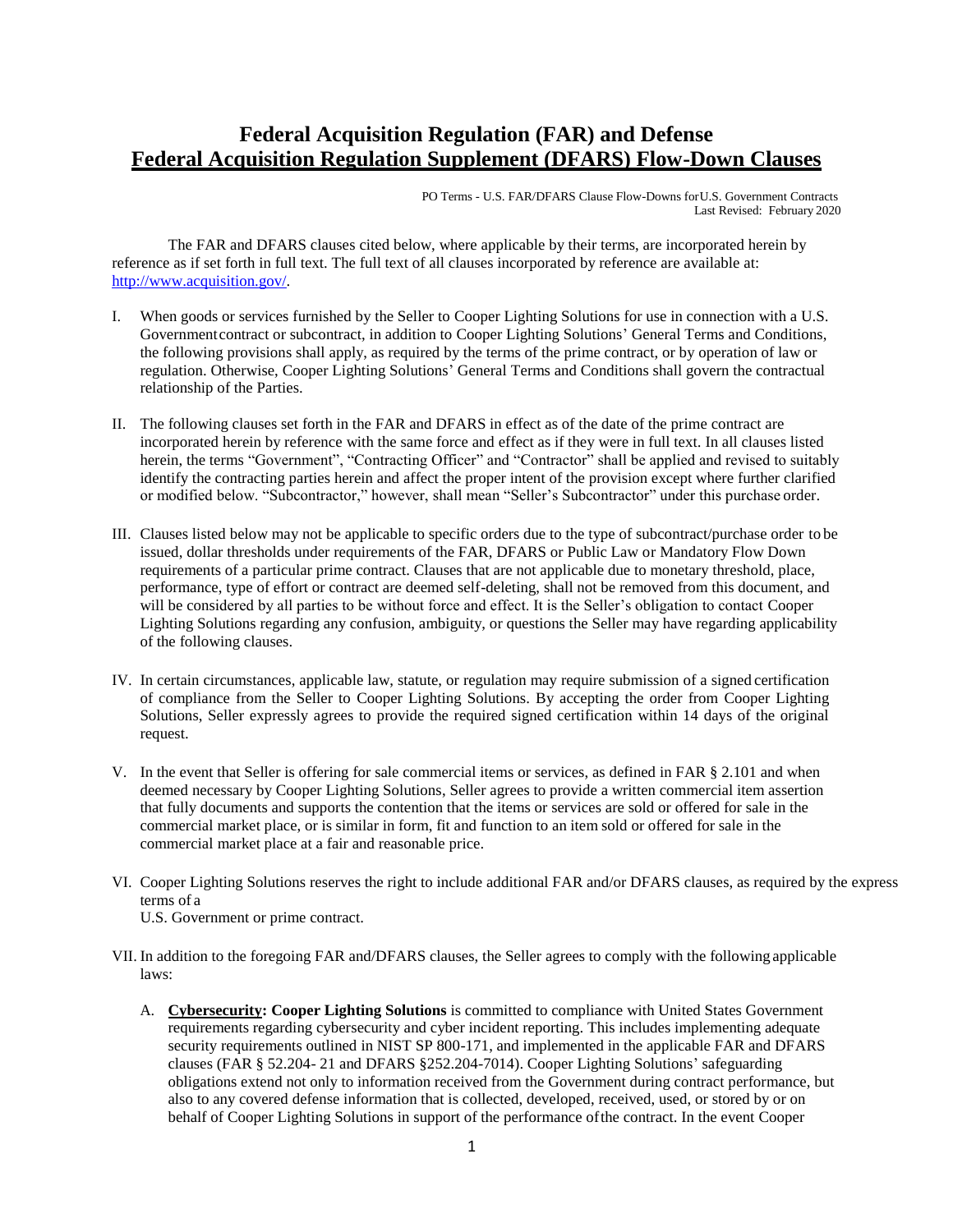Lighting Solutions determines it will need to disclose Controlled Unclassified Information (CUI) or Covered Defense Information (CDI) with any vendor, supplier, or subcontractor ("Seller"), the Seller shall provide an acknowledgement and certification of compliance with the foregoing regulatory provisions.

#### **B. Defense Priority Allocation System:**

If so identified by Cooper Lighting Solutions, as required by the US Government, an order is a "rated order" certified for national defense use and Seller shall follow all the requirements of the Defense Priorities and Allocation System (DPAS) Regulation (15 C.F.R. Part 700).

## **C. Anti-corruption:**

(1) Seller shall comply with applicable laws and regulations relating to anticorruption, including, without limitation,

- a. the United States Foreign Corrupt Practices Act (FCPA) (15 U.S.C. §§78dd-1, et. seq.) irrespective of the place of performance, and
- b. laws and regulations implementing the Organization for Economic Cooperation and Development's Convention on Combating Bribery of Foreign Public Officials in International Business Transactions, the U.N. Convention Against Corruption, and the Inter-American Convention Against Corruption in Seller's country or any country where performance of this Contract will occur

(2) In carrying out its responsibilities under this Contract –

- a) Seller represents that it has not paid, offered, promised to pay or authorized and will not pay, offer, promise to pay, or authorize the payment directly or indirectly of any monies or anything of value to
	- i. any person or firm employed by or acting for on behalf of any customer, whether private or governmental, or
	- ii. any government official or employee or any political party or candidate for political office for the purpose of influencing any act or decision or inducing or rewarding any action by the customer in any commercial transaction or in any governmental matter or securing any improper advantage to assist Cooper Lighting Solutions or Seller in obtaining or retaining business or directing business to any person.
- b) No owner, partner, officer, director or employee of Seller or of any parent or subsidiary company of Seller is or will become an official or employee of the government or of an agency or instrumentality of a government or a candidate for political office or a political party official during the term of this Contract, unless such person obtains the prior written approval of Cooper Lighting Solutions.
- c) Seller has not made and will not make, either directly or indirectly, any improper payments.
- d) Seller has not made and will not make any facilitating payment (as that termis defined in the FCPA) without the prior written approval of Cooper Lighting Solutions.

#### **D. Cost Accounting Standards (Applicable unless otherwise exempt):**

Seller shall communicate and otherwise deal directly with the Contracting Officer to the extent practicable and permissible as to all matters relating to Cost Accounting Standards. Seller shall provide Buyer with copies of all communications between Seller and the Contracting Officer concerning Cost Accounting Standards, FAR 52.230-2; Disclosure and Consistency of Cost Accounting Practices, FAR 52.230-3; and Administration of Cost Accounting Standards, FAR 52.230-6, provided Seller shall not be required to disclose to Buyer such communications containing information which is privileged and confidential to Seller. In addition to any other remedies provided by law or under this Order, Seller agrees to indemnify and hold Buyer harmless to the full extent of any loss, damage, or expense if Buyer is subject to any liability as the result of a failure of the Seller or its lower-tier subcontractors to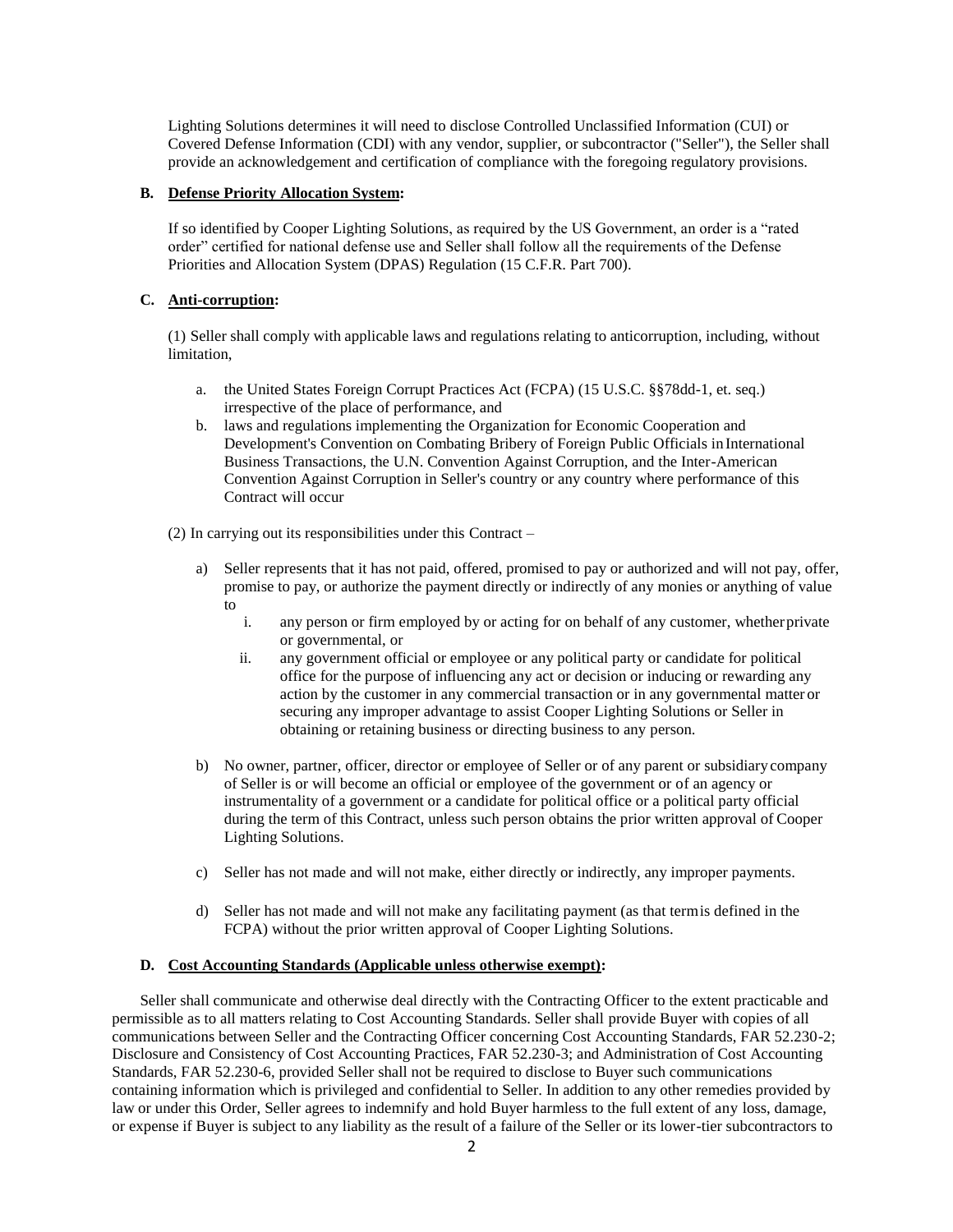comply with the requirements of FAR 52.230-2, 52.230-3, 52.230-4 (if applicable), 52.230-5 or 52.230-6. Paragraph (b) is deleted in each of the foregoing clauses.

#### E. **Truth In Negotiations**:

Certified Cost or Pricing Data (applicable only if certified cost or pricing data has been provided). The clause entitled "Subcontractor Certified Cost or Pricing Data" is a part of this Order if the Seller was required to furnish cost and pricing data and a Certification of Current Cost or Pricing Data for this Order. If it was not required to furnish such data and Certificate, the clause entitled "Subcontractor Cost or Pricing Data-Modification" is a part of this Order. Seller shall update its proposal and re-certify its cost or pricing data whenever costs, factors, or prices change such that cost or pricing data previously furnished is no longer, accurate, current, or complete.

#### **1. Indemnification:**

- a. If any price (including profit or fee) negotiated in connection with the prime contract between the Government and the Buyer or anycost that is reimbursable under said contract is reduced because cost or pricing data furnished by the Seller in connection with any proposal submitted by the Buyer relating to said contract or in connection with this Order was not accurate, complete, or current, the Seller shall indemnify the Buyer in the amount of said reduction.
- b. The phrase "certified cost or pricing data" as used herein shall be deemed to include any such data, which related to a lower-tier prospective or actual subcontract, at any level, which was submitted by the Seller or which it procured by submission of, in connection with the aforesaid proposal or this Order in support of its cost estimate. If any reduction in the contract price under this clause reduces the price of items for which payment was made prior to the date of the modification reflecting the price reduction, the Seller shall be liable and shall pay the Buyer at the time such overpayment is repaid:
	- i. Simple interest on the amount of such overpayment to be computed from the date(s) of overpayment to the Seller to the date the Buyer is repaid by the Seller at that applicable underpayment rate effective for each quarter prescribed by the Secretary of theTreasury under 26 U.S.C 6621(a)(2); and
	- ii. For Department of Defense contracts only, a penalty equal to the amount of the overpayment, if the Seller knowingly submitted cost or pricing data which were incomplete, inaccurate, or non-current.

#### **2. Certified Cost or Pricing Data for Changes:**

- a. Prior to the pricing of any change or other modification to this Order which involves, increases and/or decreases in costs plus applicable profit in excess of the contractually required threshold (e.g. \$100,000, \$500,000, \$550,000, \$700,000, or \$750,000) and resulting from a change in the prime contract, subcontractors shall submit cost or pricing data and shall certify that the data,as defined in FAR §15.406- 2, submitted either actually or by specific identification in writing are accurate, complete, and current as of the date of completion of negotiations.
- b. When required to obtain certified cost or pricing data or "Other Cost and Pricing Data" fromits subcontractors, pursuant to the provisions of this Order, Seller shall provide such data.

#### **F. Disputes – Government Contracts:**

Any reference to the "Disputes clause" in any applicable FAR Clause shall mean this paragraph, Disputes – Government Contracts. Any dispute arising under the agreement between the parties relating to any decision of the Contracting Officer under the prime contract shall be resolved in accordance the following paragraphs. Notwithstanding any other provisions the agreement between the parties, any decision of the Contracting Officer under the prime contract which binds Buyer shall bind both Buyer and Seller to the extent that it relates to this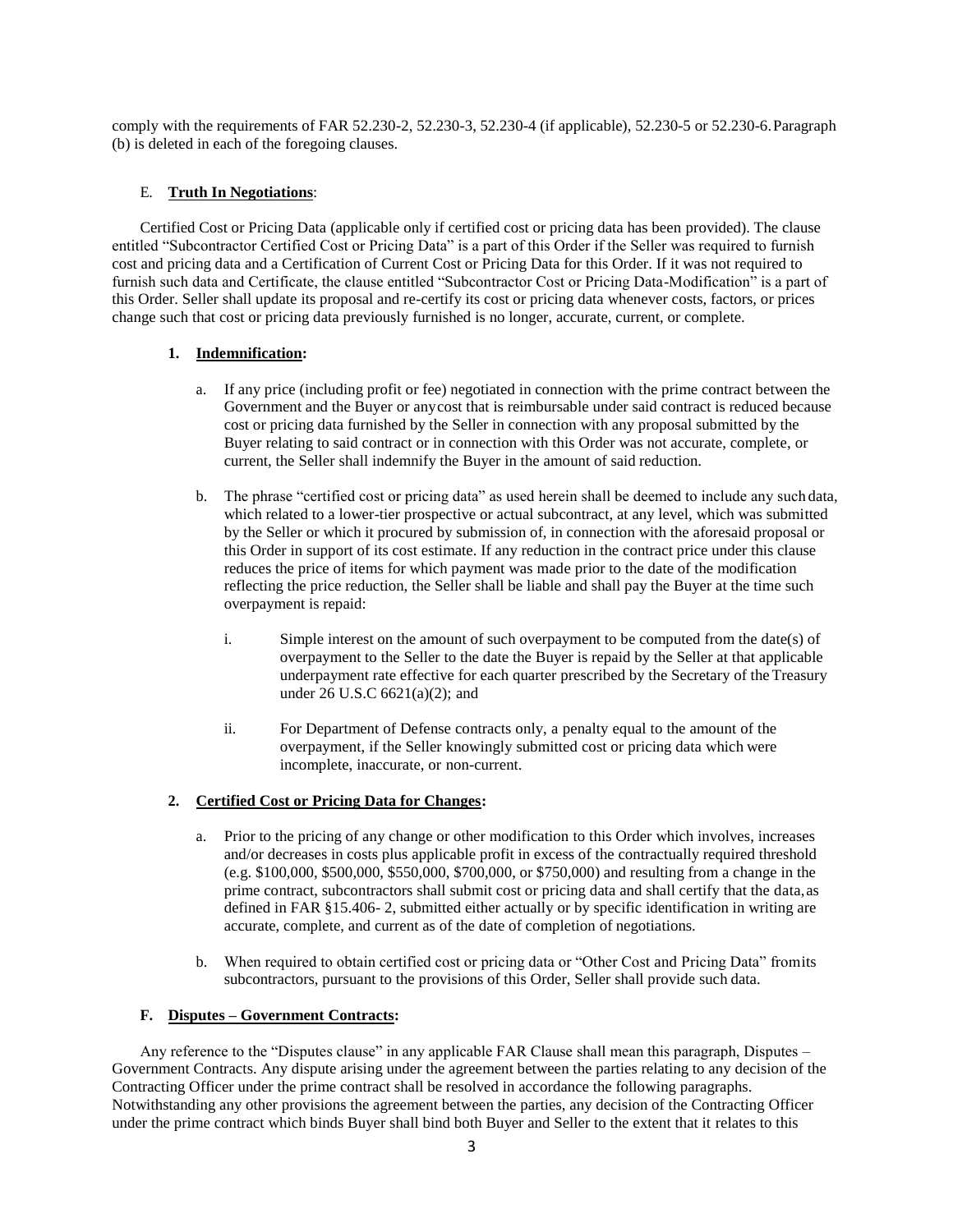purchase order –provided that:

- 1. The Buyer notifies with reasonable promptness the Seller of such decision
- 2. The Buyer, at its sole discretion, authorizes in writing the Seller to appeal in the name of theBuyer such decision at its own expense, or
- 3. If Buyer should appeal such decision, Buyer at its sole discretion offers to the Seller the opportunity at its own expense to join Buyer in such appeal.
- 4. Any decision upon such appeal, when final, shall be binding upon the Seller.
- 5. The Seller shall indemnify and save harmless from any and all liability of any kind incurred by or imputed to Buyer under Section 5, "Fraudulent Claims," of the Contract Disputes Act of 1978, as amended, if Seller is unable to support any part of its claim and it is determined that such inabilityis attributable to fraud or misinterpretation of fact on the part of Seller.
- 6. Pending any prosecution, appeal, or final decision or settlement of any dispute arising under this purchase order, the Seller shall proceed diligently, as directed by Buyer, with the performance of this purchase order.
- 7. Nothing in this clause nor any authorization or offer that may be made shall be deemed to constitute acceptance or acknowledgement by Buyer of the validity of Seller's claim or any part thereof, nor be deemed to limit or in any way restrict Buyer from taking any actions, included available remedies, it deems appropriate to protect its own interests.
- 8. As used in this clause, the word "appeal" means an appeal taken under the contract Disputes Act of 1978, as amended.

## **VIII. APPLICABLE TO ALL ORDERS:**

A. The following FAR clauses are deemed "mandatory" by the express language of the clause and, therefore, are not negotiable and apply to all contracts, purchase orders, delivery orders, or any agreement between Cooper Lighting Solutions and the Seller where the end customer is the United States Government: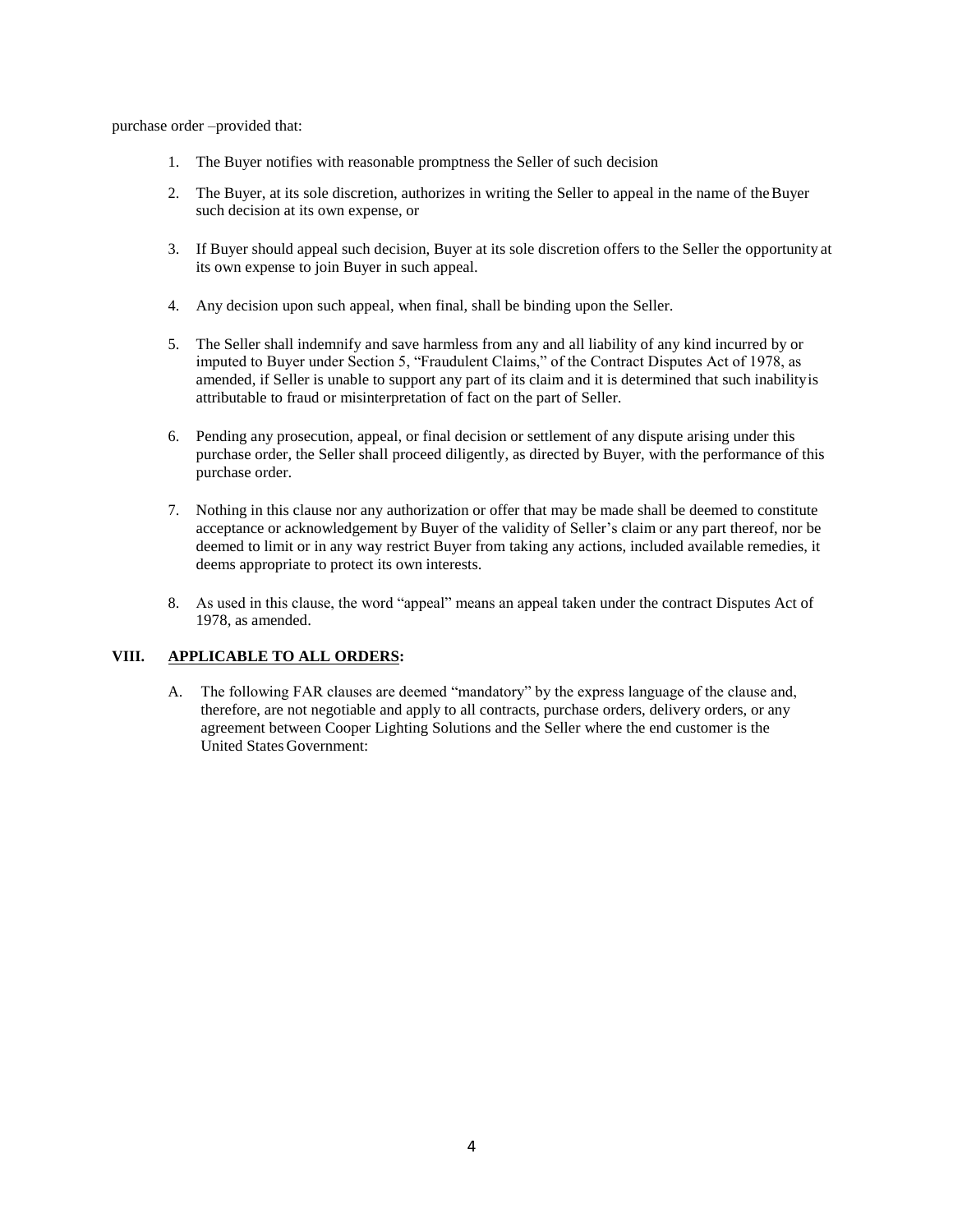| <b>Clause</b> | <b>Title of Provision</b>                                            | <b>Application</b>                                                                                                                                                                                                                                                                                                                                                                                                                                                   |
|---------------|----------------------------------------------------------------------|----------------------------------------------------------------------------------------------------------------------------------------------------------------------------------------------------------------------------------------------------------------------------------------------------------------------------------------------------------------------------------------------------------------------------------------------------------------------|
| 52.202-1      | Definitions                                                          | When a contract provision or clause uses a word or term that is defined in<br>the Federal Acquisition Regulation (FAR), the word or term has the same<br>meaning as the definition in FAR 2.101.                                                                                                                                                                                                                                                                     |
| 52.203-3      | Gratuities                                                           | The Contractor agrees to incorporate the substance of this clause,<br>including subparagraph $\circledcirc$ (5) but excepting subparagraph $\circledcirc$ (1), in all<br>subcontracts under this contract which exceed \$150,000.                                                                                                                                                                                                                                    |
| 52.303-5      | <b>Covenant Against Contingent Fees</b>                              | The Contractor agrees to incorporate the substance of this clause, in all<br>subcontracts under this contract which exceed \$150,000 and which are not<br>for Commercial Items.                                                                                                                                                                                                                                                                                      |
| 52.203-6      | Restrictions on Subcontractor Sales to<br>the Government.            | © The Contractor agrees to incorporate the substance of this clause,<br>including this paragraph $\circledcirc$ , in all subcontracts under this contract which<br>exceed the simplified acquisition threshold.                                                                                                                                                                                                                                                      |
| 52.203-7      | <b>Anti-Kickback Procedures</b>                                      | $\mathcal{O}(5)$ The Contractor agrees to incorporate the substance of this clause,<br>including subparagraph $\odot$ (5) but excepting subparagraph $\odot$ (1), in all<br>subcontracts under this contract which exceed \$150,000.                                                                                                                                                                                                                                 |
| 52.203-12     | Limitation on Payments to Influence<br>Certain Federal Transactions. | $(g)(1)$ The Contractor shall obtain a declaration, including the certification<br>and disclosure in paragraphs $\odot$ and (d) of the provision at FAR 52.203-<br>11, Certification and Disclosure Regarding Payments to Influence Certain<br>Federal Transactions, from each person requesting or receiving a<br>subcontract exceeding \$150,000 under this contract. The Contractor or<br>subcontractor that awards the subcontract shall retain the declaration. |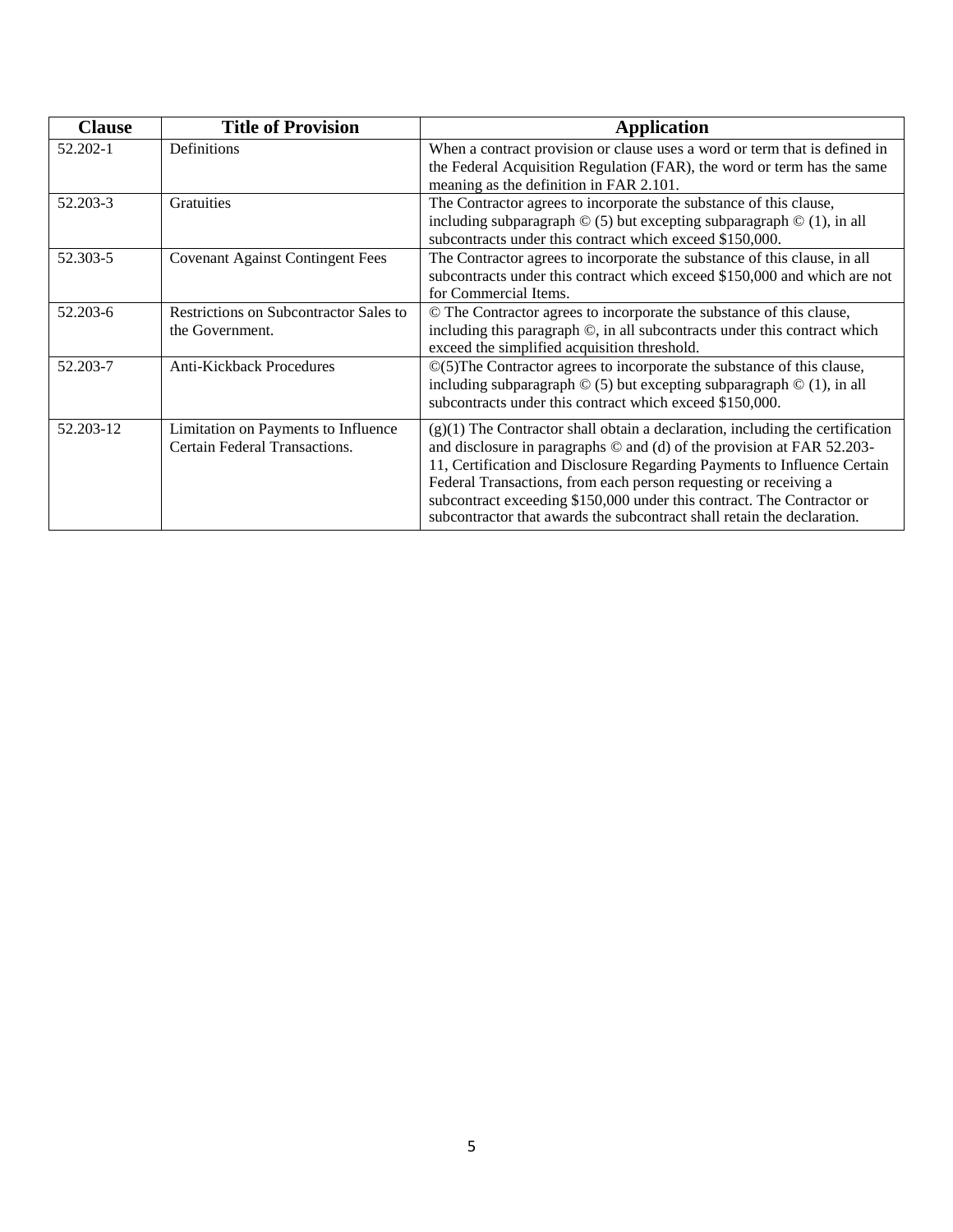|               |                                                                | $(g)(3)$ The Contractor shall include the substance of this clause, including                                                                             |
|---------------|----------------------------------------------------------------|-----------------------------------------------------------------------------------------------------------------------------------------------------------|
|               |                                                                | this paragraph (g), in any subcontract exceeding \$150,000.                                                                                               |
| 52.203-13     | <b>Contractor Code of Business Ethics</b>                      | (d) Subcontracts. The Contractor shall include the substance of this clause,                                                                              |
|               | and Conduct.                                                   | including this paragraph (d), in subcontracts that have a value in excess of<br>\$5.5 million and a performance period of more than 120 days.             |
| 52.203-14     | Display of Hotline Poster(s).                                  | (d) Subcontracts. The Contractor shall include the substance of this                                                                                      |
|               |                                                                | clause, including this paragraph (d), in all subcontracts that exceed \$5.5                                                                               |
|               |                                                                | million, except when the subcontract— $(1)$ Is for the acquisition of a                                                                                   |
|               |                                                                | commercial item; or (2) Is performed entirely outside the United States.                                                                                  |
| 52.203-15     | Whistleblower Protections Under the                            | (b) The Contractor shall include the substance of this clause, including this                                                                             |
|               | American Recovery and Reinvestment                             | paragraph (b), in all subcontracts that are funded in whole or in part with                                                                               |
|               | Act of 2009.                                                   |                                                                                                                                                           |
|               |                                                                | Recovery Act funds.                                                                                                                                       |
| 52.203-16     | Preventing Personal Conflicts of                               | (d) Subcontract flowdown: The Contractor shall include the substance of                                                                                   |
|               | Interest.                                                      | this clause, including this paragraph (d), in subcontracts—                                                                                               |
|               |                                                                | $(1)$ That exceed \$150,000; and                                                                                                                          |
|               |                                                                | (2) In which subcontractor employees will perform acquisition functions                                                                                   |
|               |                                                                | closely associated with inherently governmental functions (i.e., instead of                                                                               |
|               |                                                                | performance only by a self-employed individual).                                                                                                          |
| 52.203-17     | Contractor Employee Whistleblower                              | (c) The Contractor shall insert the substance of this clause, including this                                                                              |
|               | Rights and Requirement To Inform                               | paragraph (c), in all subcontracts over the simplified acquisition threshold.                                                                             |
|               | Employees of Whistleblower Rights.                             |                                                                                                                                                           |
| $52.203 - 19$ | Prohibition on Requiring Certain                               | (f) The Contractor shall include the substance of this clause, including this                                                                             |
|               | <b>Internal Confidentiality Agreements</b>                     | paragraph (f), in subcontracts under such contracts.                                                                                                      |
|               | or Statements.                                                 |                                                                                                                                                           |
| 52.204-2      | Security Requirements.                                         | (d) The contractor agrees to insert terms that conform substantially to the                                                                               |
|               |                                                                | language of this clause, including this paragraph (d) but excluding any                                                                                   |
|               |                                                                | reference to the Changes clause of this contract, in all subcontracts under                                                                               |
|               |                                                                | this contract that involve access to classified information.                                                                                              |
| 52.204-9      | Personal Identity Verification of<br>Contractor Personnel.     | (d) The Contractor shall insert the substance of this clause, including this<br>paragraph (d), in all subcontracts when the subcontractor's employees are |
|               |                                                                | required to have routine physical access to a Federally-controlled facility                                                                               |
|               |                                                                | and/or routine access to a Federally-controlled information system. It shall                                                                              |
|               |                                                                | be the responsibility of the prime Contractor to return such identification                                                                               |
|               |                                                                | to the issuing agency in accordance with the terms set forth in paragraph                                                                                 |
|               |                                                                | (b) of this section, unless otherwise approved in writing by the                                                                                          |
|               |                                                                | Contracting Officer.                                                                                                                                      |
| 52.204-21     | <b>Basic Safeguarding of Covered</b>                           | (c)Subcontracts. The Contractor shall include the substance of this clause,                                                                               |
|               | <b>Contractor Information Systems</b>                          | including this paragraph (c), in subcontracts under this contract (including                                                                              |
|               |                                                                | subcontracts for the acquisition of commercial items, other than                                                                                          |
|               |                                                                | commercially available off-the-shelf items), in which the subcontractor                                                                                   |
|               |                                                                | may have Federal contract information residing in or transiting through its                                                                               |
|               |                                                                | information system.                                                                                                                                       |
| 52.209-6      | Protecting the Government's Interest                           | (e) Subcontracts. Unless this is a contract for the acquisition of                                                                                        |
|               | When Subcontracting With                                       | commercial items, the Contractor shall include the requirements of this                                                                                   |
|               | Contractors Debarred, Suspended, or<br>Proposed for Debarment. | clause, including this paragraph (e) (appropriately modified for the<br>identification of the parties), in each subcontract that--                        |
|               |                                                                |                                                                                                                                                           |
|               |                                                                | $(1)$ Exceeds \$35,000 in value; and                                                                                                                      |
|               |                                                                |                                                                                                                                                           |
|               |                                                                | (2) Is not a subcontract for commercially available off-the-shelf items.                                                                                  |
| 52.211-15     | Defense Priority and Allocation                                | Applies to all contacts and Contractor agrees to flowdown and include this                                                                                |
|               |                                                                | clause in all subcontracts.                                                                                                                               |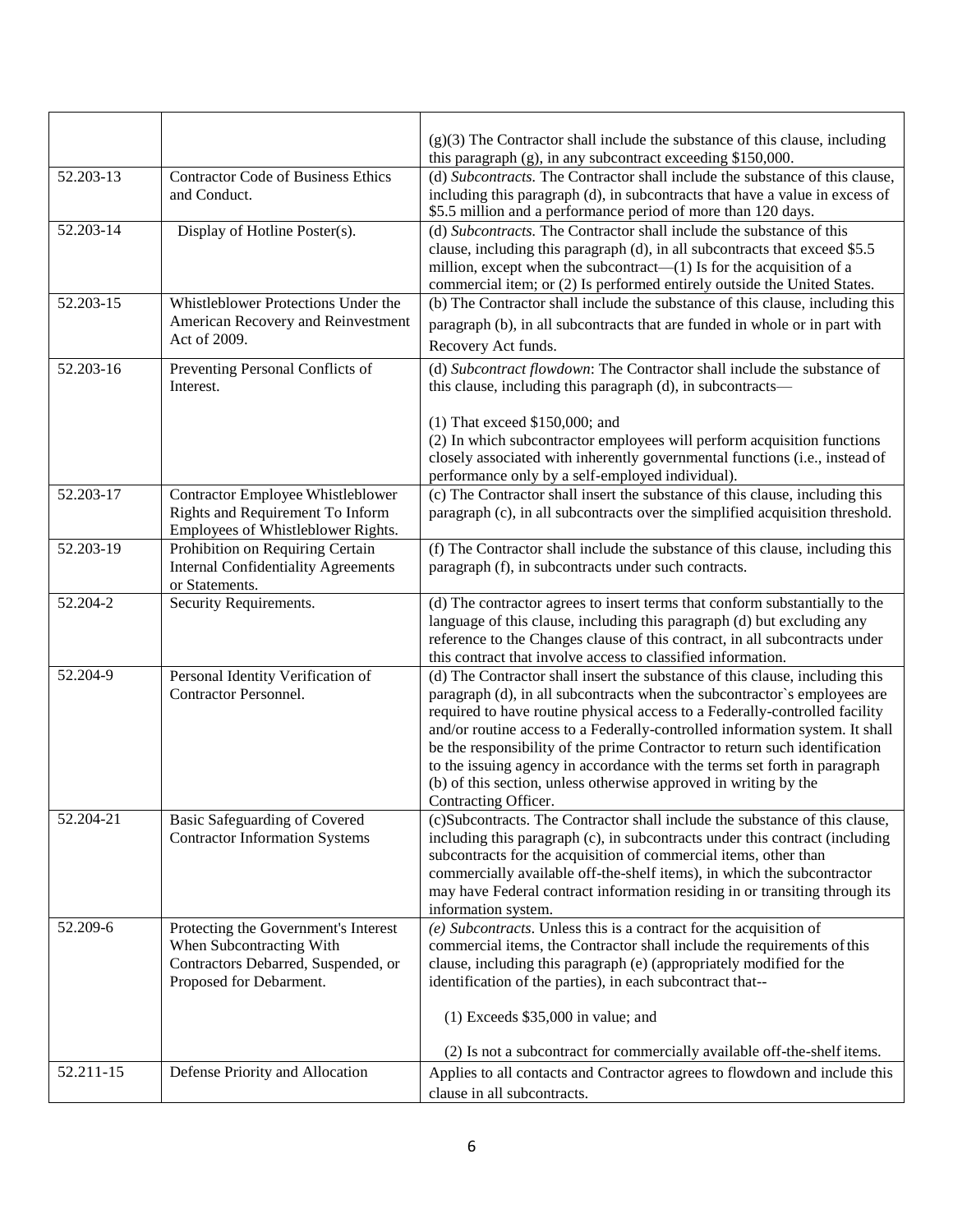| 52.212-5 | <b>Contract Terms and Conditions</b><br>Required to Implement Statutes or | $(e)(1)$ Notwithstanding the requirements of the clauses in paragraphs (a),<br>(b), (c), and (d) of this clause, the Contractor is not required to flow down |
|----------|---------------------------------------------------------------------------|--------------------------------------------------------------------------------------------------------------------------------------------------------------|
|          | <b>Executive Orders--Commercial</b>                                       | any FAR clause, other than those in this paragraph $(e)(1)$ in a subcontract                                                                                 |
|          | Items.                                                                    | for commercial items. Unless otherwise indicated in the list of clauses                                                                                      |
|          |                                                                           | below, the extent of the flow down shall be as required by the clause.                                                                                       |
|          |                                                                           |                                                                                                                                                              |
|          |                                                                           | (i) 52.203-13, Contractor Code of Business Ethics and Conduct (Oct 2015)                                                                                     |
|          |                                                                           | (41 U.S.C. 3509).                                                                                                                                            |
|          |                                                                           | (ii) 52.203-19, Prohibition on Requiring Certain Internal Confidentiality                                                                                    |
|          |                                                                           | Agreements or Statements (Jan 2017) (section 743 of Division E, Title                                                                                        |
|          |                                                                           | VII, of the Consolidated and Further Continuing Appropriations Act, 2015                                                                                     |
|          |                                                                           | (Pub. L. 113-235) and its successor provisions in subsequent                                                                                                 |
|          |                                                                           | appropriations acts (and as extended in continuing resolutions)).                                                                                            |
|          |                                                                           |                                                                                                                                                              |
|          |                                                                           | (iii) 52.219-8, Utilization of Small Business Concerns (NOV 2016) (15<br>U.S.C. $637(d)(2)$ and $(3)$ ), in all subcontracts that offer further              |
|          |                                                                           | subcontracting opportunities. If the subcontract (except subcontracts to                                                                                     |
|          |                                                                           | small business concerns) exceeds \$700,000 (\$1.5 million for construction                                                                                   |
|          |                                                                           | of any public facility), the subcontractor must include 52.219-8 in lower                                                                                    |
|          |                                                                           | tier subcontracts that offer subcontracting opportunities.                                                                                                   |
|          |                                                                           | (iv) 52.222-17, Nondisplacement of Qualified Workers (MAY 2014) (E.O.                                                                                        |
|          |                                                                           | 13495). Flow down required in accordance with paragraph (1) of FAR                                                                                           |
|          |                                                                           | clause 52.222-17.                                                                                                                                            |
|          |                                                                           |                                                                                                                                                              |
|          |                                                                           | (v) 52.222-21, Prohibition of Segregated Facilities (Apr 2015).                                                                                              |
|          |                                                                           | (vi) 52.222-26, Equal Opportunity (APR 2015) (E.O. 11246).                                                                                                   |
|          |                                                                           |                                                                                                                                                              |
|          |                                                                           | (vii) 52.222-35, Equal Opportunity for Veterans (SEP 2016) (38 U.S.C.                                                                                        |
|          |                                                                           | 4212).                                                                                                                                                       |
|          |                                                                           |                                                                                                                                                              |
|          |                                                                           | (viii) 52.222-36, Equal Opportunity for Workers with Disabilities (OCT)<br>2015) (29 U.S.C. 793).                                                            |
|          |                                                                           |                                                                                                                                                              |
|          |                                                                           | (ix) 52.222-37, Employment Reports on Veterans (FEB 2016) (38 U.S.C.                                                                                         |
|          |                                                                           | 4212).                                                                                                                                                       |
|          |                                                                           |                                                                                                                                                              |
|          |                                                                           | (x) 52.222-40, Notification of Employee Rights Under the National Labor<br>Relations Act (DEC 2010) (E.O. 13496). Flow down required in                      |
|          |                                                                           | accordance with paragraph (f) of FAR clause 52.222-40.                                                                                                       |
|          |                                                                           |                                                                                                                                                              |
|          |                                                                           | (xi) 52.222-41, Service Contract Labor Standards (MAY 2014) (41 U.S.C.                                                                                       |
|          |                                                                           | chapter 67).                                                                                                                                                 |
|          |                                                                           |                                                                                                                                                              |
|          |                                                                           | (xii) (A) 52.222-50, Combating Trafficking in Persons (Mar 2015) (22<br>U.S.C. chapter 78 and E.O. 13627).                                                   |
|          |                                                                           |                                                                                                                                                              |
|          |                                                                           | -- (B) Alternate I (Mar 2015) of 52.222-50 (22 U.S.C. chapter 78 and E.O.                                                                                    |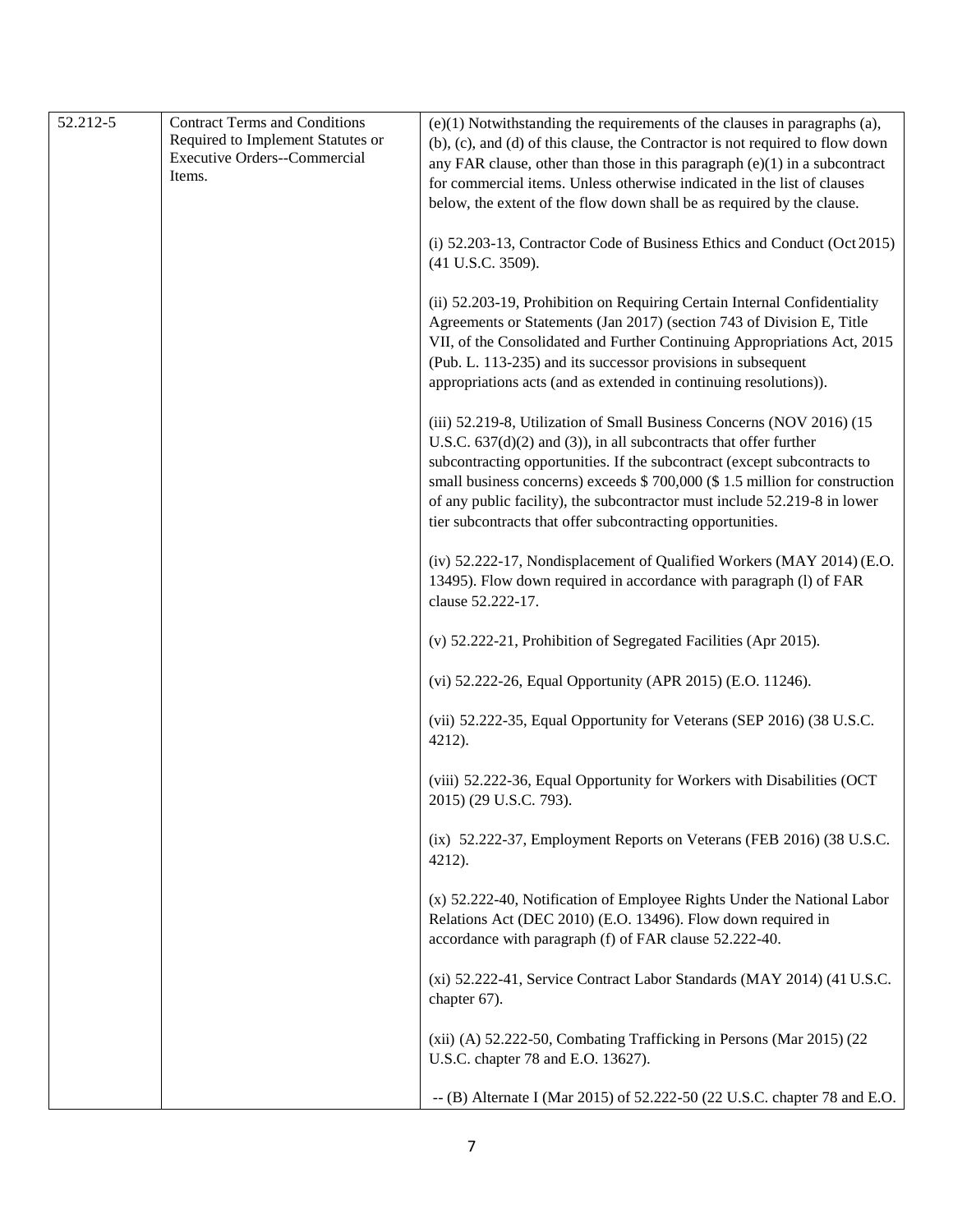|  | 13627).                                                                                                                                                                                                                                                                                                                                                                                               |
|--|-------------------------------------------------------------------------------------------------------------------------------------------------------------------------------------------------------------------------------------------------------------------------------------------------------------------------------------------------------------------------------------------------------|
|  | (xiii) 52.222-51, Exemption from Application of the Service Contract<br>Labor Standards to Contracts for Maintenance, Calibration, or Repair of                                                                                                                                                                                                                                                       |
|  | Certain Equipment--Requirements (MAY 2014) (41 U.S.C. chapter 67).                                                                                                                                                                                                                                                                                                                                    |
|  | (xiv) 52.222-53, Exemption from Application of the Service Contract<br>Labor Standards to Contracts for Certain Services--Requirements (MAY<br>2014) (41 U.S.C. chapter 67).                                                                                                                                                                                                                          |
|  | (xv) 52.222-54, Employment Eligibility Verification (Oct 2015) (E. O.<br>12989).                                                                                                                                                                                                                                                                                                                      |
|  | (xvi) 52.222-55, Minimum Wages Under Executive Order 13658 (Dec<br>2014) (E.O. 13658).                                                                                                                                                                                                                                                                                                                |
|  | (xvii) 52.222-59, Compliance with Labor Laws (Executive Order 13673)<br>(OCT 2016) (Applies at \$50 million for solicitations and resultant<br>contracts issued from October 25, 2016 through April 24, 2017; applies at<br>\$500,000 for solicitations and resultant contracts issued after April 24,<br>2017).                                                                                      |
|  | Note to paragraph (e)(1)(xvi): By a court order issued on October 24,<br>2016, 52.222-59 is enjoined indefinitely as of the date of the order. The<br>enjoined paragraph will become effective immediately if the court<br>terminates the injunction. At that time, GSA, DoD and NASA will<br>publish a document in the Federal Register advising the public of the<br>termination of the injunction. |
|  | (xviii) 52.222-60, Paycheck Transparency (Executive Order 13673) (OCT<br>$2016$ ).                                                                                                                                                                                                                                                                                                                    |
|  | (xix) 52.222-62, Paid Sick Leave Under Executive Order 13706 (Jan<br>2017) (E.O. 13706).                                                                                                                                                                                                                                                                                                              |
|  | (xx) (A) 52.224-3, Privacy Training (JAN 2017)(5 U.S.C. 552a)<br>(B) Alternate I (JAN 2017)                                                                                                                                                                                                                                                                                                           |
|  | (xxi) 52.225-26, Contractors Performing Private Security Functions<br>Outside the United States (Jul 2013) (Section 862, as amended, of the<br>National Defense Authorization Act for Fiscal Year 2008; 10 U.S.C. 2302<br>Note).                                                                                                                                                                      |
|  | (xxii) 52.226-6, Promoting Excess Food Donation to Nonprofit<br>Organizations (MAY 2014) (42 U.S.C. 1792). Flow down required in<br>accordance with paragraph (e) of FAR clause 52.226-6.                                                                                                                                                                                                             |
|  | (xxiii) 52.247-64, Preference for Privately Owned U.S.-Flag Commercial<br>Vessels (FEB 2006) (46 U.S.C. Appx 1241(b) and 10 U.S.C. 2631). Flow<br>down required in accordance with paragraph (d) of FAR clause 52.247-64.                                                                                                                                                                             |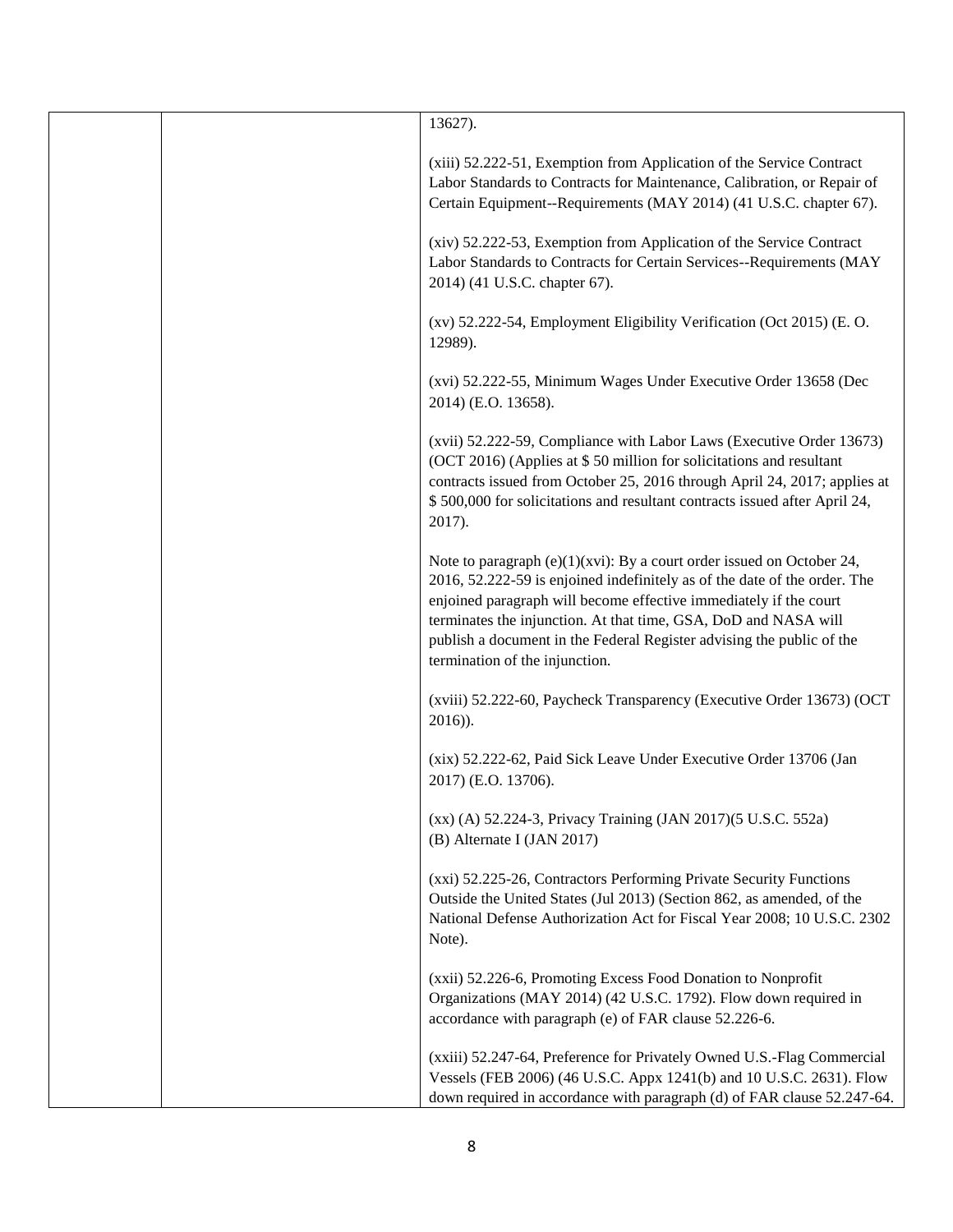| 52.212-5<br>Alternate II | <b>Contract Terms and Conditions</b><br>Required to Implement Statutes or | As prescribed in $12.301(b)(4)(ii)$ , substitute the following paragraphs<br>$(d)(1)$ and $(e)(1)$ for paragraphs $(d)(1)$ and $(e)(1)$ of the basic clause as                                                                                                                                                                                                                                                                                     |
|--------------------------|---------------------------------------------------------------------------|----------------------------------------------------------------------------------------------------------------------------------------------------------------------------------------------------------------------------------------------------------------------------------------------------------------------------------------------------------------------------------------------------------------------------------------------------|
|                          | <b>Executive Orders--Commercial</b>                                       | follows:                                                                                                                                                                                                                                                                                                                                                                                                                                           |
|                          | Items.                                                                    | $2(e)(1)$ Notwithstanding the requirements of the clauses in paragraphs (a),<br>(b), and (c), of this clause, the Contractor is not required to flow down any<br>FAR clause in a subcontract for commercial items, other than--                                                                                                                                                                                                                    |
|                          |                                                                           | (i) Paragraph (d) of this clause. This paragraph flows down to all<br>subcontracts, except the authority of the Inspector General under<br>paragraph $(d)(1)(ii)$ does not flow down; and                                                                                                                                                                                                                                                          |
|                          |                                                                           | (ii) Those clauses listed in this paragraph $(e)(1)$ . Unless otherwise<br>indicated below, the extent of the flow down shall be as required by the<br>clause                                                                                                                                                                                                                                                                                      |
|                          |                                                                           | (A) 52.203-13, Contractor Code of Business Ethics and Conduct (Oct)<br>2015) (41 U.S.C. 2509).                                                                                                                                                                                                                                                                                                                                                     |
|                          |                                                                           | (B) 52.203--15, Whistleblower Protections Under the American Recovery<br>and Reinvestment Act of 2009 (JUN 2010) (Section 1553 of Pub. L. 111-<br>5).                                                                                                                                                                                                                                                                                              |
|                          |                                                                           | (C) 52.219-8, Utilization of Small Business Concerns (NOV 2016) (15<br>U.S.C. $637(d)(2)$ and (3)), in all subcontracts that offer further<br>subcontracting opportunities. If the subcontract (except subcontracts to<br>small business concerns) exceeds $$700,000$ ( $$1.5$ million for construction<br>of any public facility), the subcontractor must include 52.219-8 in lower<br>tier subcontracts that offer subcontracting opportunities. |
|                          |                                                                           | (D) 52.222-21, Prohibition of Segregated Facilities (Apr 2015).                                                                                                                                                                                                                                                                                                                                                                                    |
|                          |                                                                           | (E) 52.222–26, Equal Opportunity (SEP 2016) (E.O. 11246).                                                                                                                                                                                                                                                                                                                                                                                          |
|                          |                                                                           | (F) 52.222–35, Equal Opportunity for Veterans (Oct 2015) (38 U.S.C.<br>4212).                                                                                                                                                                                                                                                                                                                                                                      |
|                          |                                                                           | (G) 52.222-36, Equal Opportunity for Workers with Disabilities (Jul<br>2014) (29 U.S.C. 793).                                                                                                                                                                                                                                                                                                                                                      |
|                          |                                                                           | (H) 52.222-40, Notification of Employee Rights Under the National Labor<br>Relations Act (Dec 2010) (E.O. 13496). Flow down required in<br>accordance with paragraph (f) of FAR clause 52.222-40.                                                                                                                                                                                                                                                  |
|                          |                                                                           | (I) 52.222–41, Service Contract Labor Standards (May 2014) (41 U.S.C.<br>chapter 67).                                                                                                                                                                                                                                                                                                                                                              |
|                          |                                                                           | (J) (1) 52.222-50, Combating Trafficking in Persons (Mar 2015) (22<br>U.S.C. chapter 78 and E.O. 13627).                                                                                                                                                                                                                                                                                                                                           |
|                          |                                                                           | (2) Alternate I (Mar 2015) of 52.222-50 (22 U.S.C. chapter 78 E.O.<br>13627).                                                                                                                                                                                                                                                                                                                                                                      |
|                          |                                                                           | (K) 52.222–51, Exemption from Application of the Service Contract<br>Labor Standards to Contracts for Maintenance, Calibration, or Repair of                                                                                                                                                                                                                                                                                                       |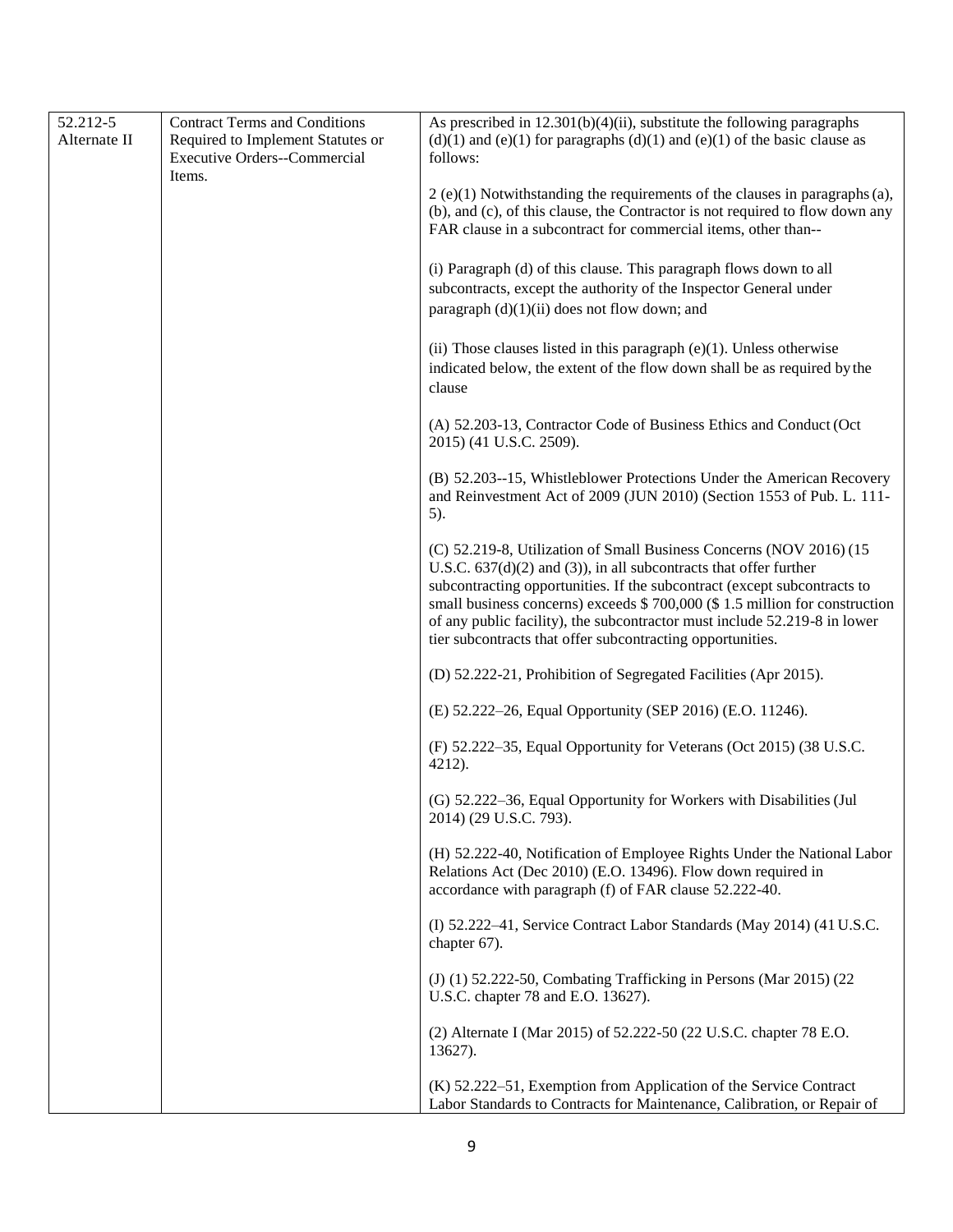|           |                                                                        | Certain Equipment-Requirements (May 2014) (41 U.S.C. chapter 67).                                                                                                                                                                                                                                                                                                                                          |
|-----------|------------------------------------------------------------------------|------------------------------------------------------------------------------------------------------------------------------------------------------------------------------------------------------------------------------------------------------------------------------------------------------------------------------------------------------------------------------------------------------------|
|           |                                                                        | (L) 52.222–53, Exemption from Application of the Service Contract Labor<br>Standards to Contracts for Certain Services--Requirements (May 2014)<br>(41 U.S.C. chapter 67).                                                                                                                                                                                                                                 |
|           |                                                                        | (M) 52.222–54, Employment Eligibility Verification (Oct)<br>2015)(Executive Order 12989).                                                                                                                                                                                                                                                                                                                  |
|           |                                                                        | (N) 52.222-55, Minimum Wages Under Executive Order 13658 (Dec<br>2015) (E. O. 13658).                                                                                                                                                                                                                                                                                                                      |
|           |                                                                        | (O) 52.222-59 Compliance with Labor Laws (Executive Order 13673)<br>(OCT 2016).                                                                                                                                                                                                                                                                                                                            |
|           |                                                                        | Note to paragraph $(e)(1)(ii)(O)$ : By a court order issued on October 24,<br>2016, 52.222-59 is enjoined indefinitely as of the date of the order. The<br>enjoined paragraph will become effective immediately if the court<br>terminates the injunction. At that time, GSA, DoD and NASA will publish<br>a document in the Federal Register advising the public of the termination<br>of the injunction. |
|           |                                                                        | (P) 52.222-60, Paycheck Transparency (Executive Order 13673) (OCT<br>2016).                                                                                                                                                                                                                                                                                                                                |
|           |                                                                        | (Q) 52.222-62, Paid Sick Leave Under Executive Order 13706 (JAN<br>2017) (E.O. 13706).                                                                                                                                                                                                                                                                                                                     |
|           |                                                                        | (R) (1)52.224-3, Privacy Training (Jan 2017) (5 U.S.C. 552a).                                                                                                                                                                                                                                                                                                                                              |
|           |                                                                        | (2) Alternate I (Jan 2017) of 52.224-3.                                                                                                                                                                                                                                                                                                                                                                    |
|           |                                                                        | (S) 52.225-26, Contractors Performing Private Security Functions Outside<br>the United States (Oct 2016) (Section 862, as amended, of the National<br>Defense Authorization Act for Fiscal Year 2008; 10 U.S.C. 2302 Note).                                                                                                                                                                                |
|           |                                                                        | (T) 52.226-6, Promoting Excess Food Donation to Nonprofit<br>Organizations. (May 2014) (42 U.S.C. 1792). Flow down required in<br>accordance with paragraph (e) of FAR clause 52.226-6.                                                                                                                                                                                                                    |
|           |                                                                        | (U) 52.247–64, Preference for Privately Owned U.S.-Flag Commercial<br>Vessels (Feb 2006) (46 U.S.C. Appx. 1241(b) and 10 U.S.C. 2631). Flow<br>down required in accordance with paragraph (d) of FAR clause 52.247-<br>64.                                                                                                                                                                                 |
| 52.214-28 | Subcontractor Cost or Pricing Data--<br>Modifications--Sealed Bidding. | (d) The contractor shall insert the substance of this clause, including this<br>paragraph (d), in each subcontract that, when entered into exceeds the<br>\$700,000 threshold for submission of certified cost or pricing data at<br>FAR $15.403-4(a)(1)$ .                                                                                                                                                |
| 52.215-2  | Audit and Records Negotiation                                          | Applies if this Contract exceeds \$150,000 and if: (1) SELLER is required<br>to furnish cost or pricing data, or (2) the Contract requires SELLER to<br>furnish cost, funding, or performance reports, or $(3)$ this is an incentive or<br>re-determinable type contract. Alternate II applies if SELLER is an<br>educational or non-profit institution.                                                   |
| 52.215-10 | Price Reduction for Defective Cost or<br>Pricing Data                  | Applies if submission of certified cost or pricing data is required<br>"Government" means "Cooper Lighting Solutions" in paragraph (d)(1).<br>Rights and obligations                                                                                                                                                                                                                                       |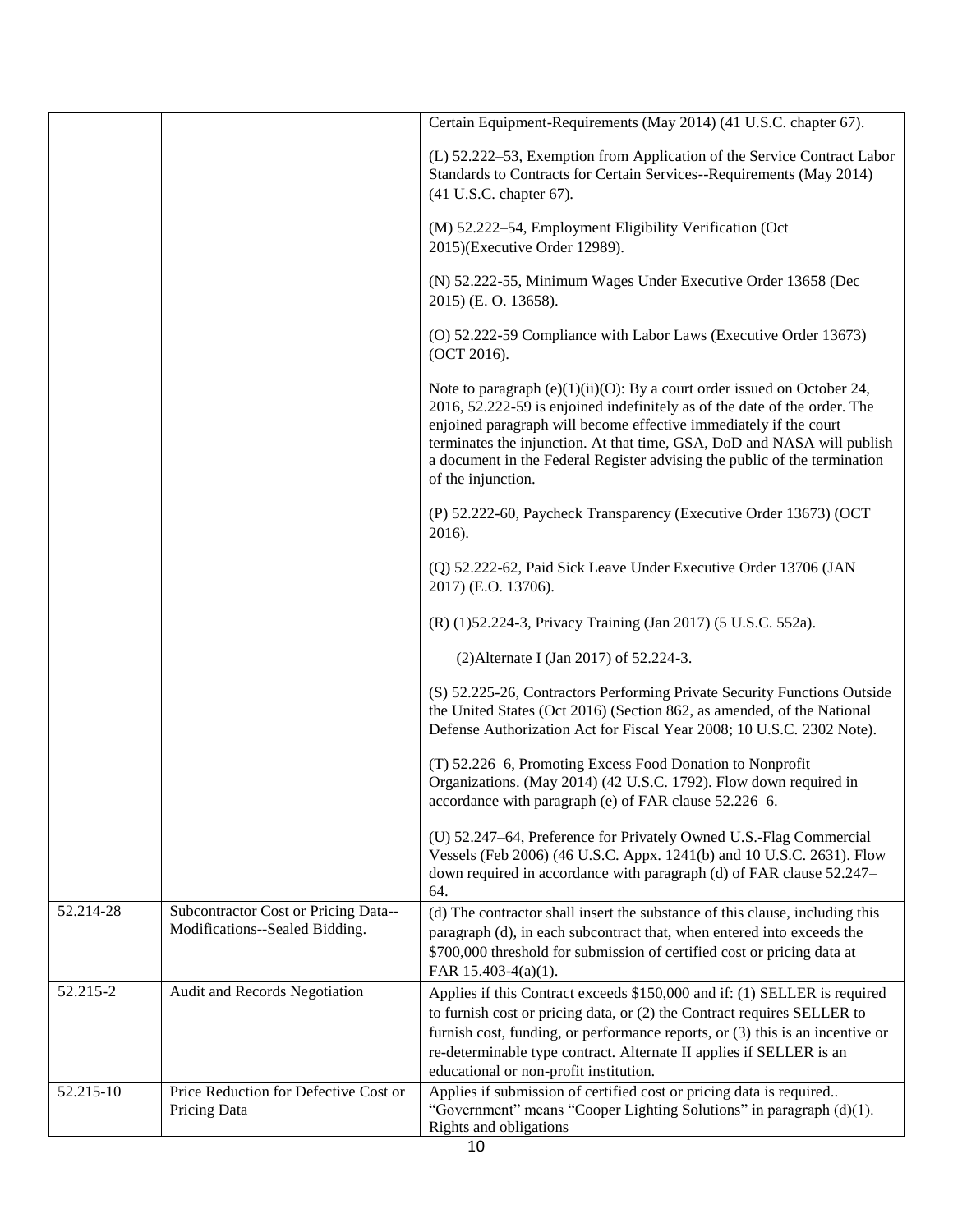|                                                 |                                                                                               | under this clause shall survive completion of the Work and final payment<br>under this Contract.                                                                                                                                                                                                                                                                                                                                                                                                                                                                                                                                               |
|-------------------------------------------------|-----------------------------------------------------------------------------------------------|------------------------------------------------------------------------------------------------------------------------------------------------------------------------------------------------------------------------------------------------------------------------------------------------------------------------------------------------------------------------------------------------------------------------------------------------------------------------------------------------------------------------------------------------------------------------------------------------------------------------------------------------|
| 52.215-11                                       | Price Reduction for Defective Cost or<br>Pricing Data - Modifications                         | Applies if submission of certified cost or pricing data is required for<br>modifications. "Government" means "Cooper Lighting Solutions" in<br>paragraph $(e)(1)$ . Rights and obligations under this clause shall survive<br>completion of the Work and<br>final payment under this Contract.                                                                                                                                                                                                                                                                                                                                                 |
| 52.215-12                                       | Subcontractor Cost or Pricing Data.                                                           | (c) In each subcontract that exceeds the $\sqrt[5]{50,000}$ threshold* for<br>submission of cost or pricing data at FAR 15.403-4, when entered into, the<br>Contractor shall insert either -                                                                                                                                                                                                                                                                                                                                                                                                                                                   |
|                                                 |                                                                                               | (1) The substance of this clause, including this paragraph (c), if paragraph<br>(a) of this clause requires submission of cost or pricing data for the<br>subcontract; or                                                                                                                                                                                                                                                                                                                                                                                                                                                                      |
|                                                 |                                                                                               | (2) The substance of the clause at FAR 52.215-13, subcontractor Cost or<br>Pricing Data -- Modifications.                                                                                                                                                                                                                                                                                                                                                                                                                                                                                                                                      |
|                                                 |                                                                                               | [The threshold for subcontracts is determined at the time of subcontract<br>award as that applicable at that time under FAR 15.403-4].                                                                                                                                                                                                                                                                                                                                                                                                                                                                                                         |
| 52.215-13                                       | Subcontractor Cost or Pricing Data-<br>Modifications.                                         | Applies if this Contract exceeds \$700,000 and is not otherwise exempt<br>under FAR 15.403.                                                                                                                                                                                                                                                                                                                                                                                                                                                                                                                                                    |
| 52.215-13<br>(Class<br>Deviation<br>2018-O0015) | Subcontractor Cost or Pricing Data-<br>Modifications.                                         | (c) The Contractor shall require the subcontractor to certify in<br>substantially the form prescribed in FAR 15.406-2 that, to the best<br>of its knowledge and belief, the data submitted under paragraph (b)<br>of this clause were accurate, complete, and current as of the date of<br>agreement on the negotiated price of the subcontract or subcontract<br>modification.                                                                                                                                                                                                                                                                |
|                                                 |                                                                                               | (d) The Contractor shall insert the substance of this clause,<br>including this paragraph (d), in each subcontract that exceeds \$2<br>million.                                                                                                                                                                                                                                                                                                                                                                                                                                                                                                |
| 52.215-14                                       | Integrity of Unit Prices.                                                                     | (b) The Contractor shall insert the substance of this clause, less paragraph<br>(b), in all subcontracts for other than: acquisitions at or below the<br>simplified acquisition threshold in FAR Part 2 (i.e. \$100,000, or \$200,000<br>for all contracts awarded outside the US in support of contingency<br>operations (as defined in 10 USC $101(a)(13)$ or for peacekeeping<br>operations as defined in 10 USC 2302(7) and 41 USC 259(d); construction<br>or architect-engineer services under FAR Part 36; utility services under<br>FAR Part 41; services where supplies are not required; commercial items;<br>and petroleum products. |
| 52.215-15                                       | Pension Adjustments and Asset<br>Reversions.                                                  | Applies and shall be included in all subcontracts under this contract that<br>meet the applicability requirement of FAR 15.408 (g).                                                                                                                                                                                                                                                                                                                                                                                                                                                                                                            |
| 52.215-18                                       | Reversion or Adjustment of Plans for<br>Postretirement Benefits (PRB) Other<br>Than Pensions. | (c) The Contractor shall insert the substance of this clause in all<br>subcontracts that meet the applicability requirements of FAR 15.408(j).                                                                                                                                                                                                                                                                                                                                                                                                                                                                                                 |
| 52.215-19                                       | Notification of Ownership Changes.                                                            | (c) The Contractor shall include the substance of this clause in all<br>subcontracts under this contract that meet the applicability requirement of<br>FAR 15.408(k).                                                                                                                                                                                                                                                                                                                                                                                                                                                                          |
| 52.215-23                                       | Limitations on Pass-Through Charges.                                                          | (f) The Contractor shall insert the substance of this clause, including this<br>paragraph (f), in all cost-reimbursement subcontracts under this contract<br>that exceed the simplified acquisition threshold, except if the contract is<br>with DoD, then insert in all cost-reimbursement subcontracts and fixed-<br>price subcontracts, except those identified in FAR $408(n)(2)(i)(B)(2)$ , that<br>exceed the threshold for obtaining cost or pricing data in accordance with                                                                                                                                                            |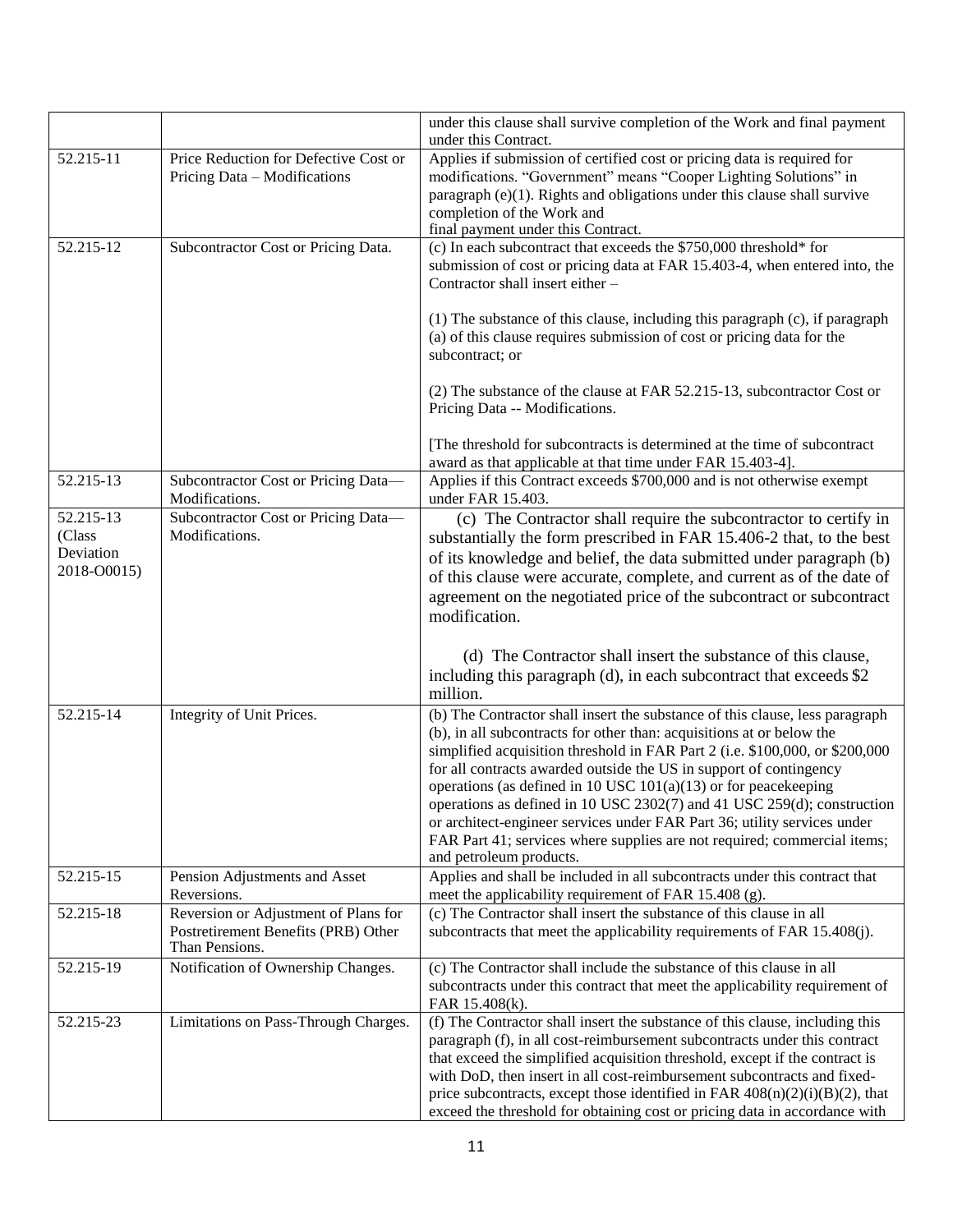|                                                    | FAR 15.403-4.                                                                                                                                                                                                                                                                                                                                                                                                                                                                                                                                                                                                                                                                                                                                                                                                                                                                                                        |
|----------------------------------------------------|----------------------------------------------------------------------------------------------------------------------------------------------------------------------------------------------------------------------------------------------------------------------------------------------------------------------------------------------------------------------------------------------------------------------------------------------------------------------------------------------------------------------------------------------------------------------------------------------------------------------------------------------------------------------------------------------------------------------------------------------------------------------------------------------------------------------------------------------------------------------------------------------------------------------|
| <b>Utilization of Small Business</b><br>Concerns   | If Seller is an international contractor, this clause applies to this Contract<br>only if Work under the Contract will be performed in the United States or<br>Seller is recruiting employees in the United States to Work on the<br>Contract.                                                                                                                                                                                                                                                                                                                                                                                                                                                                                                                                                                                                                                                                       |
| Small Business Subcontracting Plan                 | Applies if this Contract exceeds \$750,000 except the clause does not apply<br>if SELLER is a small business concern. SELLER's subcontracting plan is<br>incorporated herein by reference. If Seller is an international contractor,<br>this clause applies to this Contract only if Work under the Contract will be<br>performed in the United States or Seller is recruiting employees in the<br>United States to Work on the Contract.                                                                                                                                                                                                                                                                                                                                                                                                                                                                            |
| Liquidated Damages - Subcontracting<br>Plan        | Applies only if the Contract includes FAR 52.219-8 and 52.219-9.                                                                                                                                                                                                                                                                                                                                                                                                                                                                                                                                                                                                                                                                                                                                                                                                                                                     |
| Contract Work Hours and Safety<br><b>Standards</b> | (e) Subcontracts. The Contractor shall insert the provisions<br>set forth in paragraphs (a) through (d) of this clause in subcontracts<br>that may require or involve the employment of<br>laborers and mechanics and require subcontractors to include<br>these provisions in any such lower tier subcontracts. The Contractor<br>shall be responsible for compliance by any subcontractor<br>or lower-tier subcontractor with the provisions set forth in<br>paragraphs (a) through (d) of this clause. If Seller is an international<br>contractor, this clause applies to this Contract only if Work under the<br>Contract will be performed in the United States or Seller is recruiting<br>employees in the United States to Work on the Contract.                                                                                                                                                             |
| Subcontracts (Labor Standards).                    | (b) The Contractor or subcontractor shall insert in any subcontracts for<br>construction, alterations and repairs within the United States the clauses<br>entitled-<br>(1) Construction Wage Rate Requirements;<br>(2) Contract Work Hours and Safety Standards -Overtime Compensation<br>(if the clause is included in this contract);<br>(3) Apprentices and Trainees;<br>(4) Payrolls and Basic Records;<br>(5) Compliance with Copeland Act Requirements;<br>(6) Withholding of Funds;<br>(7) Subcontracts (Labor Standards);<br>(8) Contract Termination - Debarment;<br>(9) Disputes Concerning Labor Standards;<br>(10) Compliance with Construction Wage Rate Requirements and Related<br>Regulations; and<br>(11) Certification of Eligibility.<br>The Contractor shall insert the substance of this clause, including this<br>paragraph (e) in all subcontracts for construction within the United States. |
|                                                    |                                                                                                                                                                                                                                                                                                                                                                                                                                                                                                                                                                                                                                                                                                                                                                                                                                                                                                                      |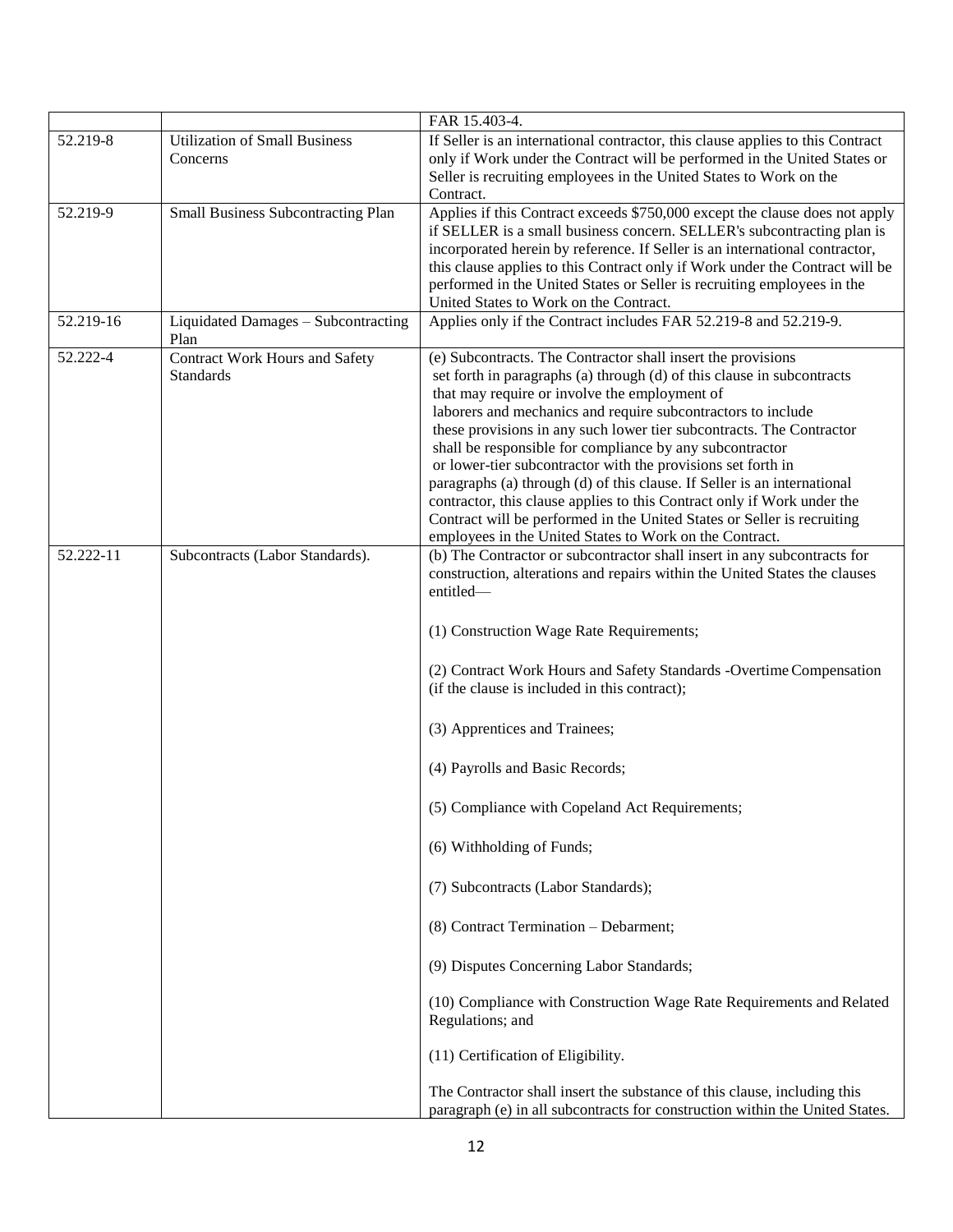| 52.222-17 | Non-Displacement of Qualified                       | (i) Subcontracts: In every subcontract over the simplified acquisition                                                                             |
|-----------|-----------------------------------------------------|----------------------------------------------------------------------------------------------------------------------------------------------------|
|           | Workers.                                            | threshold entered into in order to perform services under this contract, the                                                                       |
|           |                                                     | Contractor shall include a provision that ensures—                                                                                                 |
|           |                                                     |                                                                                                                                                    |
|           |                                                     | (1) That each subcontractor will honor the requirements of paragraphs (b)                                                                          |
|           |                                                     | through (c) of this clause with respect to the service employees of a                                                                              |
|           |                                                     | predecessor subcontractor or subcontractors working under this contract,                                                                           |
|           |                                                     | as well as of a predecessor Contractor and its subcontractors;                                                                                     |
|           |                                                     |                                                                                                                                                    |
|           |                                                     | (2) That the subcontractor will provide the Contractor with the                                                                                    |
|           |                                                     | information about the service employees of the sub-contractor needed by                                                                            |
|           |                                                     | the Contractor to comply with paragraphs (d) and (e) of this clause; and                                                                           |
|           |                                                     |                                                                                                                                                    |
|           |                                                     | (3) The recordkeeping requirements of paragraph (f) of this clause.                                                                                |
| 52.222-20 | Walsh-Healey Public Contracts Act                   | If Seller is an international contractor, this clause applies to this Contract                                                                     |
|           |                                                     | only if Work under the Contract will be performed in the United States or                                                                          |
|           |                                                     | Seller is recruiting employees in the United States to Work on the                                                                                 |
|           |                                                     | Contract.                                                                                                                                          |
| 52.222-26 | <b>Equal Opportunity</b>                            | If Seller is an international contractor, this clause applies to this Contract                                                                     |
|           |                                                     | only if Work under the Contract will be performed in the United States or                                                                          |
|           |                                                     | Seller is recruiting employees in the United States to Work on the                                                                                 |
|           |                                                     | Contract.                                                                                                                                          |
| 52.222-34 | Project Labor Agreement.                            | (c) Subcontracts. The Contractor shall include the substance of this clause,                                                                       |
|           |                                                     | including this paragraph (c), in all subcontracts with subcontractors                                                                              |
|           |                                                     | engaged in construction on the construction project.                                                                                               |
| 52.222-35 | Equal Opportunity for Veterans.                     | (c) Subcontracts. The Contractor shall insert the terms of this clause in                                                                          |
|           |                                                     | subcontracts of \$150,000 or more unless exempted by rules, regulations,                                                                           |
|           |                                                     | or orders of the Secretary of Labor. The Contractor shall act as specified                                                                         |
|           |                                                     | by the Director, Office of Federal Contract Compliance Programs, to                                                                                |
|           |                                                     | enforce the terms, including action for noncompliance. Such necessary                                                                              |
|           |                                                     | changes in language may be made as shall be appropriate to identify                                                                                |
| 52.222-36 |                                                     | properly the parties and their undertakings.                                                                                                       |
|           | Equal Opportunity for Workers with<br>Disabilities. | (b) Subcontracts. The Contractor shall include the terms of this clause in                                                                         |
|           |                                                     | every subcontract or purchase order in excess of \$15,000 unless exempted                                                                          |
|           |                                                     | by rules, regulations, or orders of the Secretary, so that such provisions                                                                         |
|           |                                                     | will be binding upon each subcontractor or vendor. The Contractor shall<br>act as specified by the Director, Office of Federal Contract Compliance |
|           |                                                     | Programs of the U.S. Department of Labor, to enforce the terms, including                                                                          |
|           |                                                     | action for noncompliance. Such necessary changes in language may be                                                                                |
|           |                                                     | made as shall be appropriate to identify properly the parties and their                                                                            |
|           |                                                     | undertakings.                                                                                                                                      |
| 52.222-37 | Employment Reports on Veterans.                     | (g) The Contractor shall insert the terms of this clause in subcontracts of                                                                        |
|           |                                                     | \$150,000 or more unless exempted by rules, regulations, or orders of the                                                                          |
|           |                                                     | Secretary of Labor.                                                                                                                                |
| 52.222-40 | Notification of Employee Rights                     | (f) Subcontracts The Contractor shall include the substance of this clause,                                                                        |
|           | Under the National Labor Relations                  | including this paragraph (f), in every subcontract that exceeds \$10,000 and                                                                       |
|           | Act.                                                | will be performed wholly or partially in the Unites States, unless                                                                                 |
|           |                                                     | exempted by the rules, regulations, or orders of the Secretary of Labor                                                                            |
|           |                                                     | issued pursuant to section 3 of Executive Order 13496 of January 30,                                                                               |
|           |                                                     | 2009, so that such provisions will be binding upon each subcontractor.                                                                             |
| 52.222-41 | Service Contract Act of 1965, as                    | (l) The Contractor agrees to insert this clause in all subcontracts subject to                                                                     |
|           | Amended                                             | the Service Contract Labor Standards statute.                                                                                                      |
| 52.222-50 | <b>Combating Trafficking in Persons</b>             | (i)Subcontracts (1) The Contractor shall include the substance of this                                                                             |
|           |                                                     | clause, including this paragraph (i), in all subcontracts and in all contracts                                                                     |
|           |                                                     | with agents. The requirements in paragraph (h) of this clause apply only to                                                                        |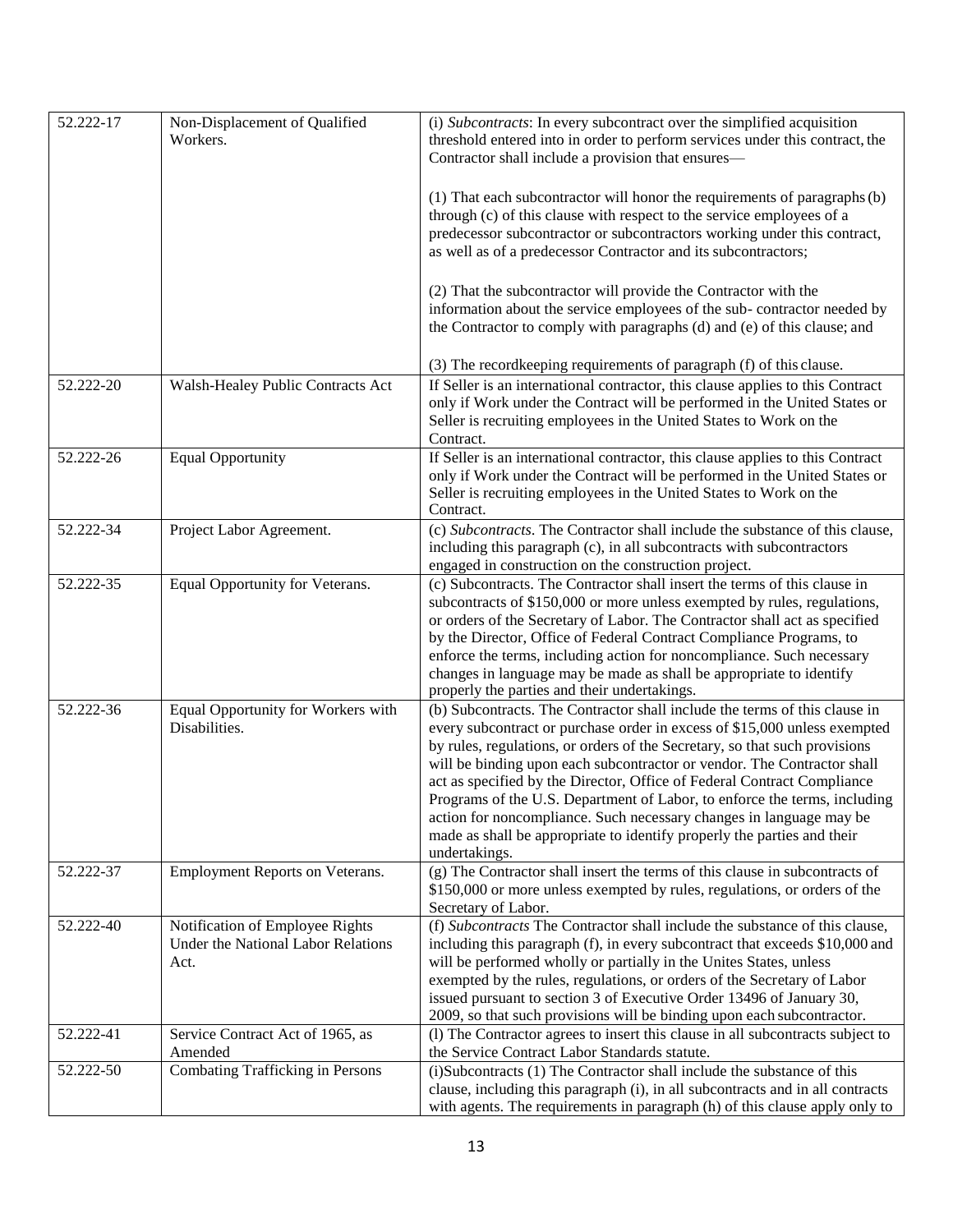|           |                                                                                                                                                                        | any portion of the subcontract that--                                                                                                                                                                                                                                                                                                                                                                                    |
|-----------|------------------------------------------------------------------------------------------------------------------------------------------------------------------------|--------------------------------------------------------------------------------------------------------------------------------------------------------------------------------------------------------------------------------------------------------------------------------------------------------------------------------------------------------------------------------------------------------------------------|
|           |                                                                                                                                                                        | (A) Is for supplies, other than commercially available off-the-shelf items,<br>acquired outside the United States, or services to be performed outside the<br>United States; and                                                                                                                                                                                                                                         |
|           |                                                                                                                                                                        | (B) Has an estimated value that exceeds \$500,000.                                                                                                                                                                                                                                                                                                                                                                       |
|           |                                                                                                                                                                        | (2) If any subcontractor is required by this clause to submit a certification,<br>the Contractor shall require submission prior to the award of the<br>subcontract and annually thereafter. The certification shall cover the items<br>in paragraph $(h)(5)$ of this clause.                                                                                                                                             |
|           |                                                                                                                                                                        | (2) If any subcontractor is required by this clause to submit a certification,<br>the Contractor shall require submission prior to the award of the<br>subcontract and annually thereafter. The certification shall cover the items<br>in paragraph $(h)(5)$ of this clause.                                                                                                                                             |
| 52.222-51 | Exemption from Application of the<br>Service Contract Labor Standards to<br>Contracts for Maintenance,<br>Calibration, or Repair of Certain<br>Equipment-Requirements. | (f) The Contractor shall include the substance of this clause, including this<br>paragraph (f), in subcontracts for exempt services under this contract.                                                                                                                                                                                                                                                                 |
| 52.222-53 | Exemption from Application of the<br>Service Contract Labor Standards to<br>Contracts for Certain Services-<br>Requirements.                                           | (h) The Contractor shall include the substance of this clause, including this<br>paragraph (h), in subcontracts for exempt services under this contract.                                                                                                                                                                                                                                                                 |
| 52.222-54 | <b>Employment Eligibility Verification</b>                                                                                                                             | (e) Subcontracts. The Contractor shall include the requirements of this<br>clause, including this paragraph (e) (appropriately modified for<br>identification of the parties), in each subcontract that --                                                                                                                                                                                                               |
|           |                                                                                                                                                                        | (1) Is for -- (i) Commercial or noncommercial services (except for<br>commercial services that are part of the purchase of a COTS item (or an<br>item that would be a COTS item, but for minor modifications), performed<br>by the COTS provider, and are normally provided for that COTS item); or<br>(ii) Construction; (2) Has a value of more than \$3,500; and (3) Includes<br>work performed in the United States. |
| 52.222-55 | Minimum Wages Under Executive<br>Order 13658                                                                                                                           | (k) Subcontracts. The Contractor shall include the substance of this clause,<br>including this paragraph (k) in all subcontracts, regardless of dollar value,<br>that are subject to the Service Contract Labor Standards statute or the<br>Wage Rate Requirements (Construction) statute, and are to be performed<br>in whole or in part in the United States.                                                          |
| 52.222-59 | <b>Compliance With Labor Laws</b><br>(Executive Order 13673)                                                                                                           | Subcontractor flowdown. If the Government's solicitation included the<br>provision at 52.222-58, the Contractor shall include the substance of<br>paragraphs $(a)$ , $(c)$ , $(d)$ , $(e)$ , $(f)$ and $(g)$ of this clause, in subcontracts with<br>an estimated value exceeding \$500,000, at all tiers, for other than<br>commercially available off-the-shelf items.                                                 |
|           |                                                                                                                                                                        | [NOTE TO 52.222-59: By a court order issued on October 24, 2016,<br>52.222-59 is enjoined indefinitely as of the date of the order. The enjoined<br>section will become effective immediately if the court terminates the<br>injunction. At that time, GSA, DoD and NASA will publish a document in<br>the Federal Register advising the public of the termination of the<br>injunction.]                                |
| 52.222-60 | 52.222-60 Paycheck Transparency<br>(Executive Order 13673).                                                                                                            | (f) Subcontracts. The Contractor shall insert the substance of this clause,<br>including this paragraph (f), in all subcontracts that exceed \$500,000, at<br>all tiers, for other than commercially available off-the-shelf items.                                                                                                                                                                                      |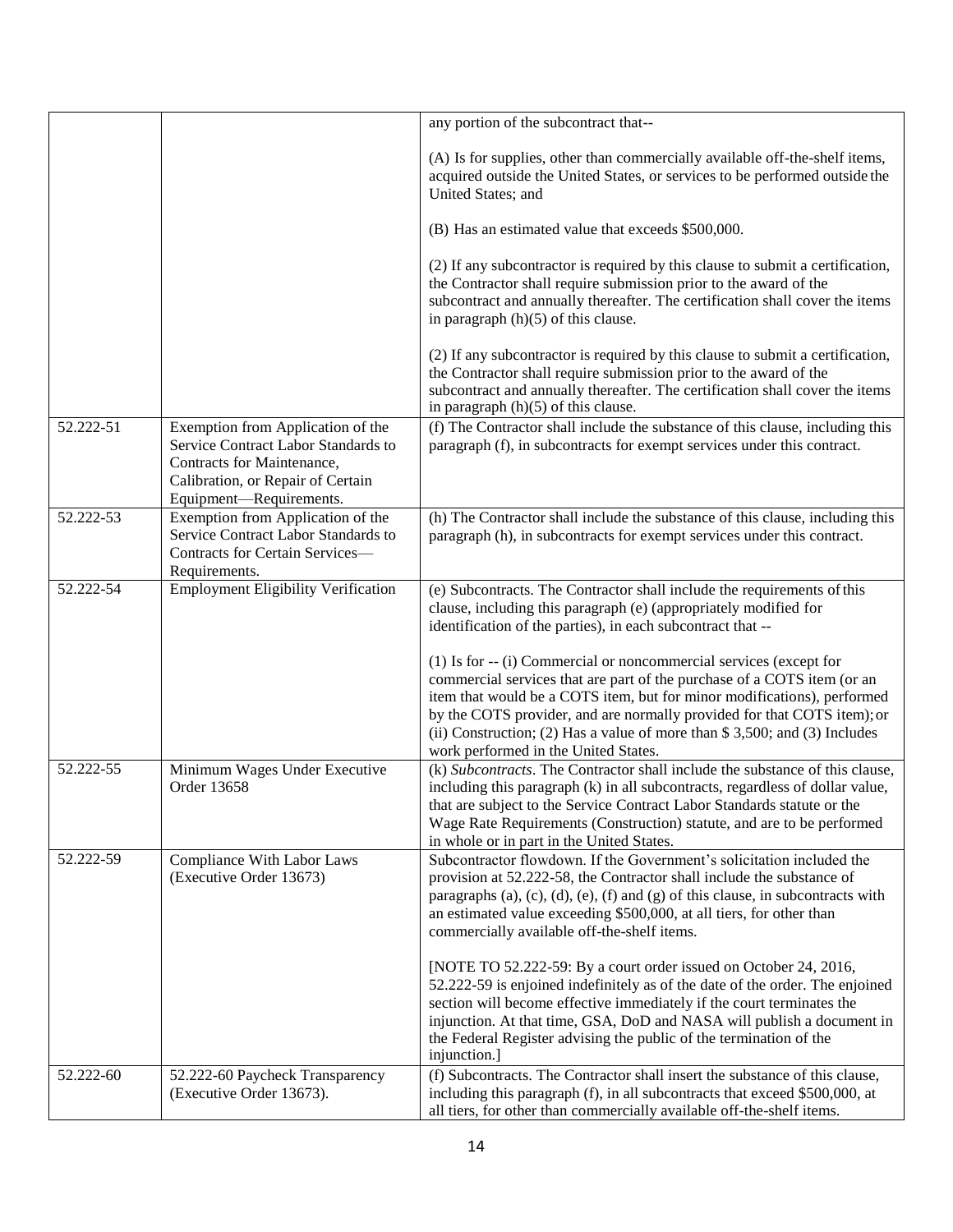| 52.222-61 | 52.222-61 Arbitration of Contractor          | (c) The Contractor shall insert the substance of this clause, including this                                                                          |
|-----------|----------------------------------------------|-------------------------------------------------------------------------------------------------------------------------------------------------------|
|           | Employee Claims (Executive Order             | paragraph (c), in subcontracts that exceed \$1,000,000. This paragraph                                                                                |
|           | 13673).                                      | does not apply to subcontracts for commercial items.                                                                                                  |
| 52.222-62 | Paid Sick Leave Under Executive              | (m) Subcontracts. The Contractor shall insert the substance of this clause,                                                                           |
|           | Order 13706                                  | including this paragraph (m), in all subcontracts, regardless of dollar<br>value, that are subject to the Service Contract Labor Standards statute or |
|           |                                              | the Wage Rate Requirements (Construction) statute, and are to be                                                                                      |
|           |                                              | performed in whole or in part in the United States.                                                                                                   |
| 52.223-18 | <b>Contractor Policy to Ban Text</b>         | (d) Subcontracts. The Contractor shall insert the substance of this clause,                                                                           |
|           | Messaging While Driving                      | including this paragraph (d), in all subcontracts that exceed the micro-                                                                              |
|           |                                              | purchase threshold.                                                                                                                                   |
| 52.224-3  | Privacy Training.                            | (f) The substance of this clause, including this paragraph (f), shall be                                                                              |
|           |                                              | included in all subcontracts under this contract, when subcontractor                                                                                  |
|           |                                              | employees will-                                                                                                                                       |
|           |                                              | (1) Have access to a system of records;                                                                                                               |
|           |                                              | (2) Create, collect, use, process, store, maintain, disseminate, disclose,                                                                            |
|           |                                              | dispose, or otherwise handle personally identifiable information; or                                                                                  |
|           |                                              | (3) Design, develop, maintain, or operate a system of records.                                                                                        |
| 52.225-1  | Buy American Act – Supplies                  | Applies if the Work contains other than domestic components                                                                                           |
| 52.225-2  | <b>Buy American Act Certificate</b>          | Applies if the Work contains other than domestic components                                                                                           |
| 52.225-5  | <b>Trade Agreement</b>                       | Applies if the Work contains other than U.S. made or designated country                                                                               |
|           |                                              | end products as specified in the clause.                                                                                                              |
| 52.225-6  | Trade Agreements - Certificate               | Applies if the Work contains other than U.S. made or designated country                                                                               |
| 52.225-8  | Duty-Free Entry                              | end products as specified in the clause.<br>(i) The Contractor shall include the substance of this clause in any                                      |
|           |                                              | subcontract if-                                                                                                                                       |
|           |                                              |                                                                                                                                                       |
|           |                                              | (1) Supplies identified in the Schedule to be accorded duty-free entry will                                                                           |
|           |                                              | be imported into the customs territory of the United States; or                                                                                       |
|           |                                              |                                                                                                                                                       |
|           |                                              | (2) Other foreign supplies in excess of \$15,000 may be imported into the                                                                             |
| 52.225-13 |                                              | customs territory of the United States.<br>(c) The Contractor shall insert this clause, including this paragraph in all                               |
|           | Restrictions on Certain Foreign<br>Purchases | subcontracts.                                                                                                                                         |
| 52.225-19 | Contractor Personnel in a                    | (q) Subcontracts. The Contractor shall incorporate the substance of                                                                                   |
|           | Designated Operational Area or               | this clause, including this paragraph (q), in all subcontracts that                                                                                   |
|           | Supporting a Diplomatic or                   | require subcontractor personnel to perform outside the United                                                                                         |
|           | <b>Consular Mission Outside the</b>          | States--(1) In a designated operational area during—                                                                                                  |
|           | United States.                               |                                                                                                                                                       |
|           |                                              | (i) Contingency operations;                                                                                                                           |
|           |                                              |                                                                                                                                                       |
|           |                                              | (ii) Humanitarian or peacekeeping operations; or                                                                                                      |
|           |                                              |                                                                                                                                                       |
|           |                                              | (iii) Other military operations; or military exercises, when                                                                                          |
|           |                                              | designated by the Combatant Commander; or                                                                                                             |
|           |                                              |                                                                                                                                                       |
|           |                                              | (2) When supporting a diplomatic or consular mission—                                                                                                 |
|           |                                              |                                                                                                                                                       |
|           |                                              | (i) That has been designated by the Department of State as a danger                                                                                   |
|           |                                              | pay post (see http://aoprals.state.gov/Web920/danger_pay_all.asp);                                                                                    |
|           |                                              | or                                                                                                                                                    |
|           |                                              | (ii) That the Contracting Officer has indicated is subject to this                                                                                    |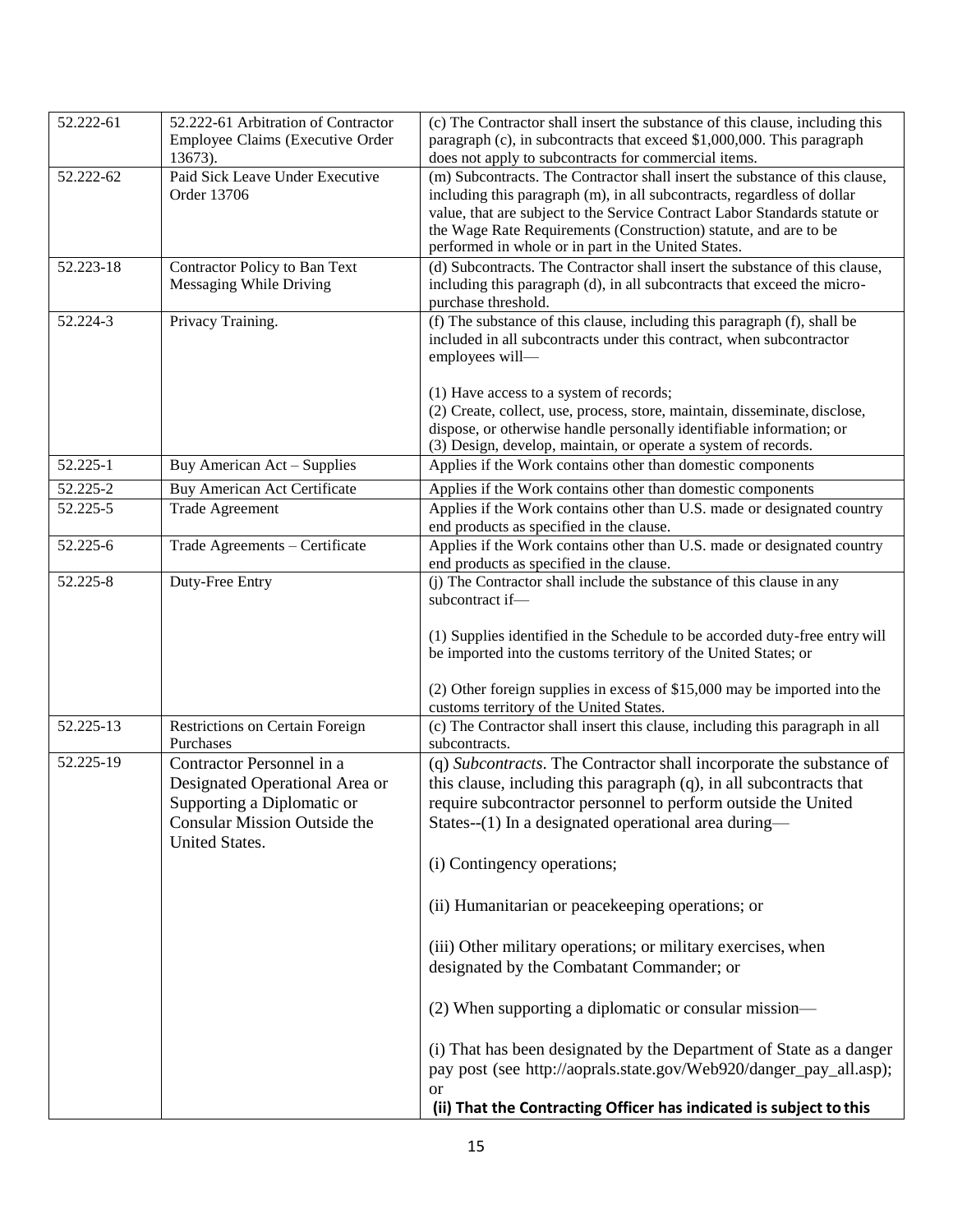|           |                                                                                                 | clause.                                                                                                                                                                                                                                                                                                                                                                                       |
|-----------|-------------------------------------------------------------------------------------------------|-----------------------------------------------------------------------------------------------------------------------------------------------------------------------------------------------------------------------------------------------------------------------------------------------------------------------------------------------------------------------------------------------|
| 52.225-26 | <b>Contractors Performing Private</b><br>Security Functions Outside the United<br><b>States</b> | (f) Subcontracts. The Contractor shall include the substance of this clause,<br>including this paragraph (f), in all subcontracts that will be performed in<br>areas of-                                                                                                                                                                                                                      |
|           |                                                                                                 | (1) DoD contracts only: Contingency operations, combat operations, as<br>designated by the Secretary of Defense, or other significant military<br>operations, as designated by the Secretary of Defense upon agreement of<br>the Secretary of State; or                                                                                                                                       |
|           |                                                                                                 | (2) Non-DoD contracts: Combat operations, as designated by the<br>Secretary of Defense, or other significant military operations, upon<br>agreement of the Secretaries of Defense and State that the clause applies<br>in that area.                                                                                                                                                          |
| 52.226-6  | Promoting Excess Food Donation to<br>Nonprofit Organizations.                                   | (e) Flowdown. The Contractor shall insert this clause in all contracts, task<br>orders, delivery orders, purchase orders, and other similar instruments<br>greater than \$25,000 with its subcontractors or suppliers, at any tier, who<br>will perform, under this contract, the provision, service, or sale of food in<br>the United States.                                                |
| 52.227-1  | Authorization and Consent                                                                       | (b) The Contractor shall include the substance of this clause, including this<br>paragraph (b), in all subcontracts that are expected to exceed the<br>simplified acquisition threshold. However, omission of this clause from<br>any subcontract, including those at or below the simplified acquisition<br>threshold, does not affect this authorization and consent.                       |
| 52.227-2  | Notice and Assistance Regarding<br>Patent and Copyright Infringement.                           | (c) The Contractor shall include the substance of this clause, including this<br>paragraph (c), in all subcontracts that are expected to exceed the<br>simplified acquisition threshold.                                                                                                                                                                                                      |
| 52.227-9  | Refund of Royalties.                                                                            | (f) The substance of this clause, including this paragraph (f), shall be<br>included in any subcontract in which the amount of royalties reported<br>during negotiation of the subcontract exceeds \$250.                                                                                                                                                                                     |
| 52.227-10 | Filing of Patent Applications--<br>Classified Subject Matter.                                   | (e) The Contractor shall include the substance of this clause, including this<br>paragraph (e), in all subcontracts that cover or are likely to cover classified<br>subject matter.                                                                                                                                                                                                           |
| 52.227-11 | Patent Rights--Retention by the<br>Contractor (Short Form).                                     | (k) Subcontracts.<br>(1) The Contractor shall include the substance of this clause, including this<br>paragraph (k), in all subcontracts for experimental, developmental, or<br>research work to be performed by a small business concern or nonprofit<br>organization.                                                                                                                       |
|           |                                                                                                 | (2) The Contractor shall include in all other subcontracts for experimental,<br>developmental, or research work the substance of the patent rights clause<br>required by FAR Subpart 27.3.                                                                                                                                                                                                    |
|           |                                                                                                 | (3) At all tiers, the patent rights clause must be modified to identify the<br>parties as follows: references to the Government are not changed, and the<br>subcontractor has all rights and obligations of the Contractor in the clause.<br>The Contractor shall not, as part of the consideration for awarding the<br>subcontract, obtain rights in the subcontractor's subject inventions. |
|           |                                                                                                 | (4) In subcontracts, at any tier, the agency, the subcontractor, and the<br>Contractor agree that the mutual obligations of the parties created by this<br>clause constitute a contract between the subcontractor and the agency with<br>respect to the matters covered by the clause; provided, however, that<br>nothing in this paragraph is intended to confer any jurisdiction under the  |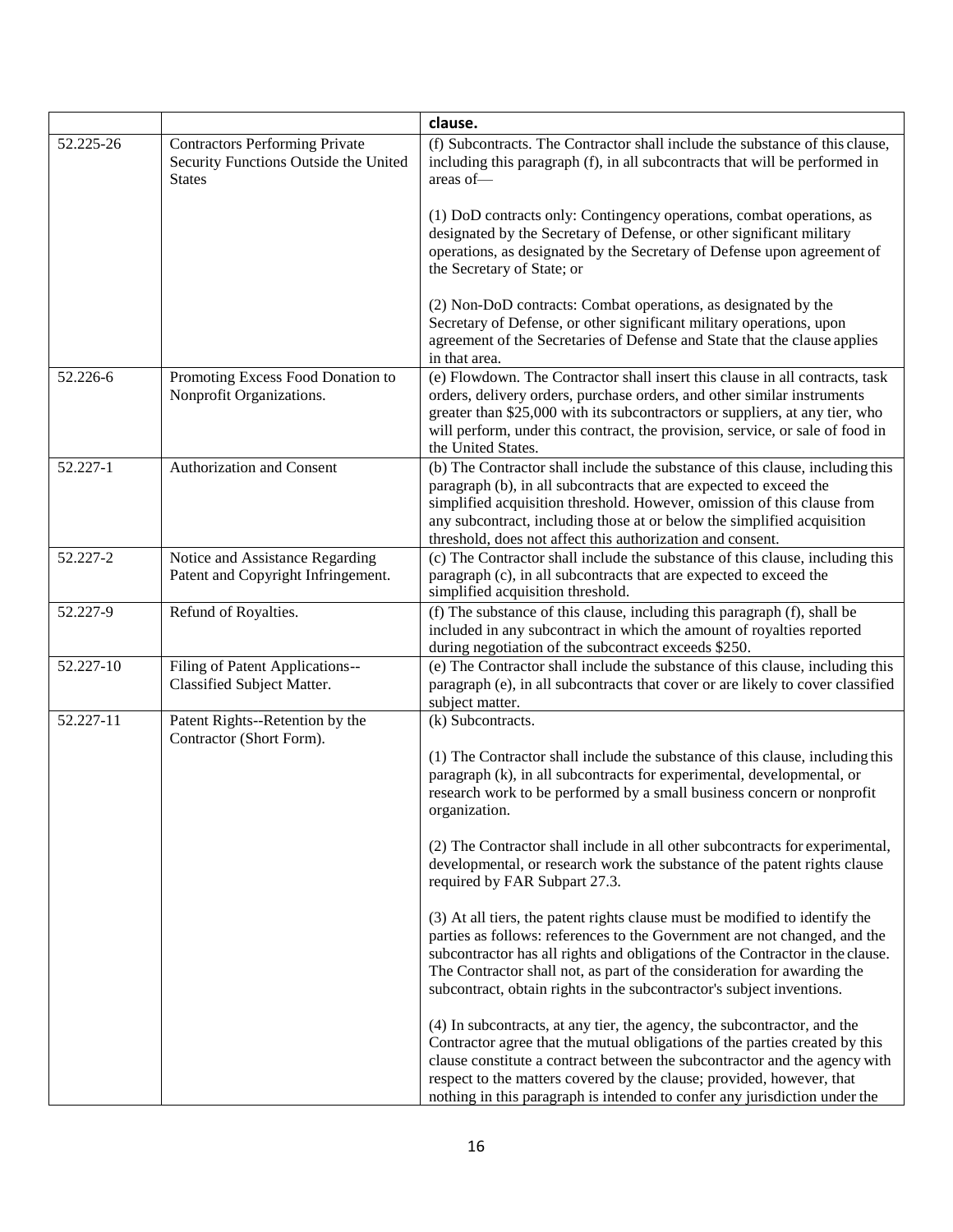|           |                                                                                         | Contract Disputes Act in connection with proceedings under paragraph (h)<br>of this clause.                                                                                                                                                                                                                                                                                                                                                                                                                                                                                                                                                                                                                                                                                                                                                                                                                                                                                                                                                                                                          |
|-----------|-----------------------------------------------------------------------------------------|------------------------------------------------------------------------------------------------------------------------------------------------------------------------------------------------------------------------------------------------------------------------------------------------------------------------------------------------------------------------------------------------------------------------------------------------------------------------------------------------------------------------------------------------------------------------------------------------------------------------------------------------------------------------------------------------------------------------------------------------------------------------------------------------------------------------------------------------------------------------------------------------------------------------------------------------------------------------------------------------------------------------------------------------------------------------------------------------------|
| 52.227-13 | Patent Rights--Acquisition by the                                                       | (i) Subcontracts.                                                                                                                                                                                                                                                                                                                                                                                                                                                                                                                                                                                                                                                                                                                                                                                                                                                                                                                                                                                                                                                                                    |
|           | Government.                                                                             | (1) The Contractor shall include the substance of the patent rights clause<br>required by FAR 27.3 in all subcontracts for experimental, developmental,<br>or research work. The prescribed patent rights clause must be modified to<br>identify the parties as follows: references to the Government are not<br>changed, and the subcontractor has all rights and obligations of the<br>Contractor in the clause. The Contractor shall not, as part of the<br>consideration for awarding the subcontract, obtain rights in the<br>subcontractor's subject inventions.                                                                                                                                                                                                                                                                                                                                                                                                                                                                                                                               |
| 52.227-14 | Rights in Data - General                                                                | Does not apply if DFARS 252.227-7013 applies.                                                                                                                                                                                                                                                                                                                                                                                                                                                                                                                                                                                                                                                                                                                                                                                                                                                                                                                                                                                                                                                        |
| 52.230-2  | Cost Accounting Standards.                                                              | (d) The Contractor shall include in all negotiated subcontracts which the<br>Contractor enters into, the substance of this clause, except paragraph (b),<br>and shall require such inclusion in all other subcontracts, of any tier,<br>including the obligation to comply with all CAS in effect on the<br>subcontractor's award date or if the subcontractor has submitted certified<br>cost or pricing data, on the date of final agreement on price as shown on<br>the subcontractor's signed Certificate of Current Cost or Pricing Data. If<br>the subcontract is awarded to a business unit which pursuant to 48 CFR<br>9903.201-2 is subject to other types of CAS coverage, the substance of the<br>applicable clause set forth in subsection 30.201-4 of the Federal<br>Acquisition Regulation shall be inserted. This requirement shall apply<br>only to negotiated subcontracts in excess of \$750,000, except that the<br>requirement shall not apply to negotiated subcontracts otherwise exempt<br>from the requirement to include a CAS clause as specified in 48 CFR<br>9903.201-1. |
| 52.230-3  | Disclosure and Consistency of Cost<br><b>Accounting Practice</b>                        | (d) The Contractor shall include in all negotiated subcontracts, which the<br>Contractor enters into, the substance of this clause, except paragraph (b),<br>and shall require such inclusion in all other subcontracts of any tier, except<br>$that$ —<br>(1) If the subcontract is awarded to a business unit which pursuant to 48<br>CFR 9903.201-2 is subject to other types of CAS coverage, the substance<br>of the applicable clause set forth in subsection 30.201-4 of the Federal<br>Acquisition Regulation shall be inserted.<br>(2) This requirement shall apply only to negotiated subcontracts in excess<br>of \$750,000.<br>(3) The requirement shall not apply to negotiated subcontracts otherwise<br>exempt from the requirement to include a CAS clause as specified in 48<br>CFR 9903.201-1.                                                                                                                                                                                                                                                                                     |
| 52.230-4  | Disclosure and Consistency of Cost<br><b>Accounting Practices--Foreign</b><br>Concerns. | (d) The Contractor shall include in all negotiated subcontracts, which the<br>Contractor enters into, the substance of this clause, except paragraph (b),<br>and shall require such inclusion in all other subcontracts of any tier, except<br>$that$ —<br>(1) If the subcontract is awarded to a business unit which pursuant to 48<br>CFR 9903.201-2 is subject to other types of CAS coverage, the substance<br>of the applicable clause prescribed in FAR 30.201-4 shall be inserted.<br>(2) This requirement shall apply only to negotiated subcontracts in excess<br>of \$750,000.                                                                                                                                                                                                                                                                                                                                                                                                                                                                                                             |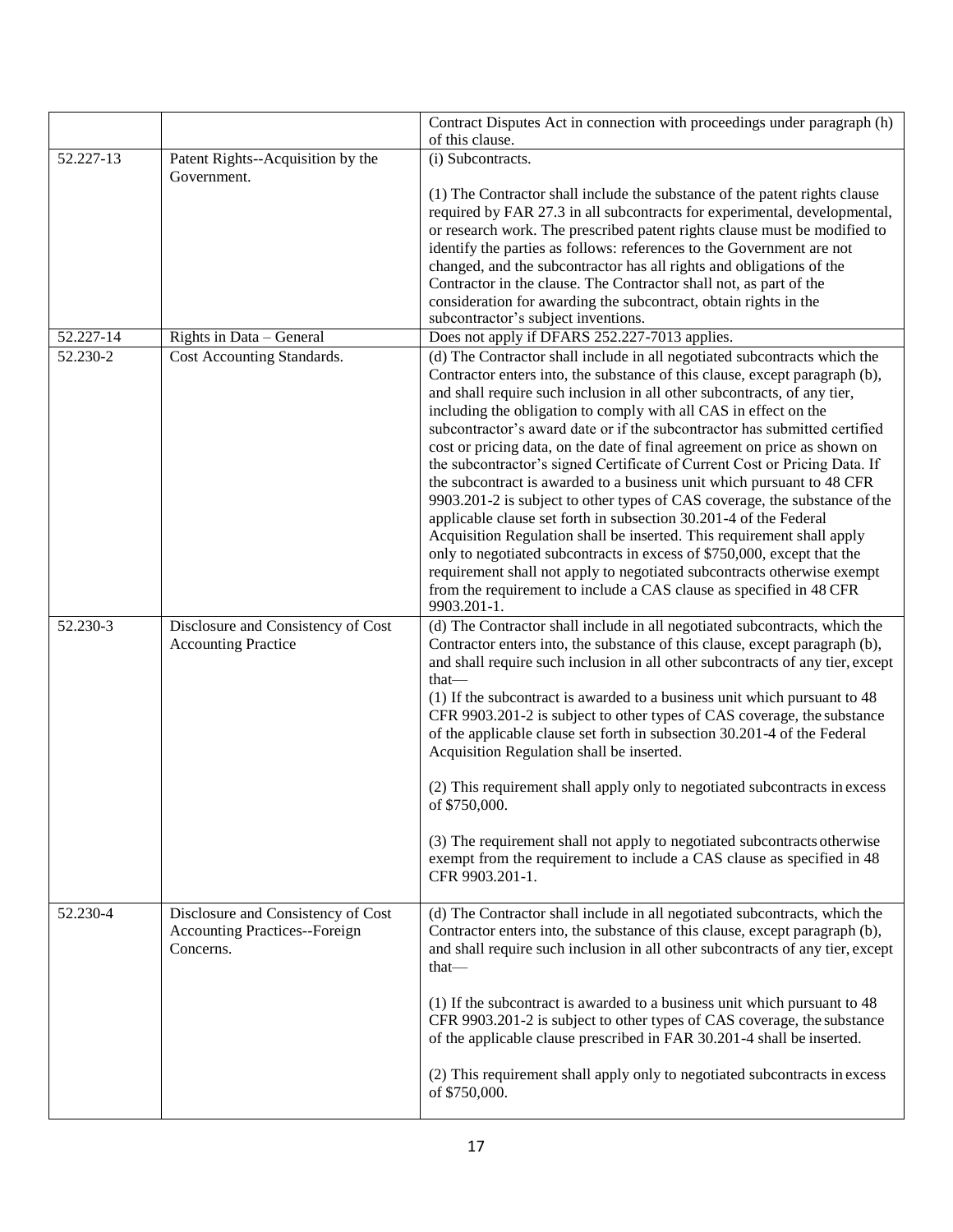|               |                                                                                  | (3) The requirement shall not apply to negotiated subcontracts otherwise                                                                                                                                                                                                                                                                                                                                                                                                      |
|---------------|----------------------------------------------------------------------------------|-------------------------------------------------------------------------------------------------------------------------------------------------------------------------------------------------------------------------------------------------------------------------------------------------------------------------------------------------------------------------------------------------------------------------------------------------------------------------------|
|               |                                                                                  | exempt from the requirement to include a CAS clause as specified in 48<br>CFR 9903.201-1.                                                                                                                                                                                                                                                                                                                                                                                     |
| 52.230-6      | Administration of Cost Accounting<br>Standards.                                  | (l) For all subcontracts subject to the clauses at FAR 52.230-2, 52.230-3,<br>or 52.230-5--                                                                                                                                                                                                                                                                                                                                                                                   |
|               |                                                                                  | (1) So state in the body of the subcontract, in the letter of award, or in both<br>(do not use self-deleting clauses);                                                                                                                                                                                                                                                                                                                                                        |
|               |                                                                                  | (2) Include the substance of this clause in all negotiated subcontracts; and                                                                                                                                                                                                                                                                                                                                                                                                  |
|               |                                                                                  | (3) Within 30 days after award of the subcontract, submit the following<br>information to the Contractor's CFAO:                                                                                                                                                                                                                                                                                                                                                              |
|               |                                                                                  | (i) Subcontractor's name and subcontract number.                                                                                                                                                                                                                                                                                                                                                                                                                              |
|               |                                                                                  | (ii) Dollar amount and date of award.                                                                                                                                                                                                                                                                                                                                                                                                                                         |
|               |                                                                                  | (iii) Name of Contractor making the award.                                                                                                                                                                                                                                                                                                                                                                                                                                    |
|               |                                                                                  | (n) For subcontracts containing the clause or substance of the clause at<br>FAR 52.230-2, FAR 52.230-3, FAR 52.230-4, or FAR 52.230-5, require<br>the subcontractor to comply with all Standards in effect on the date of<br>award or of final agreement on price, as shown on the subcontractor's                                                                                                                                                                            |
|               |                                                                                  | signed Certificate of Current Cost or Pricing Data, whichever is earlier.                                                                                                                                                                                                                                                                                                                                                                                                     |
| 52.232-40     | Providing Accelerated Payments to<br>Small Business Subcontractors.              | (c) Include the substance of this clause, including this paragraph (c), in all<br>subcontracts with small business concerns, including subcontracts with<br>small business concerns for the acquisition of commercial items.                                                                                                                                                                                                                                                  |
| 52.234-1      | <b>Industrial Resources Developed Under</b><br>Defense Production Act Title III. | (e) The Contractor agrees to insert the substance of this clause, including<br>paragraph (e), in every subcontract issued in performance of this contract.                                                                                                                                                                                                                                                                                                                    |
| 52.234-4      | Earned Value Management System.                                                  | (g) The Contractor shall require the subcontractors specified in the clause<br>to comply with the requirements of this clause.                                                                                                                                                                                                                                                                                                                                                |
| 52.237-7      | Indemnification and Medical Liability<br>Insurance.                              | (f) The Contractor shall insert the substance of this clause, including this<br>paragraph (f), in all subcontracts under this contract for health care<br>services and shall require such subcontractors to provide evidence of and<br>maintain insurance in accordance with paragraph (a) of this clause. At<br>least 5 days before the commencement of work by any subcontractor, the<br>Contractor shall furnish to the Contracting Officer evidence of such<br>insurance. |
| 52.239-1      | Privacy or Security Safeguards                                                   | Applies if the contract is for information technology.                                                                                                                                                                                                                                                                                                                                                                                                                        |
| $52.242 - 15$ | Stop Work Order                                                                  | Applies.                                                                                                                                                                                                                                                                                                                                                                                                                                                                      |
| $52.242 - 17$ | Government Delay of Work                                                         | Applies.                                                                                                                                                                                                                                                                                                                                                                                                                                                                      |
| $52.243 - 1$  | <b>Changes - Fixed Price Contracts</b>                                           | Applies.                                                                                                                                                                                                                                                                                                                                                                                                                                                                      |
| $52.244 - 5$  | Competition in Subcontracting                                                    | Applies.                                                                                                                                                                                                                                                                                                                                                                                                                                                                      |
| 52.244-6      | <b>Subcontracts for Commercial Items</b>                                         | $(c)(1)$ The Contractor shall insert the following clauses in subcontracts for<br>commercial items:                                                                                                                                                                                                                                                                                                                                                                           |
|               |                                                                                  | (i) 52.203-13, Contractor Code of Business Ethics and Conduct (Oct)<br>2015) (41 U.S.C. 3509), if the subcontract exceeds \$5.5 million and has a<br>performance period of more than 120 days. In altering this clause to<br>identify the appropriate parties, all disclosures of violation of the civil<br>False Claims Act or of Federal criminal law shall be directed to the agency<br>Office of the Inspector General, with a copy to the Contracting Officer.           |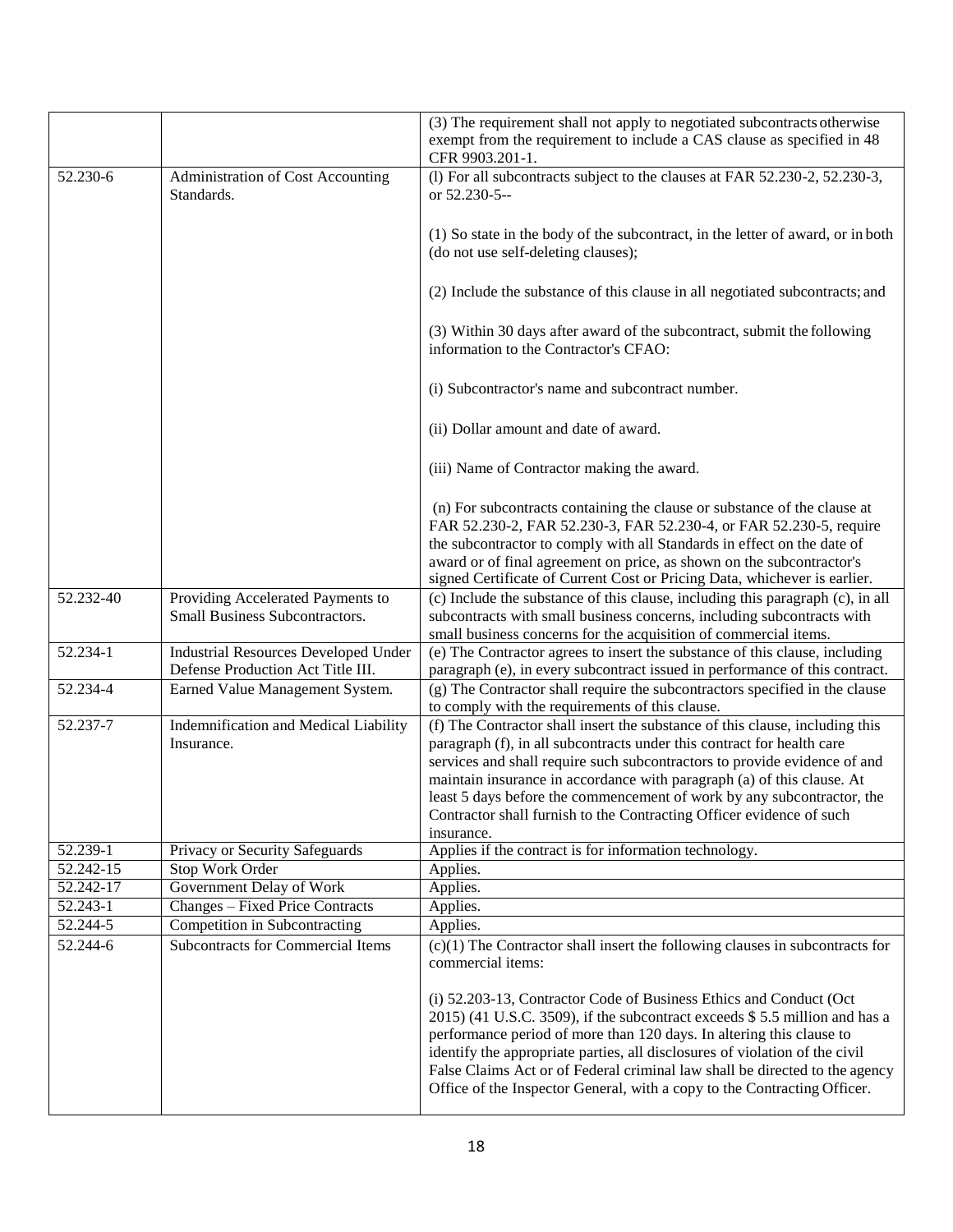| (ii) 52.203-15, Whistleblower Protections Under the American Recovery<br>and Reinvestment Act of 2009 (JUN 2010) (Section 1553 of Pub. L. 111-<br>5), if the subcontract is funded under the Recovery Act.                                                                                                                                                                                                                                 |
|--------------------------------------------------------------------------------------------------------------------------------------------------------------------------------------------------------------------------------------------------------------------------------------------------------------------------------------------------------------------------------------------------------------------------------------------|
| (iii) 52.203-19, Prohibition on Requiring Certain Internal Confidentiality<br>Agreements or Statements (JAN 2017).                                                                                                                                                                                                                                                                                                                         |
| (iv) 52.219-8, Utilization of Small Business Concerns (Nov 2016) (15<br>U.S.C. $637(d)(2)$ and (3)), if the subcontract offers further subcontracting<br>opportunities.                                                                                                                                                                                                                                                                    |
| (v) 52.219-8, Utilization of Small Business Concerns (OCT 2014) (15<br>U.S.C. $637(d)(2)$ and (3)), if the subcontract offers further subcontracting<br>opportunities. If the subcontract (except subcontracts to small business<br>concerns) exceeds \$700,000 (\$1.5 million for construction of any public<br>facility), the subcontractor must include 52.219-8 in lower tier<br>subcontracts that offer subcontracting opportunities. |
| (vi) 52.222-21, Prohibition of Segregated Facilities (APR 2015).                                                                                                                                                                                                                                                                                                                                                                           |
| (vii) 52.222-26, Equal Opportunity (Sept 2016) (E.O. 11246).                                                                                                                                                                                                                                                                                                                                                                               |
| (viii) 52.222-35, Equal Opportunity for Veterans (Oct 2015)(38 U.S.C.<br>$4212(a)$ ;                                                                                                                                                                                                                                                                                                                                                       |
| (ix) 52.222-36, Equal Opportunity for Workers with Disabilities (July<br>2014) (29 U.S.C. 793).                                                                                                                                                                                                                                                                                                                                            |
| $(x)$ 52.222-37, Employment Reports on Veterans (FEB 2016) (38 U.S.C.<br>4212).                                                                                                                                                                                                                                                                                                                                                            |
| (xi) 52.222-40, Notification of Employee Rights Under the National Labor<br>Relations Act (DEC 2010) (E.O. 13496), if flow down is required in<br>accordance with paragraph (f) of FAR clause 52.222-40.                                                                                                                                                                                                                                   |
| (xii)(A) 52.222-50, Combating Trafficking in Persons (Mar 2015) (22<br>U.S.C. chapter 78 and E.O. 13627).<br>(B) Alternate I (Mar 2015) of 52.222-50 (22 U.S.C. chapter 78 and E.O.<br>13627).                                                                                                                                                                                                                                             |
| (xiii) 52.222-55, Minimum Wages under Executive Order 13658 (DEC<br>2015), if flowdown is required in accordance with paragraph (k) of FAR<br>clause 52.222-55.                                                                                                                                                                                                                                                                            |
| (xiv) 52.222-62, Paid Sick Leave Under Executive Order 13706 (JAN<br>2017) (E.O. 13706), if flowdown is required in accordance with paragraph<br>(m) of FAR clause 52.222-62.                                                                                                                                                                                                                                                              |
| (xv)(A) 52.224-3, Privacy Training (JAN 2017) (5 U.S.C. 552a) if flow<br>down is required in accordance with 52.224-3(f).<br>(B) Alternate I (JAN 2017) of 52.224-3, if flow down is required in<br>accordance with 52.224-3(f) and the agency specifies that only its agency-<br>provided training is acceptable).                                                                                                                        |
| (xvi) 52.225-26, Contractors Performing Private Security Functions<br>Outside the United States (Oct 2016) (Section 862, as amended, of the                                                                                                                                                                                                                                                                                                |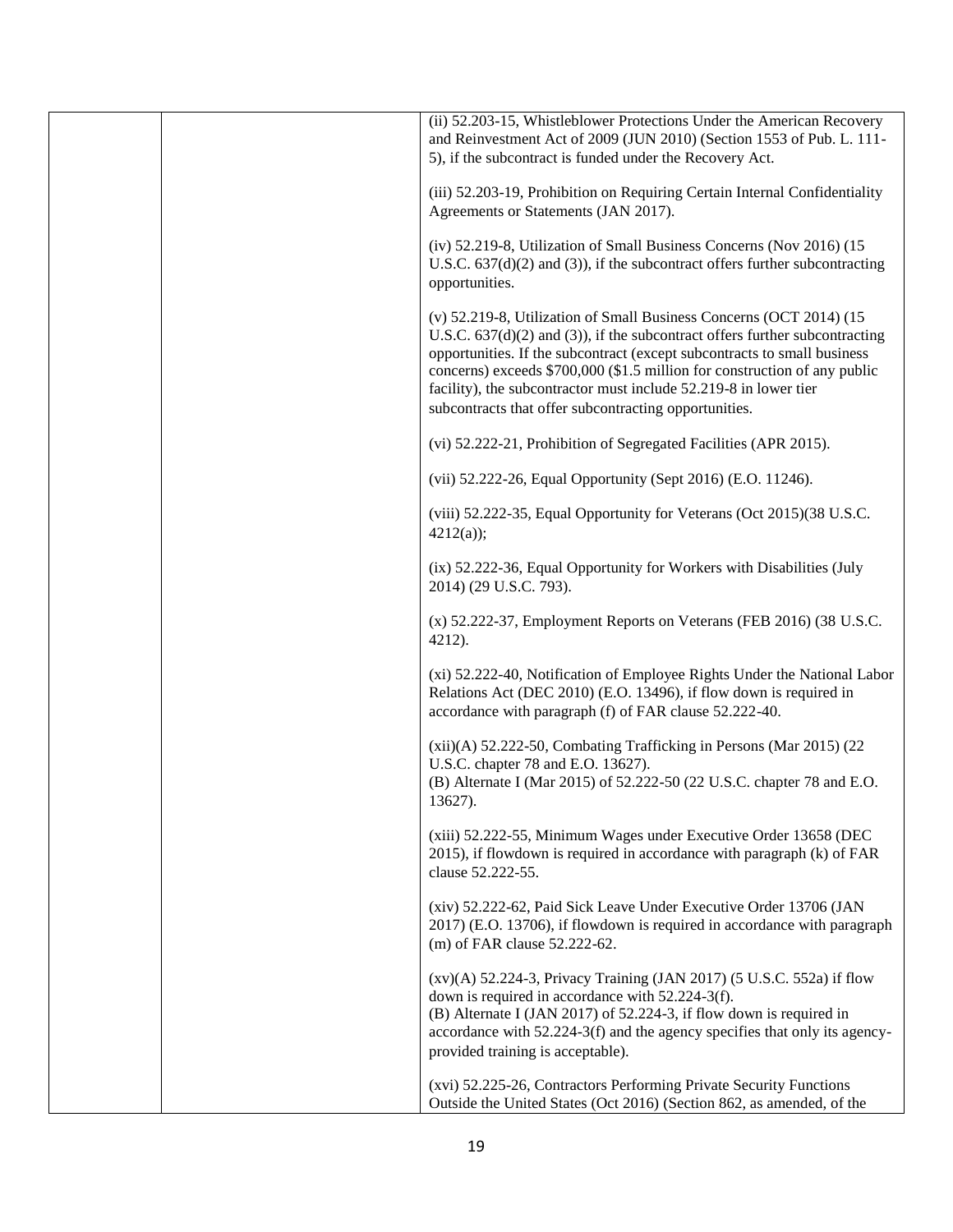|           |                                                                                                                                                       | National Defense Authorization Act for Fiscal Year 2008; 10 U.S.C. 2302<br>Note).                                                                                                                                                                                                                                                                     |
|-----------|-------------------------------------------------------------------------------------------------------------------------------------------------------|-------------------------------------------------------------------------------------------------------------------------------------------------------------------------------------------------------------------------------------------------------------------------------------------------------------------------------------------------------|
|           |                                                                                                                                                       | (xvii) 52.232-40, Providing Accelerated Payments to Small Business<br>Subcontractors (DEC 2013), if flow down is required in accordance with<br>paragraph (c) of FAR clause 52.232-40.                                                                                                                                                                |
|           |                                                                                                                                                       | (xviii) 52.247-64, Preference for Privately Owned U.S.-Flag Commercial<br>Vessels (FEB 2006) (46 U.S.C. App. 1241 and 10 U.S.C. 2631), if flow<br>down is required in accordance with paragraph (d) of FAR clause 52.247-<br>64.                                                                                                                      |
|           |                                                                                                                                                       | (2) While not required, the Contractor may flow down to subcontracts for<br>commercial items a minimal number of additional clauses necessary to<br>satisfy its contractual obligations.                                                                                                                                                              |
|           |                                                                                                                                                       | (d) The Contractor shall include the terms of this clause, including this<br>paragraph (d), in subcontracts awarded under this contract.                                                                                                                                                                                                              |
| 52.245-1  | Government Property (or Alt I or Alt<br>II, the Buyer shall so specify. If the<br>Buyer does not Specify the<br>requirement will default to the basic | $(b)(3)$ . The Contractor shall include the requirements of this clause in all<br>subcontracts under which Government property is acquired or furnished<br>for subcontract performance.                                                                                                                                                               |
|           | clause)                                                                                                                                               | $(f)(1)(v)$ Subcontractor control.<br>(A) The Contractor shall award subcontracts that clearly identify items to<br>be provided and the extent of any restrictions or limitations on their use.<br>The Contractor shall ensure appropriate flow down of contract terms and<br>conditions (e.g., extent of liability for loss of Government property.) |
|           |                                                                                                                                                       | (B) The Contractor shall assure its subcontracts are properly administered<br>and reviews are periodically performed to determine the adequacy of the<br>subcontractor's property management system.                                                                                                                                                  |
| 52.246-11 | Higher-Level Contract Quality<br>Requirement                                                                                                          | (b) The Contractor shall include applicable requirements of the higher-<br>level quality standard(s) listed in paragraph (a) of this clause and the<br>requirement to flow down such standards, as applicable, to lower-tier<br>subcontracts, in--                                                                                                    |
|           |                                                                                                                                                       | (1) Any subcontract for critical and complex items (see $46.203(b)$ and (c));<br>or                                                                                                                                                                                                                                                                   |
|           |                                                                                                                                                       | (2) When the technical requirements of a subcontract require--                                                                                                                                                                                                                                                                                        |
|           |                                                                                                                                                       | (i) Control of such things as design, work operations, in-<br>process control, testing, and inspection; or                                                                                                                                                                                                                                            |
|           |                                                                                                                                                       | (ii) Attention to such factors as organization, planning, work instructions,<br>documentation control, and advanced metrology.                                                                                                                                                                                                                        |
| 52.247-64 | Preference for Privately Owned U.S. -<br><b>Flag Commercial Vessels</b>                                                                               | (d) The Contractor shall insert the substance of this clause, including this<br>paragraph (d), in all subcontracts or purchase orders under this contract,<br>except those described in paragraph (e)(4).                                                                                                                                             |
| 52.248-1  | Value Engineering.                                                                                                                                    | (1) Subcontracts. The Contractor shall include an appropriate value<br>engineering clause in any subcontract of \$150,000 or more and may<br>include one in subcontracts of lesser value.                                                                                                                                                             |
| 52.248-3  | Value Engineering-Construction.                                                                                                                       | (h) Subcontracts The Contractor shall include an appropriate value<br>engineering clause in any subcontract of \$70,000 or more and may include                                                                                                                                                                                                       |
| 52.249-1  | Termination for Convenience of the                                                                                                                    | one in subcontracts of lesser value.<br>Applies.                                                                                                                                                                                                                                                                                                      |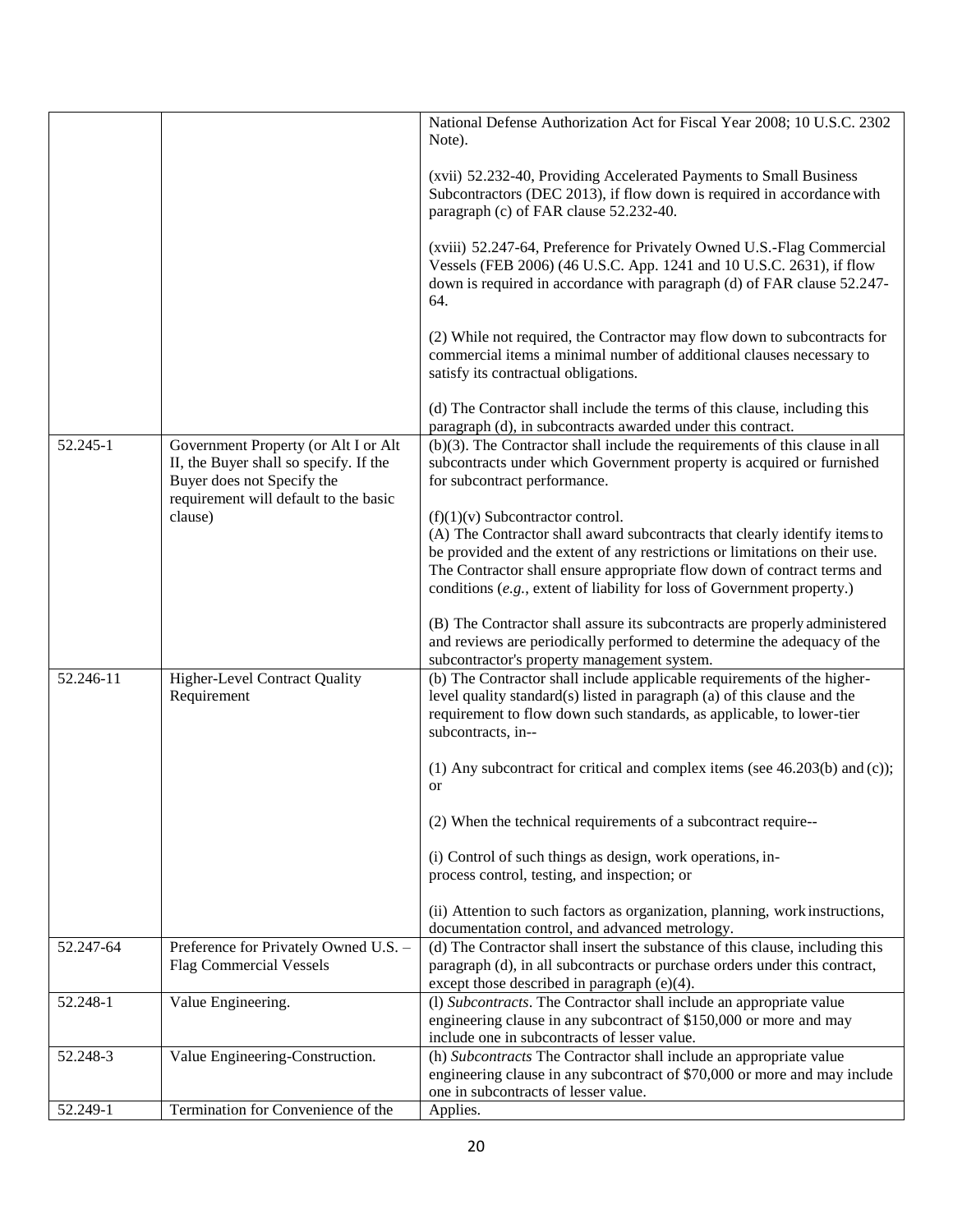| $\sim$ $\sim$ $\sim$<br>÷<br><b>Short</b><br>$1.144 \, \wedge$<br>$11 \times 0$<br>T)<br>·r nc<br>1 L<br>-. . - |  |
|-----------------------------------------------------------------------------------------------------------------|--|
| Form,                                                                                                           |  |

B. The following DFARS clauses apply to all contracts, purchase orders, delivery orders, or any agreement between Cooper Lighting Solutions and the Seller where the end customer is any agency within the United States Department of Defense:

| <b>Clause</b> | <b>Title of Provision</b>                                                                                                                                                              | <b>Application</b>                                                                                                                                                                                                                                                                                                                                                                                                                                                                                                                                                                                                                                                                                                                                                                                          |
|---------------|----------------------------------------------------------------------------------------------------------------------------------------------------------------------------------------|-------------------------------------------------------------------------------------------------------------------------------------------------------------------------------------------------------------------------------------------------------------------------------------------------------------------------------------------------------------------------------------------------------------------------------------------------------------------------------------------------------------------------------------------------------------------------------------------------------------------------------------------------------------------------------------------------------------------------------------------------------------------------------------------------------------|
| 252.203-7001  | Prohibition on Persons Convicted<br>of Fraud or Other Defense-<br>Contract-Related Felonies.                                                                                           | (g) The Contractor agrees to include the substance of this clause,<br>appropriately modified to reflect the identity and relationship of the<br>parties, in all first-tier subcontracts exceeding the simplified acquisition<br>threshold in Part 2 of the Federal Acquisition Regulation, except those<br>for commercial items or components.                                                                                                                                                                                                                                                                                                                                                                                                                                                              |
| 252.203-7002  | Requirement to Inform Employees<br>of Whistleblower Rights.                                                                                                                            | (b) The Contractor shall include the substance of this clause, including<br>this paragraph (b), in all subcontracts.                                                                                                                                                                                                                                                                                                                                                                                                                                                                                                                                                                                                                                                                                        |
| 252.203-7004  | Display of Fraud Hotline Posters                                                                                                                                                       | (e) The Contractor shall include the substance of this clause, including<br>this paragraph (e), in all subcontracts that exceed \$5.5 million except<br>when the subcontract is for the acquisition of a commercial item.                                                                                                                                                                                                                                                                                                                                                                                                                                                                                                                                                                                   |
| 252.204-7000  | Disclosure of Information                                                                                                                                                              | The Contractor agrees to include a similar requirement in each<br>subcontract under this contract. Subcontractors shall submit requests for<br>authorization to release through the prime contractor to the Contracting<br>Officer.                                                                                                                                                                                                                                                                                                                                                                                                                                                                                                                                                                         |
| 252.204-7008  | Compliance with Safeguarding<br><b>Covered Defense Information</b><br>Controls.                                                                                                        | By submission of its offer, the Seller represents that it will implement the<br>security requirements specified by National Institute of Standards and<br>Technology Special Publication 800-171 "Protecting Controlled<br>Unclassified Information in Nonfederal Information Systems and<br>Organizations" that are in effect at the time the solicitation is issued or as<br>authorized by the contracting officer not later than December 31, 2017.                                                                                                                                                                                                                                                                                                                                                      |
| 252.204-7009  | Limitations on the Use or<br>Disclosure of Third-Party<br><b>Contractor Reported Cyber</b><br><b>Incident Information</b>                                                              | (c) Subcontracts. The Contractor shall include the substance of this<br>clause, including this paragraph (c), in all subcontracts for services that<br>includes support for the Government's activities related to safeguarding<br>covered defense information and cyber incident reporting, including<br>subcontracts for commercial items.                                                                                                                                                                                                                                                                                                                                                                                                                                                                |
| 252.204-7010  | Requirement for Contractor to<br>Notify DoD if the Contractor's<br>Activities are Subject to Reporting<br>Under the U.S.-International<br>Atomic Energy Agency Additional<br>Protocol. | (h) The Contractor shall incorporate the substance of this clause,<br>including this paragraph (h), in all subcontracts that are subject to the<br>provisions of the U.S.-IAEA AP.                                                                                                                                                                                                                                                                                                                                                                                                                                                                                                                                                                                                                          |
| 252.204-7012  | Safeguarding Covered Defense<br>Information and Cyber Incident<br>Reporting                                                                                                            | Subcontracts. The Contractor shall-<br>(m)<br>(1) Include the substance of this clause, including this paragraph (m), in<br>all subcontracts, or similar contractual instruments, for operationally<br>critical support, for which subcontract performance will involve a<br>covered contractor information system, including subcontracts for<br>commercial items without alteration, except to identify the parties; and<br>(2) Require subcontractors to----<br>(i) Notify the prime Contractor (or next higher-tier subcontractor) when<br>submitting a request to vary from a NIST SP 800-171 security<br>requirements to the Contracting Officer, in accordance with paragraph<br>$(b)(2)(ii)(B)$ of this clause; and<br>(ii) rapidly report cyber incidents directly to DoD at http://dibnet.dod.mil |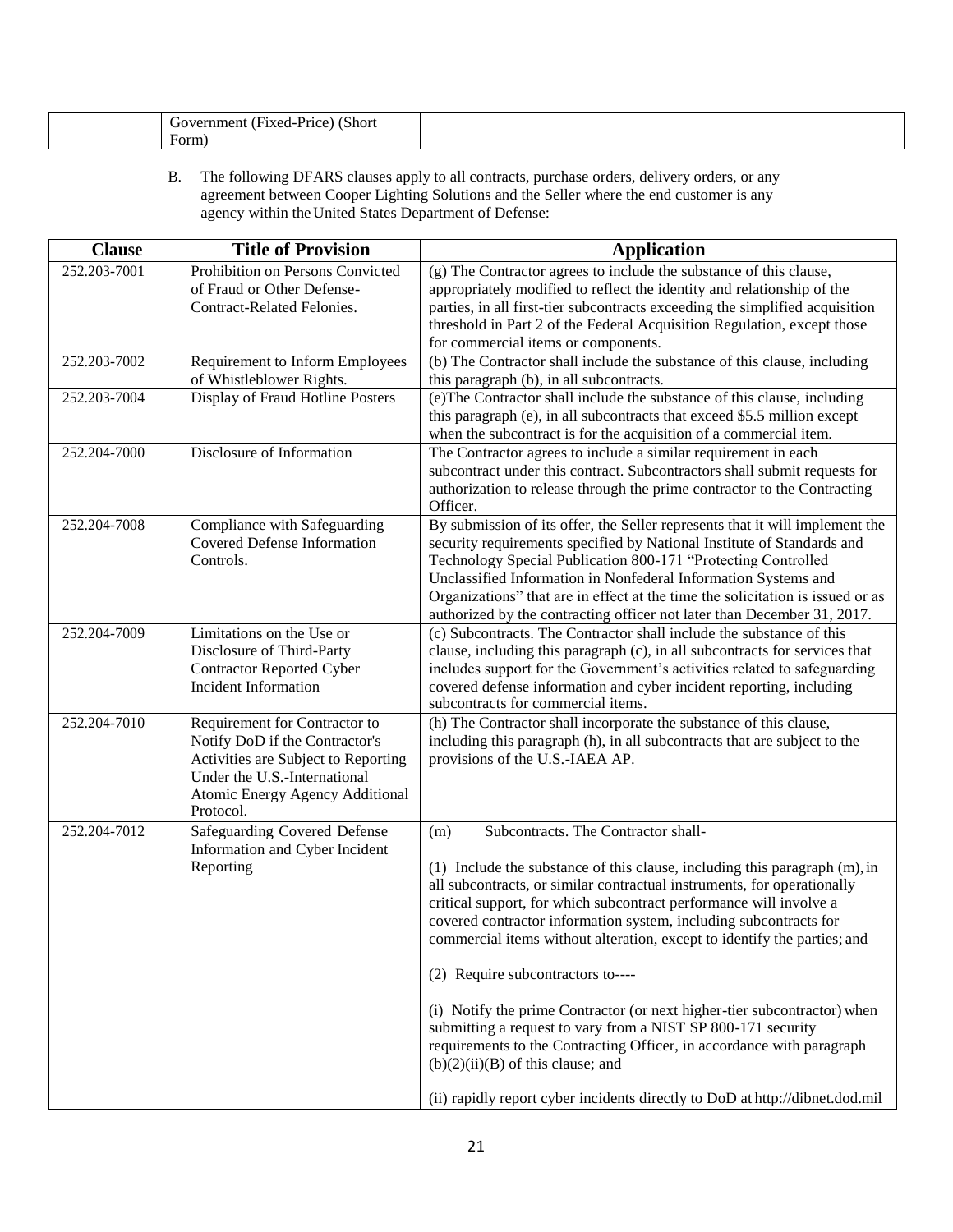|                  |                                          | and the prime Contractor. This includes providing the incident report            |
|------------------|------------------------------------------|----------------------------------------------------------------------------------|
|                  |                                          | number, automatically assigned by DoD, to the prime Contractor (or next          |
|                  |                                          |                                                                                  |
|                  |                                          | higher-tier subcontractor) as soon as practicable.                               |
| 252.204-7012     | Safeguarding Covered Defense             | (m) Subcontracts. The Contractor shall-                                          |
| (Deviation 2016- | Information and Cyber Incident           |                                                                                  |
| $00001$ )        | Reporting                                | (1) Include the substance of this clause, including this paragraph (m), in       |
|                  |                                          | all subcontracts, including subcontracts for commercial items; and               |
|                  |                                          |                                                                                  |
|                  |                                          | (2) Require subcontractors to rapidly report cyber incidents directly to         |
|                  |                                          | DoD at http://dibnet.dod.mil and the prime Contractor. This includes             |
|                  |                                          | providing the incident report number, automatically assigned by DoD, to          |
|                  |                                          | the prime Contractor (or next higher-tier subcontractor) as soon as              |
|                  |                                          | practicable.                                                                     |
| 252.204-7014     | Limitations on the Use or                | (e) Flowdown. Include the substance of this clause, including this               |
|                  | Disclosure of Information by             | paragraph (e), in all subcontracts, including subcontracts for commercial        |
|                  | Litigation Support Contractors.          | items.                                                                           |
| 252.204-7015     | Notice of Authorized Disclosure of       | (c) Flowdown. Include the substance of this clause, including this               |
|                  | <b>Information to Litigation Support</b> | paragraph (c), in all subcontracts, including subcontracts for commercial        |
|                  | Contractors.                             | items.                                                                           |
| 252.209-7002     | Disclosure of ownership of control       | Applies.                                                                         |
|                  | by a foreign government                  |                                                                                  |
| 252.211-7003     | Item Identification and Valuation.       | (g) Subcontracts. If the Contractor acquires by subcontract, any items           |
|                  |                                          | for which unique item identification is required in accordance with              |
|                  |                                          | paragraph $(c)(1)$ of this clause, the Contractor shall include this clause,     |
|                  |                                          | including this paragraph $(g)$ , in the applicable subcontract $(s)$ , including |
|                  |                                          | subcontracts for commercial items.                                               |
| 252.215-7010     | Requirements for Certified               | (e) Subcontracts. The Offeror shall insert the substance of this provision,      |
|                  | Cost or Pricing Data and Data            | including is paragraph (e), in subcontracts exceeding the simplified             |
|                  | Other Than                               | acquisition threshold defined in FAR part 2. The Offeror shall require           |
|                  | Certified Cost or Pricing Data.          | prospective subcontractors to adhere to the requirements of-                     |
|                  |                                          |                                                                                  |
|                  |                                          | (1) Paragraphs (c) and (d) of this provision for subcontracts above the          |
|                  |                                          | threshold for submission of certified cost or pricing data in FAR 15.403-        |
|                  |                                          | $4$ ; and                                                                        |
|                  |                                          |                                                                                  |
|                  |                                          | (2) Paragraph (d) of this provision for subcontracts exceeding the               |
|                  |                                          | simplified acquisition threshold defined in FAR part 2.                          |
| 252.215-7010     | Requirements for Certified               | (e) Subcontracts. The Offeror shall insert the substance of this provision,      |
| (Alternate I)    | Cost or Pricing Data and Data            | including this paragraph (e), in all subcontracts exceeding the simplified       |
|                  | Other Than                               | acquisition                                                                      |
|                  | Certified Cost or Pricing Data.          | threshold defined in FAR part 2. The Offeror shall require prospective           |
|                  |                                          | subcontractors to adhere to the requirements of-                                 |
|                  |                                          |                                                                                  |
|                  |                                          | (1) Paragraph (c) and (d) of this provision for subcontracts above the           |
|                  |                                          | threshold for submission of certified cost or pricing data in FAR 15.403-        |
|                  |                                          | $4$ ; and                                                                        |
|                  |                                          |                                                                                  |
|                  |                                          | (2) Paragraph (d) of this provision for subcontracts exceeding the               |
|                  |                                          | simplified acquisition threshold defined in FAR part 2.                          |
| 252.217-7012     | Liability and Insurance.                 | $(d)(2)$ The Contractor shall ensure that all subcontractors engaged on the      |
|                  |                                          | work obtain and maintain the insurance required in paragraph $(d)(1)$ of         |
|                  |                                          | this clause.                                                                     |
| 252.219-7003     | <b>Small Business Subcontracting</b>     | Applies.                                                                         |
|                  | Plan (DoD Contracts).                    |                                                                                  |
| 252.222-7000     | Restrictions on Employment of            | (b) The Contractor shall insert the substance of this clause, including this     |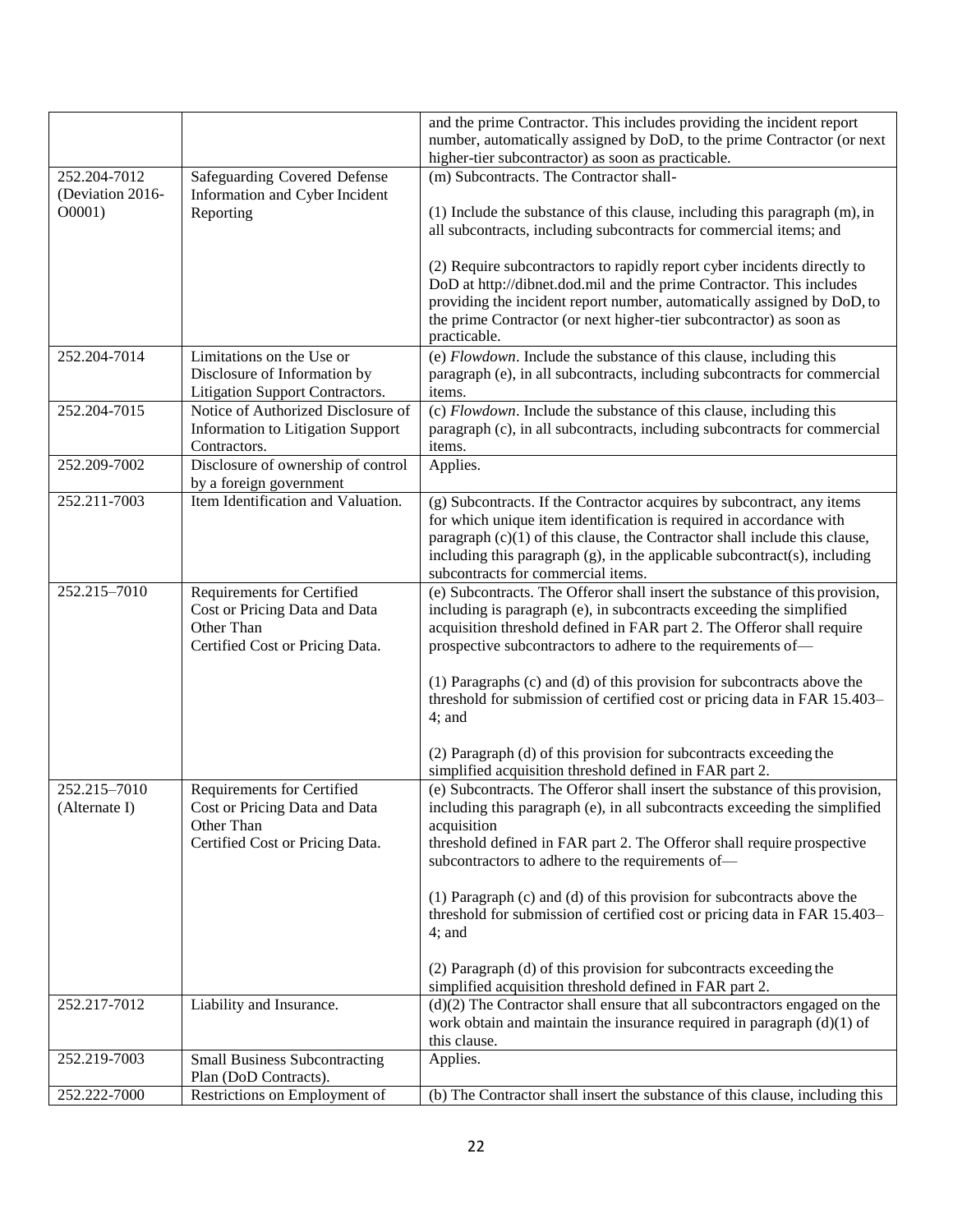|              | Personnel                                                                                                                                          | paragraph (b), in each subcontract awarded under this contract.                                                                                                                                                                                                                                                                                                                                  |
|--------------|----------------------------------------------------------------------------------------------------------------------------------------------------|--------------------------------------------------------------------------------------------------------------------------------------------------------------------------------------------------------------------------------------------------------------------------------------------------------------------------------------------------------------------------------------------------|
| 252.223-7007 | Safeguarding Sensitive<br>Conventional Arms, Ammunition                                                                                            | (f) The Contractor shall ensure that the requirements of this clause are<br>included in all subcontracts, at every tier:                                                                                                                                                                                                                                                                         |
|              | and Explosives                                                                                                                                     | (1) For the development, production, manufacture, or purchase of<br>AA&E or                                                                                                                                                                                                                                                                                                                      |
|              |                                                                                                                                                    | (2) When AA&E will be provided to the subcontractor as Government-<br>furnished property.                                                                                                                                                                                                                                                                                                        |
| 252.223-7008 | Prohibition of Hexavalent<br>Chromium.                                                                                                             | (d) Subcontracts: The Contractor shall include the substance of this<br>clause, including this paragraph (d), in all subcontracts for supplies,<br>maintenance and repair services, or construction materials.                                                                                                                                                                                   |
| 252.225-7007 | Prohibition on Acquisition of<br>United States Munitions List Items<br>from Communist Chinese Military<br>Companies                                | (c) The Contractor shall insert the substance of this clause, including this<br>paragraph (c), in all subcontracts for items covered by the United States<br>Munitions List.                                                                                                                                                                                                                     |
| 252.225-7008 | Restriction on Acquisition of<br>Specialty Metals (prime contracts<br>at \$150K or more requiring<br>delivery of specialty metals as end<br>items) | (b) Any specialty metal delivered under this contract shall be melted or<br>produced in the United States or its outlying areas. (Emphasis added.)                                                                                                                                                                                                                                               |
| 252.225-7009 | Restriction on Acquisition of<br><b>Certain Articles Containing</b><br>Specialty Metals.                                                           | (e) Subcontracts. (1) The Contractor shall exclude and reserve paragraph<br>(d) and this paragraph $(e)(1)$ when flowing down this clause to<br>subcontracts.                                                                                                                                                                                                                                    |
|              |                                                                                                                                                    | (2) The Contractor shall insert paragraphs (a) through (c) and this<br>paragraph $(e)(2)$ of this clause in subcontracts, including subcontracts for<br>commercial items, that are for items containing specialty metals to ensure<br>compliance of the end products that the Contractor will deliver to the<br>Government. When inserting this clause in subcontracts, the Contractor<br>shall- |
|              |                                                                                                                                                    | $(i)$ Modify paragraph $(c)(6)$ of this clause only as necessary to facilitate<br>management of the minimal content exception at the prime contract level.<br>The minimal content exception does not apply to specialty metals<br>contained in high-performance magnets; and                                                                                                                     |
|              |                                                                                                                                                    | (ii) Not further alter the clause other than to identify the appropriate<br>parties.                                                                                                                                                                                                                                                                                                             |
| 252.225-7013 | Duty Free Entry                                                                                                                                    | (i) The Contractor shall—                                                                                                                                                                                                                                                                                                                                                                        |
|              |                                                                                                                                                    | (1) Insert the substance of this clause, including this paragraph (j), in all<br>subcontracts for-                                                                                                                                                                                                                                                                                               |
|              |                                                                                                                                                    | (i) Qualifying country components; or                                                                                                                                                                                                                                                                                                                                                            |
|              |                                                                                                                                                    | (ii) Nonqualifying country components for which the Contractor<br>estimates that duty will exceed \$200 per unit;                                                                                                                                                                                                                                                                                |
|              |                                                                                                                                                    | (2) Require subcontractors to include the number of this contract on all<br>shipping documents submitted to Customs for supplies for which duty-<br>free entry is claimed pursuant to this clause; and                                                                                                                                                                                           |
|              |                                                                                                                                                    | (3) Include in applicable subcontracts-                                                                                                                                                                                                                                                                                                                                                          |
|              |                                                                                                                                                    | (i) The name and address of the ACO for this contract;                                                                                                                                                                                                                                                                                                                                           |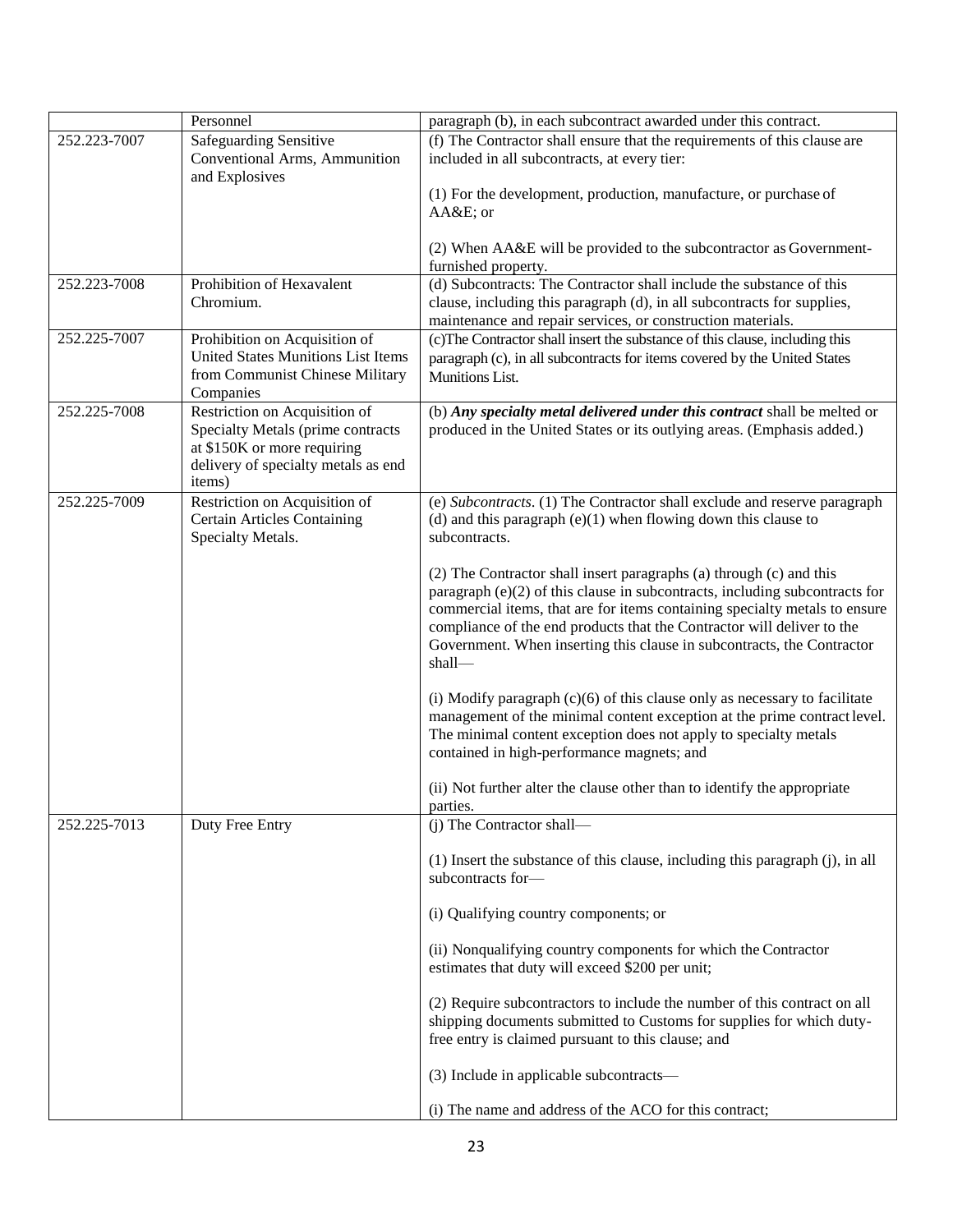|              |                                                                                                  | (ii) The name, address, and activity address number of the contract<br>administration office specified in this contract; and<br>(iii) The information required by paragraphs $(h)(1)$ , $(2)$ , and $(3)$ of this                                                           |
|--------------|--------------------------------------------------------------------------------------------------|-----------------------------------------------------------------------------------------------------------------------------------------------------------------------------------------------------------------------------------------------------------------------------|
|              |                                                                                                  | clause.                                                                                                                                                                                                                                                                     |
| 252.225-7016 | Restriction on Acquisition of Ball<br>and Roller Bearings                                        | (f) The Contractor shall insert the substance of this clause, including this<br>paragraph (f), in all subcontracts, except those for                                                                                                                                        |
|              |                                                                                                  | (1) Commercial items; or                                                                                                                                                                                                                                                    |
|              |                                                                                                  | (2) Items that do not contain ball or roller bearings.                                                                                                                                                                                                                      |
| 252.225-7019 | Restriction on Acquisition of<br>Foreign Anchor and Mooring<br>Chain                             | (d) The Contractor shall insert the substance of this clause, including this<br>paragraph (c), in all subcontracts for items containing welded shipboard<br>anchor and mooring chain, four inches or less in diameter.                                                      |
| 252.225-7020 | Trade Agreements Certificate                                                                     | The Contractor agrees to submit a certification of compliance, as<br>necessary.                                                                                                                                                                                             |
| 252.225-7021 | <b>Trade Agreements</b>                                                                          | (c) The Contractor shall deliver under this contract only U.S.-made,<br>qualifying country, or designated country end products unless-                                                                                                                                      |
|              |                                                                                                  | (1) In its offer, the Contractor specified delivery of other nondesignated<br>country end products in the Trade Agreements Certificate provision of<br>the solicitation; and                                                                                                |
|              |                                                                                                  | (2)(i) Offers of U.S.-made, qualifying country, or designated country<br>end products from responsive, responsible offerors are either not received<br>or are insufficient to fill the Government's requirements; or                                                        |
|              |                                                                                                  | (ii) A national interest waiver has been granted.                                                                                                                                                                                                                           |
| 252.225-7022 | Trade Agreements Certificate -<br>Inclusion of Iraqi End Products                                | The Contractor agrees to submit a certification of compliance, as<br>necessary.                                                                                                                                                                                             |
| 252.225-7025 | Restriction on the Acquisition of<br>Forgings                                                    | (e) The Contractor shall insert the substance of this clause, including this<br>paragraph (e), in subcontracts for forging items or for other items that<br>contain forging items.                                                                                          |
| 252.225-7033 | Waiver of United Kingdom Levies.                                                                 | (d) The Contractor shall insert the substance of this clause, including this<br>paragraph (d), in any subcontract for supplies where a lower-tier<br>subcontract exceeding \$1 million with a U.K. firm is anticipated.                                                     |
| 252.225-7039 | <b>Defense Contractors Performing</b><br>Private Security Functions Outside<br>the United States | (b) Subcontracts. The Contractor shall include the substance of this<br>clause, including this paragraph (b), in subcontracts, including<br>subcontracts for commercial items, when private security functions will<br>be performed outside the United States in areas of-- |
|              |                                                                                                  | (1) Contingency operations;                                                                                                                                                                                                                                                 |
|              |                                                                                                  | (2) Combat operations, as designated by the Secretary of Defense;                                                                                                                                                                                                           |
|              |                                                                                                  | (3) Other significant military operations (as defined in 32 CFR part 159),<br>designated by the Secretary of Defense upon agreement of the Secretary<br>of State;                                                                                                           |
|              |                                                                                                  | (4) Peace operations, consistent with Joint Publication 3-07.3; or                                                                                                                                                                                                          |
|              |                                                                                                  | (5) Other military operations or military exercises, when designated by<br>the Combatant Commander.                                                                                                                                                                         |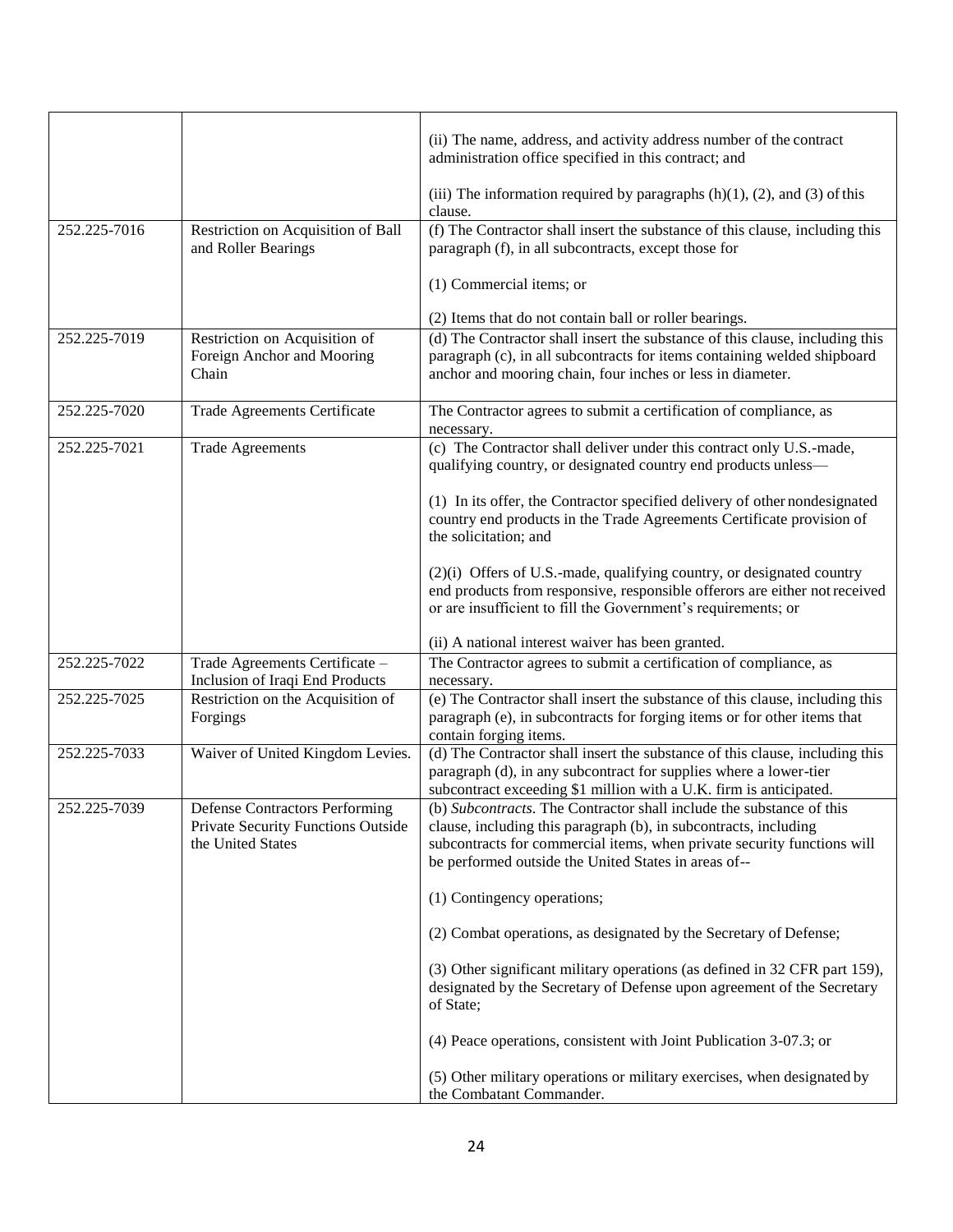| 252.225-7040                                    | Contractor personnel Authorized to<br>Accompany U.S. Armed Forces<br>Deployed Outside the United<br><b>States</b> | (q) Subcontracts. The Contractor shall incorporate the substance of this<br>clause, including this paragraph (q), in all subcontracts when<br>subcontractor personnel are supporting U.S. Armed Forces deployed<br>outside the United States in-                                                                                                              |
|-------------------------------------------------|-------------------------------------------------------------------------------------------------------------------|---------------------------------------------------------------------------------------------------------------------------------------------------------------------------------------------------------------------------------------------------------------------------------------------------------------------------------------------------------------|
|                                                 |                                                                                                                   | (1) Contingency operations;                                                                                                                                                                                                                                                                                                                                   |
|                                                 |                                                                                                                   | (2) Peace operations consistent with Joint Publication 3-07.3; or                                                                                                                                                                                                                                                                                             |
|                                                 |                                                                                                                   | (3) Other military operations or military exercises, when designated by<br>the Combatant Commander or as directed by the Secretary of Defense.                                                                                                                                                                                                                |
| 252.225-7043                                    | Antiterrorism / Force Protection<br>Policy for Defense Contractors<br><b>Outside the United States</b>            | (b) Except as provided in paragraph (c) of this clause, the Contractor and<br>its subcontractors, if performing or traveling outside the United States<br>under this contract, shall:                                                                                                                                                                         |
|                                                 |                                                                                                                   | (1) Affiliate with the Overseas Security Advisory Council, if the<br>Contractor or subcontractor is a U.S. entity;                                                                                                                                                                                                                                            |
|                                                 |                                                                                                                   | (2) Ensure that Contractor and subcontractor personnel who are U.S.<br>nationals and are in-country on a non-transitory basis, register with the<br>U.S. Embassy, and that Contractor and subcontractor personnel who are<br>third country nationals comply with any security related requirements of<br>the Embassy of their nationality;                    |
|                                                 |                                                                                                                   | (3) Provide, to Contractor and subcontractor personnel,<br>antiterrorism/force protection awareness information commensurate with<br>that which the Department of Defense (DoD) provides to its military and<br>civilian personnel and their families, to the extent such information can<br>be made available prior to travel outside the United States; and |
|                                                 |                                                                                                                   | (4) Obtain and comply with the most current antiterrorism/force<br>protection guidance for Contractor and subcontractor personnel.                                                                                                                                                                                                                            |
| 252.225-7046                                    | <b>Exports By Approved Community</b><br>Members in Response to the<br>Solicitation                                | (h) Subcontracts. The offeror shall flow down the substance of this<br>provision, including this paragraph (h), but excluding the representation<br>at paragraph $(g)$ , to any subcontractor at any tier intending to use the<br>DTC Treaties in responding to this solicitation.                                                                            |
| 252.225-7047                                    | <b>Export by Approved Community</b><br>Members in Performance of the<br>Contract                                  | (f) The contractor shall include the substance of this clause, including<br>this paragraph (f), in all subcontracts that may require exports or transfers<br>of qualifying defense articles in connection with deliveries under the<br>contract.                                                                                                              |
| 252.225-7048                                    | <b>Export Controlled Items</b>                                                                                    | (e) The Contractor shall include the substance of this clause, including<br>this paragraph (e), in all subcontracts.                                                                                                                                                                                                                                          |
| 252.225-7980<br>(Deviation 2016-<br>$00008$ )   | <b>Contractor Personnel Performing</b><br>in the United States Africa<br>Command Area of Responsibility.          | (q) Subcontracts. The Contractor shall incorporate the substance of this<br>clause, including this paragraph (q), in all subcontracts that require<br>subcontractor personnel to perform in the USAFRICOM area of<br>responsibility.                                                                                                                          |
| 252.225-7981<br>(Class Deviation<br>2015-O0016) | <b>Additional Access to Contractor</b><br>and Subcontractor Records (Other<br>than USCENTCOM)                     | (b) The substance of this clause, including this paragraph (b), is required<br>to be included in subcontracts, including subcontracts for commercial<br>items, under this contract that have an estimated value over \$50,000 and<br>will be performed outside the United States and its outlying areas.                                                      |
| 252.225-7985<br>(Class Deviation<br>2015-O0003) | <b>Contractor Personnel Performing</b><br>in Support of Operation United<br>Assistance (OUA) in the United        | (g) Subcontracts. The Contractor shall incorporate the substance of this<br>clause, including this paragraph (g)                                                                                                                                                                                                                                              |
|                                                 | <b>States Africa Command</b><br>(USAFRICOM) Theater of                                                            | (1) In all subcontracts that require subcontractor personnel that are<br>United States citizens or third-country nationals to perform outside the                                                                                                                                                                                                             |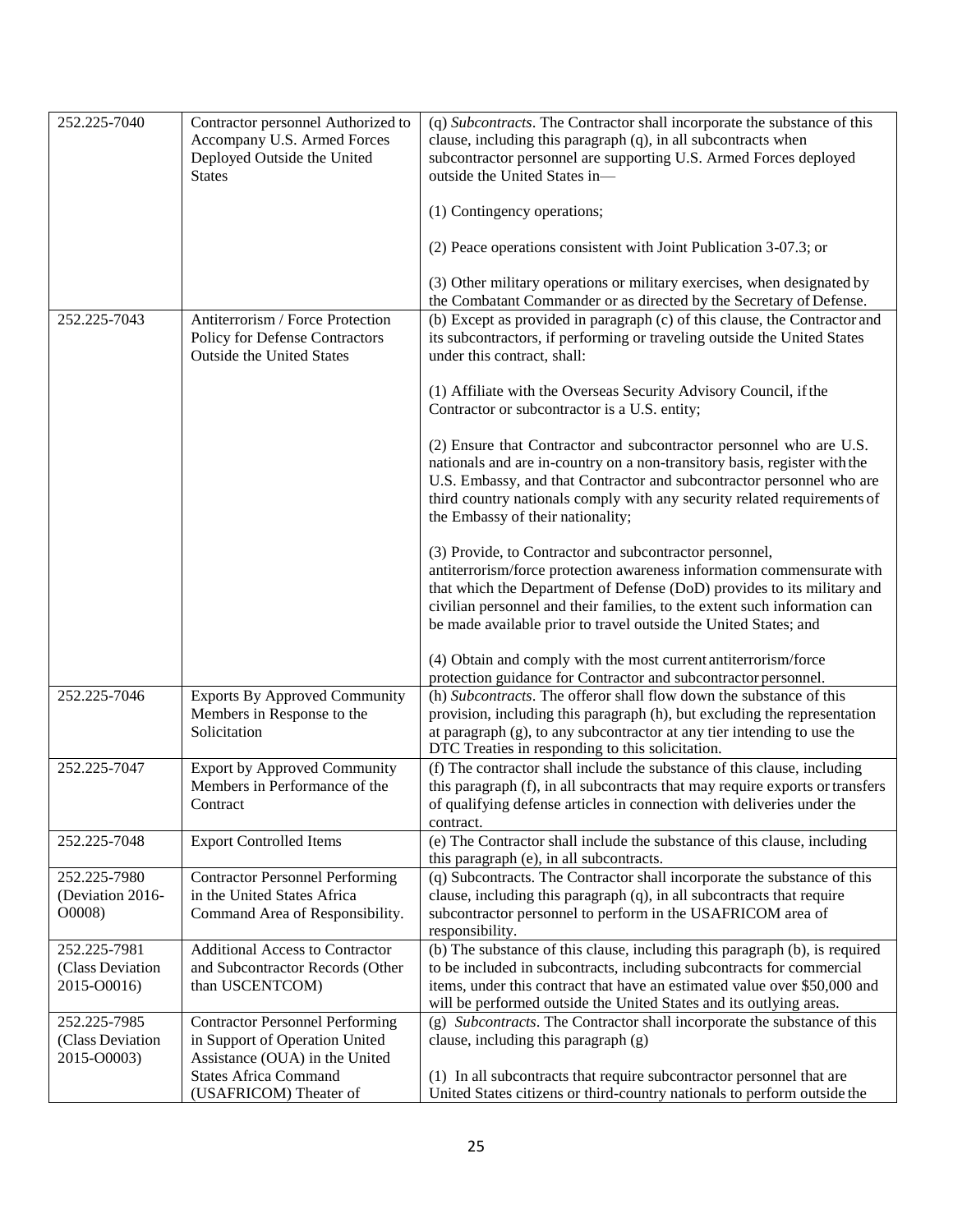|                          | Operations                                                       | United States in support of OUA in the USAFRICOM theater of                                                                                                                                                                        |
|--------------------------|------------------------------------------------------------------|------------------------------------------------------------------------------------------------------------------------------------------------------------------------------------------------------------------------------------|
|                          |                                                                  | operations; and                                                                                                                                                                                                                    |
|                          |                                                                  | (2) In subcontracts, to the maximum extent practicable, that require only<br>subcontractor personnel that are local nationals to perform outside the<br>United States in support of OUA in the USAFRICOM theater of<br>operations. |
| 252.225-7989             | Requirements for Contractor                                      | (f) Subcontracts. The Contractor shall incorporate the substance of this                                                                                                                                                           |
| <b>Class Deviation</b> ) | Personnel Performing in Djibouti                                 | clause, including this paragraph (f), in all subcontracts that require                                                                                                                                                             |
| 2014-00005)              |                                                                  | subcontractor personnel to perform in Djibouti.                                                                                                                                                                                    |
| 252.225-7993             | Prohibition on Contracting with                                  | (c) The Contractor shall include the substance of this clause, including                                                                                                                                                           |
| (Class Deviation         | the Enemy                                                        | this paragraph (c), in subcontracts, including subcontracts for commercial                                                                                                                                                         |
| 2015-00016)              |                                                                  | items, under this contract that have an estimated value over \$50,000 and<br>will be performed outside the United States.                                                                                                          |
| 252.225-7994             | <b>Additional Access to Contractor</b>                           | (b) The substance of this clause, including this paragraph (b), is required                                                                                                                                                        |
| (Class Deviation)        | and Subcontractor In the United                                  | to be included in subcontracts under this contract that have an estimated                                                                                                                                                          |
| 2015-00013)              | <b>States Central Command Theater</b>                            | value over \$100,000 [to be used in solicitations and contracts awarded on                                                                                                                                                         |
|                          | of Operations.                                                   | or before December 17, 2017) with an estimated value in excess of                                                                                                                                                                  |
|                          |                                                                  | \$100,000.00, that are to be performed in USCENTRCOM.                                                                                                                                                                              |
| 252.225-7995             | <b>Contractor Personnel Performing</b>                           | (q) Subcontracts. The Contractor shall incorporate the substance of this                                                                                                                                                           |
| (Class Deviation         | in the United States Central                                     | clause, including this paragraph (q), in all subcontracts when                                                                                                                                                                     |
| 2015-O0009)              | Command Area of Responsibility                                   | subcontractor personnel are performing in the USCENTCOM AOR.                                                                                                                                                                       |
| (NOTE: Use this          |                                                                  |                                                                                                                                                                                                                                    |
| clause, in lieu of       |                                                                  |                                                                                                                                                                                                                                    |
| DFARS 252.225-           |                                                                  |                                                                                                                                                                                                                                    |
| 7040, in                 |                                                                  |                                                                                                                                                                                                                                    |
| solicitations and        |                                                                  |                                                                                                                                                                                                                                    |
| contracts that will      |                                                                  |                                                                                                                                                                                                                                    |
| require contractor       |                                                                  |                                                                                                                                                                                                                                    |
| personnel to             |                                                                  |                                                                                                                                                                                                                                    |
| perform in the           |                                                                  |                                                                                                                                                                                                                                    |
| <b>United States</b>     |                                                                  |                                                                                                                                                                                                                                    |
| <b>Central Command</b>   |                                                                  |                                                                                                                                                                                                                                    |
| Area of                  |                                                                  |                                                                                                                                                                                                                                    |
| Responsibility.          |                                                                  |                                                                                                                                                                                                                                    |
| 252.226-7001             | Utilization of Indian Organizations<br>and Indian-Owned Economic | The Contractor shall insert the substance of this clause, including this                                                                                                                                                           |
|                          |                                                                  | paragraph (g), in all subcontracts exceeding \$500,000.                                                                                                                                                                            |
|                          | Enterprises-DoD Contracts.                                       |                                                                                                                                                                                                                                    |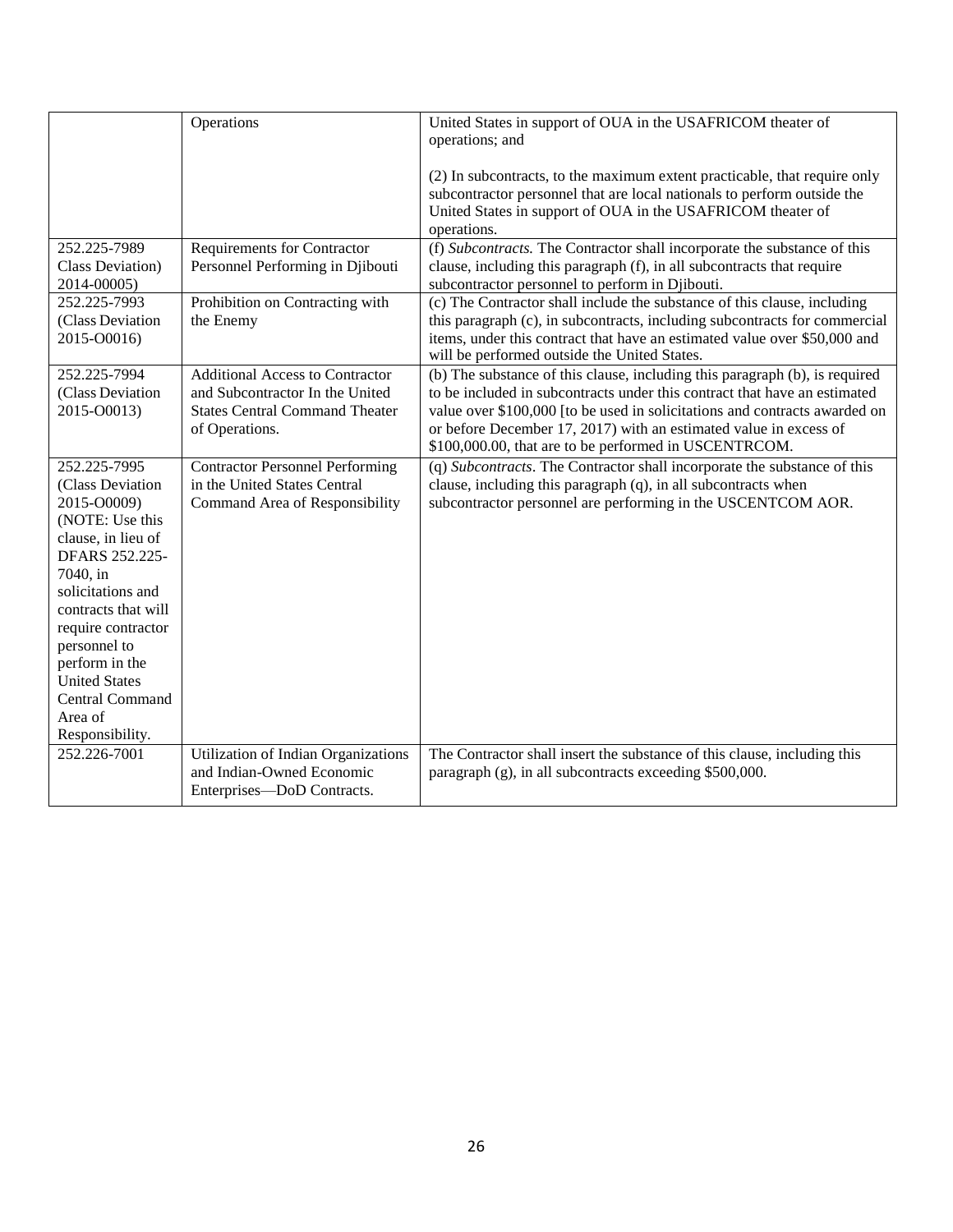| 252.227-7013 | Rights in Technical Data -           | (k) Applicability to subcontractors or suppliers.                                                                                                                                                                                                                                                                                                                                                                                                                                                                                                                                                                                                                                                                                                                                                                                                                                                         |
|--------------|--------------------------------------|-----------------------------------------------------------------------------------------------------------------------------------------------------------------------------------------------------------------------------------------------------------------------------------------------------------------------------------------------------------------------------------------------------------------------------------------------------------------------------------------------------------------------------------------------------------------------------------------------------------------------------------------------------------------------------------------------------------------------------------------------------------------------------------------------------------------------------------------------------------------------------------------------------------|
|              | Noncommercial Items                  |                                                                                                                                                                                                                                                                                                                                                                                                                                                                                                                                                                                                                                                                                                                                                                                                                                                                                                           |
|              |                                      | (1) The Contractor shall ensure that the rights afforded its subcontractors                                                                                                                                                                                                                                                                                                                                                                                                                                                                                                                                                                                                                                                                                                                                                                                                                               |
|              |                                      | and suppliers under 10 U.S.C. 2320, 10 U.S.C. 2321, and the<br>identification, assertion, and delivery processes of paragraph (e) of this                                                                                                                                                                                                                                                                                                                                                                                                                                                                                                                                                                                                                                                                                                                                                                 |
|              |                                      | clause are recognized and protected.                                                                                                                                                                                                                                                                                                                                                                                                                                                                                                                                                                                                                                                                                                                                                                                                                                                                      |
|              |                                      |                                                                                                                                                                                                                                                                                                                                                                                                                                                                                                                                                                                                                                                                                                                                                                                                                                                                                                           |
|              |                                      | (2) Whenever any technical data for noncommercial items, or for<br>commercial items developed in any part at Government expense, is to be<br>obtained from a subcontractor or supplier for delivery to the Government<br>under this contract, the Contractor shall use this same clause in the<br>subcontract or other contractual instrument, including subcontracts or<br>other contractual instruments for commercial items, and require its<br>subcontractors or suppliers to do so, without alteration, except to<br>identify the parties. This clause will govern the technical data pertaining<br>to noncommercial items or to any portion of a commercial item that was<br>developed in any part at Government expense, and the clause at 252.227-<br>7015 will govern the technical data pertaining to any portion of a<br>commercial item that was developed exclusively at private expense. No |
|              |                                      | other clause shall be used to enlarge or diminish the Government's, the<br>Contractor's, or a higher-tier subcontractor's or supplier's rights in a<br>subcontractor's or supplier's technical data.                                                                                                                                                                                                                                                                                                                                                                                                                                                                                                                                                                                                                                                                                                      |
| 252.227-7014 | <b>Rights in Noncommercial</b>       | $(k)(1)$ Whenever any noncommercial computer software or computer                                                                                                                                                                                                                                                                                                                                                                                                                                                                                                                                                                                                                                                                                                                                                                                                                                         |
|              | Computer Software and                | software documentation is to be obtained from a subcontractor or                                                                                                                                                                                                                                                                                                                                                                                                                                                                                                                                                                                                                                                                                                                                                                                                                                          |
|              | Noncommercial Computer               | supplier for delivery to the Government under this contract, the                                                                                                                                                                                                                                                                                                                                                                                                                                                                                                                                                                                                                                                                                                                                                                                                                                          |
|              | Software Documentation               | Contractor shall use this same clause in its subcontracts or other<br>contractual instruments, and require its subcontractors or suppliers to do                                                                                                                                                                                                                                                                                                                                                                                                                                                                                                                                                                                                                                                                                                                                                          |
|              |                                      | so, without alteration, except to identify the parties.                                                                                                                                                                                                                                                                                                                                                                                                                                                                                                                                                                                                                                                                                                                                                                                                                                                   |
| 252.227-7015 | Technical Data - Commercial<br>Items | (e) Applicability to subcontractors or suppliers                                                                                                                                                                                                                                                                                                                                                                                                                                                                                                                                                                                                                                                                                                                                                                                                                                                          |
|              |                                      | (2) Whenever any technical data related to commercial items developed                                                                                                                                                                                                                                                                                                                                                                                                                                                                                                                                                                                                                                                                                                                                                                                                                                     |
|              |                                      | in any part at private expense will be obtained from a subcontractor or                                                                                                                                                                                                                                                                                                                                                                                                                                                                                                                                                                                                                                                                                                                                                                                                                                   |
|              |                                      | supplier for delivery to the Government under this contract, the                                                                                                                                                                                                                                                                                                                                                                                                                                                                                                                                                                                                                                                                                                                                                                                                                                          |
|              |                                      | Contractor shall use this same clause in the subcontract or other                                                                                                                                                                                                                                                                                                                                                                                                                                                                                                                                                                                                                                                                                                                                                                                                                                         |
|              |                                      | contractual instrument, including subcontracts and other contractual<br>instruments for commercial items, and require its subcontractors or                                                                                                                                                                                                                                                                                                                                                                                                                                                                                                                                                                                                                                                                                                                                                               |
|              |                                      | suppliers to do so, without alteration, except to identify the parties. This                                                                                                                                                                                                                                                                                                                                                                                                                                                                                                                                                                                                                                                                                                                                                                                                                              |
|              |                                      | clause will govern the technical data pertaining to any portion of a                                                                                                                                                                                                                                                                                                                                                                                                                                                                                                                                                                                                                                                                                                                                                                                                                                      |
|              |                                      | commercial item that was developed exclusively at private expense, and                                                                                                                                                                                                                                                                                                                                                                                                                                                                                                                                                                                                                                                                                                                                                                                                                                    |
|              |                                      | the clause at 252.227-7013 will govern the technical data pertaining to<br>any portion of a commercial item that was developed in any part at                                                                                                                                                                                                                                                                                                                                                                                                                                                                                                                                                                                                                                                                                                                                                             |
|              |                                      | Government expense.                                                                                                                                                                                                                                                                                                                                                                                                                                                                                                                                                                                                                                                                                                                                                                                                                                                                                       |
| 252.227-7016 | Rights in Bid or Proposal            | (f) Flowdown. The Contractor shall include this clause in all                                                                                                                                                                                                                                                                                                                                                                                                                                                                                                                                                                                                                                                                                                                                                                                                                                             |
|              | Information                          | subcontracts or similar contractual instruments and require its                                                                                                                                                                                                                                                                                                                                                                                                                                                                                                                                                                                                                                                                                                                                                                                                                                           |
|              |                                      | subcontractors or suppliers to do so without alteration, except to identify<br>the parties.                                                                                                                                                                                                                                                                                                                                                                                                                                                                                                                                                                                                                                                                                                                                                                                                               |
| 252.227-7017 | Identification and Assertion of      | Applies.                                                                                                                                                                                                                                                                                                                                                                                                                                                                                                                                                                                                                                                                                                                                                                                                                                                                                                  |
|              | Use, Release, or Disclosure          |                                                                                                                                                                                                                                                                                                                                                                                                                                                                                                                                                                                                                                                                                                                                                                                                                                                                                                           |
|              | Restrictions                         |                                                                                                                                                                                                                                                                                                                                                                                                                                                                                                                                                                                                                                                                                                                                                                                                                                                                                                           |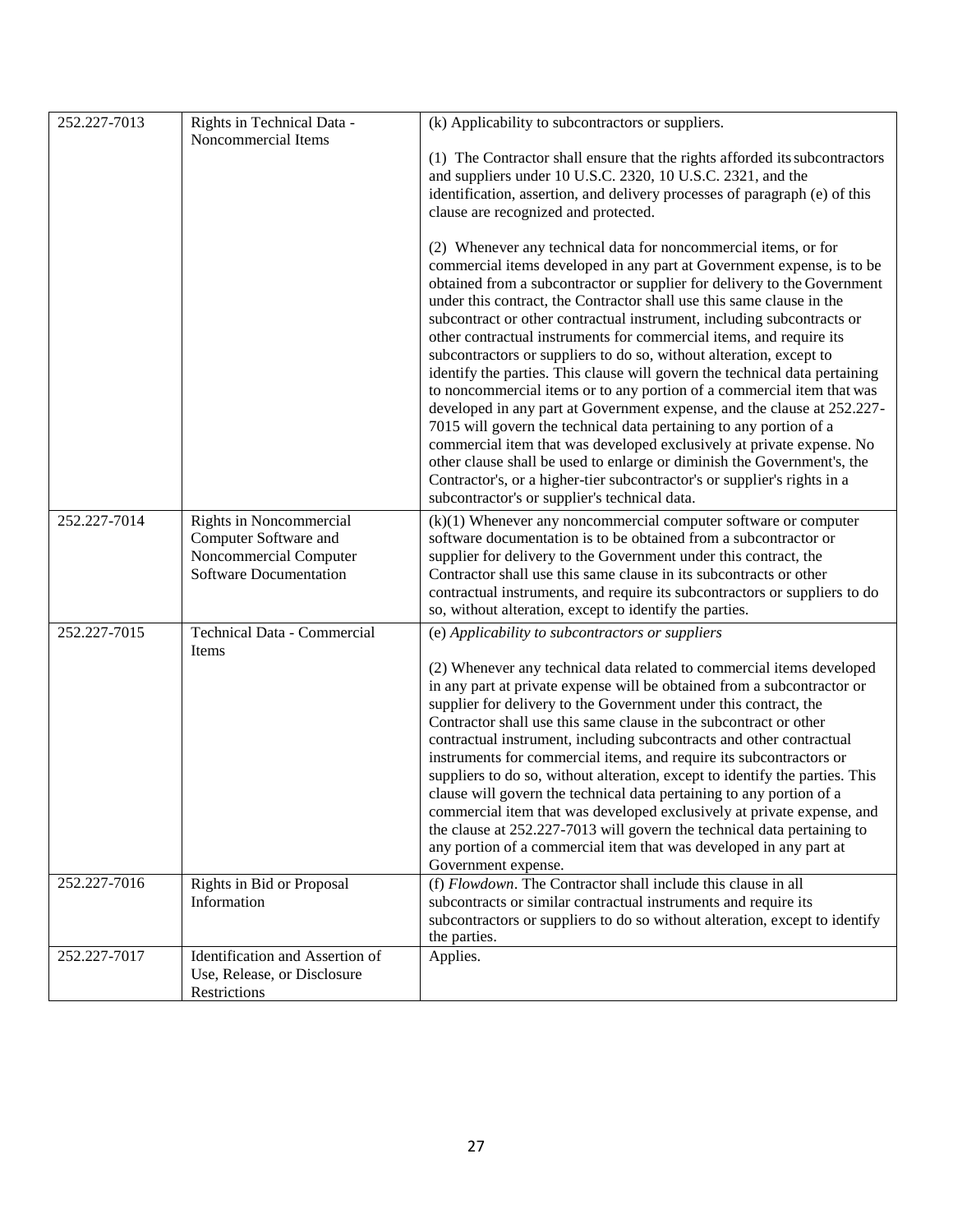| 252.227-7018 | Rights in Noncommercial<br><b>Technical Data and Computer</b><br>Software - Small Business<br><b>Innovation Research (SBIR)</b><br>Program | (k) Applicability to subcontractors or suppliers.<br>(1) The Contractor shall assure that the rights afforded its subcontractors<br>and suppliers under 10 U.S.C. 2320, 10 U.S.C. 2321, and the<br>identification, assertion, and delivery processes required by paragraph (e)<br>of this clause are recognized and protected.<br>(2) Whenever any noncommercial technical data or computer software is<br>to be obtained from a subcontractor or supplier for delivery to the<br>Government under this contract, the Contractor shall use this same clause<br>in the subcontract or other contractual instrument, and require its<br>subcontractors or suppliers to do so, without alteration, except to identify<br>the parties. The Contractor shall use the Technical Data--Commercial<br>Items clause of this contract to obtain technical data pertaining to<br>commercial items, components, or processes. No other clause shall be<br>used to enlarge or diminish the Government's, the Contractor's, or a |
|--------------|--------------------------------------------------------------------------------------------------------------------------------------------|--------------------------------------------------------------------------------------------------------------------------------------------------------------------------------------------------------------------------------------------------------------------------------------------------------------------------------------------------------------------------------------------------------------------------------------------------------------------------------------------------------------------------------------------------------------------------------------------------------------------------------------------------------------------------------------------------------------------------------------------------------------------------------------------------------------------------------------------------------------------------------------------------------------------------------------------------------------------------------------------------------------------|
|              |                                                                                                                                            | higher tier subcontractor's or supplier's rights in a subcontractor's or<br>supplier's technical data or computer software.                                                                                                                                                                                                                                                                                                                                                                                                                                                                                                                                                                                                                                                                                                                                                                                                                                                                                        |
| 252.227-7019 | <b>Validation of Asserted Restrictions</b><br>- Computer Software                                                                          | (i) Flowdown. The Contractor shall insert this clause in all contracts,<br>purchase orders, and other similar instruments with its subcontractors or<br>suppliers, at any tier, who will be furnishing computer software to the<br>Government in the performance of this contract. The clause may not be<br>altered other than to identify the appropriate parties.                                                                                                                                                                                                                                                                                                                                                                                                                                                                                                                                                                                                                                                |
| 252.227-7037 | Validation of Restrictive Markings<br>on Technical Data                                                                                    | (1) Flowdown. The Contractor or subcontractor agrees to insert this<br>clause in contractual instruments, including subcontracts and other<br>contractual instruments for commercial items, with its subcontractors or<br>suppliers at any tier requiring the delivery of technical data.                                                                                                                                                                                                                                                                                                                                                                                                                                                                                                                                                                                                                                                                                                                          |
| 252.227-7038 | Patent Rights – Ownership by the<br><b>Contractor</b> (Large Business)                                                                     | (l) Subcontracts.                                                                                                                                                                                                                                                                                                                                                                                                                                                                                                                                                                                                                                                                                                                                                                                                                                                                                                                                                                                                  |
|              |                                                                                                                                            | (1) The Contractor-<br>(i) Shall include the substance of the Patent Rights—Ownership by the<br>Contractor clause set forth at 52.227-11 of the Federal Acquisition<br>Regulation (FAR), in all subcontracts for experimental, developmental,<br>or research work to be performed by a small business concern or<br>nonprofit organization; and                                                                                                                                                                                                                                                                                                                                                                                                                                                                                                                                                                                                                                                                    |
|              |                                                                                                                                            | (ii) Shall include the substance of this clause, including this paragraph<br>(l), in all other subcontracts for experimental, developmental, or research<br>work, unless a different patent rights clause is required by FAR 27.303.                                                                                                                                                                                                                                                                                                                                                                                                                                                                                                                                                                                                                                                                                                                                                                               |
|              |                                                                                                                                            | (2) For subcontracts at any tier-                                                                                                                                                                                                                                                                                                                                                                                                                                                                                                                                                                                                                                                                                                                                                                                                                                                                                                                                                                                  |
|              |                                                                                                                                            | (i) The patents rights clause included in the subcontract shall retain all<br>references to the Government and shall provide to the subcontractor all<br>the rights and obligations provided to the Contractor in the clause. The<br>Contractor shall not, as consideration for awarding the subcontract,<br>obtain rights in the subcontractor's subject inventions; and                                                                                                                                                                                                                                                                                                                                                                                                                                                                                                                                                                                                                                          |
|              |                                                                                                                                            | (ii) The Government, the Contractor, and the subcontractor agree that the<br>mutual obligations of the parties created by this clause constitute a<br>contract between the subcontractor and the Government with respect to<br>those matters covered by this clause. However, nothing in this paragraph<br>is intended to confer any jurisdiction under the Contract Disputes Act in<br>connection with proceedings under paragraph (h) of this clause.                                                                                                                                                                                                                                                                                                                                                                                                                                                                                                                                                            |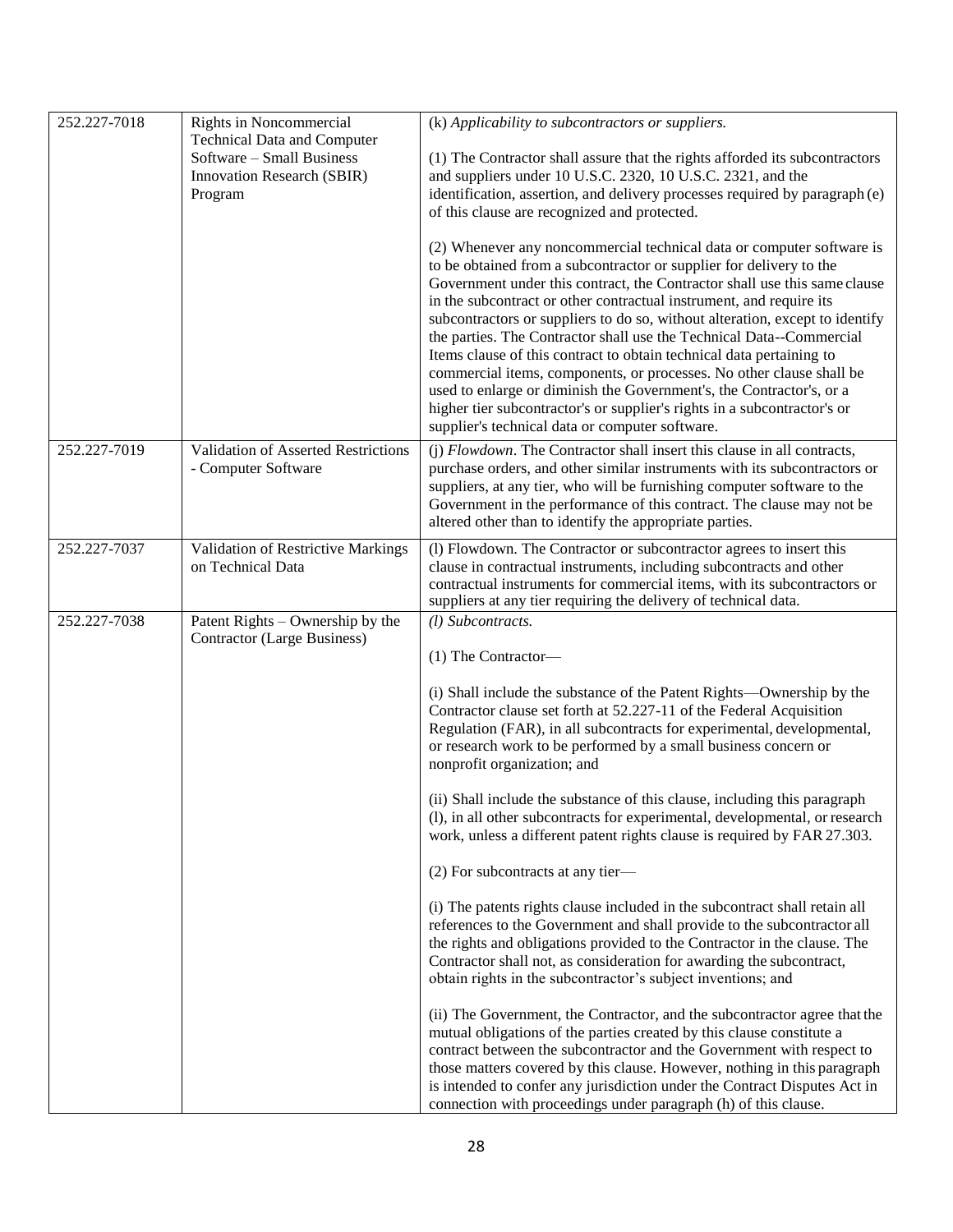| 252.227-7039                     | Patents – Reporting of Subject<br>Inventions                                                                                                           | Applies if the Prime contract includes FAR $\S$ 52.227-11 and the contract<br>is awarded by the Department of Defense.                                                                                                                                                                                                                                                                                                                |  |
|----------------------------------|--------------------------------------------------------------------------------------------------------------------------------------------------------|---------------------------------------------------------------------------------------------------------------------------------------------------------------------------------------------------------------------------------------------------------------------------------------------------------------------------------------------------------------------------------------------------------------------------------------|--|
| 252.228-7005                     | Accident Reporting and<br>Investigation Involving Aircraft,<br>Missiles, and Space Launch<br>Vehicles                                                  | (c) The Contractor will include a clause in subcontracts under this<br>contract to require subcontractor cooperation and assistance in accident<br>investigations.                                                                                                                                                                                                                                                                    |  |
| 252.234-7002                     | <b>Earned Value Management System</b>                                                                                                                  | (k) With the exception of paragraphs (i) and (j) of this clause, the<br>Contractor shall require its subcontractors to comply with EVMS<br>requirements as follows:                                                                                                                                                                                                                                                                   |  |
|                                  |                                                                                                                                                        | $(1)$ For subcontracts valued at \$50,000,000 or more, the following<br>subcontractors shall comply with the requirements of this clause:<br>[Contracting Officer to insert names of subcontractors, or subcontracted<br>effort if subcontractors have not been selected, designated for application<br>of the EVMS requirements of this clause.]                                                                                     |  |
|                                  |                                                                                                                                                        | $(2)$ For subcontracts valued at less than \$50,000,000, the following<br>subcontractors shall comply with the requirements of this clause,<br>excluding the requirements of paragraph (b) of this clause:<br>[Contracting Officer to insert names of subcontractors, or subcontracted<br>effort if subcontractors have not been selected, designated for application<br>of the EVMS requirements of this clause.]                    |  |
| 252.235-7004                     | Protection of Human Subjects                                                                                                                           | (f) The Contractor shall include the substance of this clause, including<br>this paragraph (f), in all subcontracts that may include research involving<br>human subjects in accordance with 32 CFR Part 219, DoD Directive<br>3216.02, and 10 U.S.C. 980, including research that meets exemption<br>criteria under 32 CFR 219.101(b). This clause does not apply to<br>subcontracts that involve only the use of cadaver materials. |  |
| 252.236-7013                     | Requirement for Competition<br><b>Opportunity for American Steel</b><br>Producers, Fabricators And<br>Manufacturers (For Construction<br>Subcontracts) | (c) The Contractor shall insert the substance of this clause, including this<br>paragraph (c), in any subcontract that involves the acquisition of steel as<br>a construction material.                                                                                                                                                                                                                                               |  |
| 252.237-7010                     | Prohibition on Interrogation of<br>Detainees by Contractor Personnel.                                                                                  | (c) Subcontracts. The Contractor shall include the substance of this<br>clause, including this paragraph (c), in all subcontracts, including<br>subcontracts for commercial items that may require subcontractor<br>personnel to interact with detainees in the course of their duties.                                                                                                                                               |  |
| 252.237-7019                     | Training for Contract personnel<br><b>Interacting with Detainees</b>                                                                                   | (c) Subcontracts. The Contractor shall include the substance of this<br>clause, including this paragraph (c), in all subcontracts, including<br>subcontracts for commercial items that may require subcontractor<br>personnel to interact with detainees in the course of their duties.                                                                                                                                               |  |
| 252.237-7023                     | <b>Continuation of Essential</b><br><b>Contractor Services</b>                                                                                         | (g) The Contractor shall include the substance of this clause, including<br>this paragraph (g), in subcontracts for the essential services.                                                                                                                                                                                                                                                                                           |  |
| 252.239-7010                     | Cloud Computing Services                                                                                                                               | (1) Subcontracts. The Contractor shall include the substance of this<br>clause, including this paragraph (1), in all subcontracts that involve or<br>may involve cloud services, including subcontracts for commercial items.                                                                                                                                                                                                         |  |
| 252.239-7016                     | Telecommunications Security<br>Equipment, Devices, Techniques,<br>and Services                                                                         | (e) The Contractor agrees to include this clause, including this paragraph<br>(e), in all subcontracts which require securing telecommunications.                                                                                                                                                                                                                                                                                     |  |
| 252.239-7018                     | <b>Supply Chain Risk</b>                                                                                                                               | (e) The Contractor shall include the substance of this clause, including<br>this paragraph (e), in all subcontracts involving the development or<br>delivery of any information technology, whether acquired as a service or<br>as a supply.                                                                                                                                                                                          |  |
| 252.239-7999<br>Deviation 2015 - | Cloud Computing Services                                                                                                                               | (h) Subcontracts. The Contractor shall include the substance of this<br>clause, including this paragraph (h), in all subcontracts, including                                                                                                                                                                                                                                                                                          |  |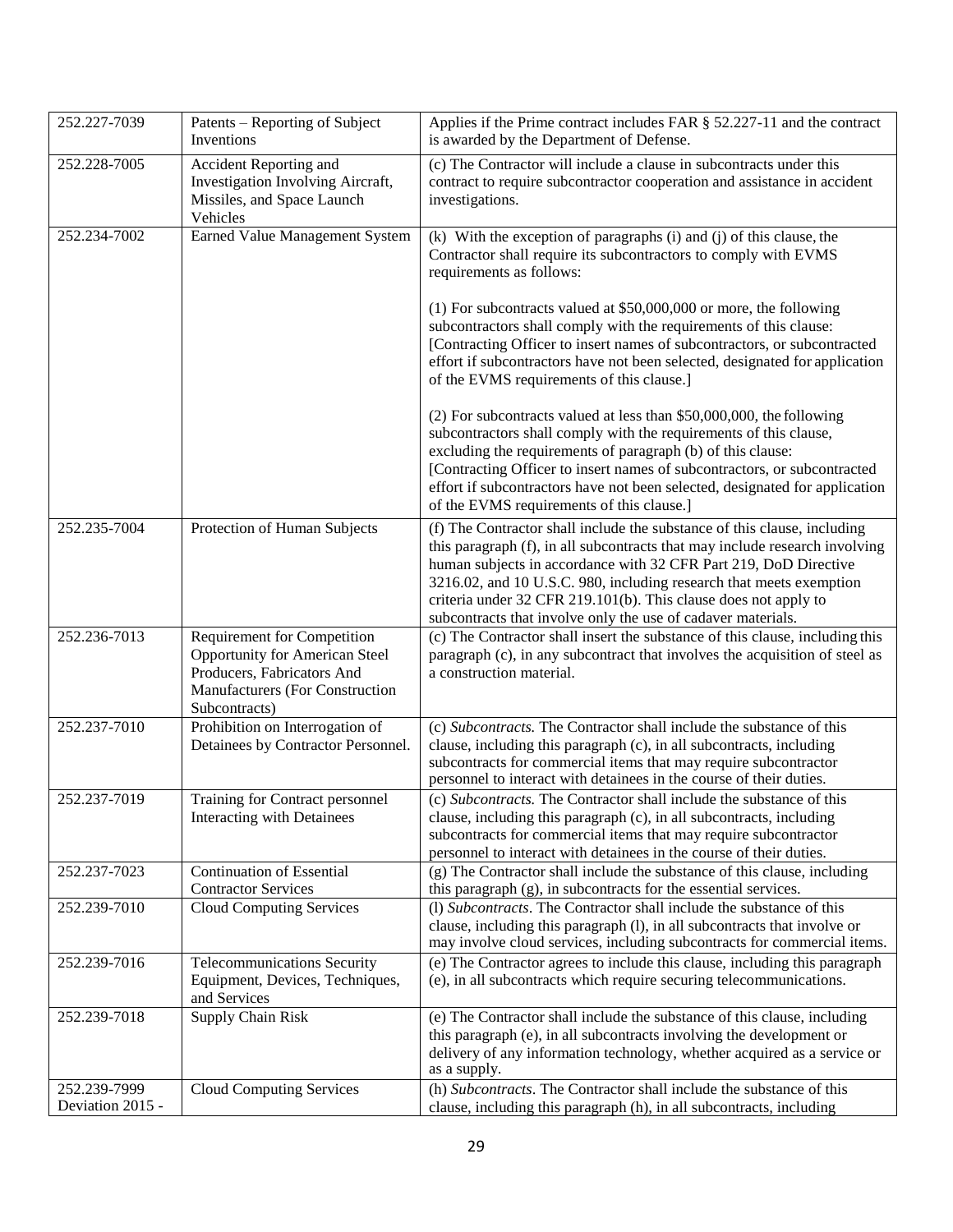| O0011                   |                                                                                                 | subcontracts for commercial items.                                                                                                                                                                                                                                                                                  |  |
|-------------------------|-------------------------------------------------------------------------------------------------|---------------------------------------------------------------------------------------------------------------------------------------------------------------------------------------------------------------------------------------------------------------------------------------------------------------------|--|
| 252.244-7000            | <b>Subcontracts for Commercial</b><br><b>Items and Commercial</b><br>Components (DoD contracts) | (a) The Contractor is not required to flow down the terms of any Defense<br>Federal Acquisition Regulation Supplement (DFARS) clause in<br>subcontracts for commercial items at any tier under this contract, unless<br>so specified in the particular clause.                                                      |  |
|                         |                                                                                                 | (b) While not required, the Contractor may flow down to subcontracts for<br>commercial items a minimal number of additional clauses necessary to<br>satisfy its contractual obligation.                                                                                                                             |  |
|                         |                                                                                                 | (c) The Contractor shall include the terms of this clause, including this<br>paragraph (c), in subcontracts awarded under this contract, including<br>subcontracts for the acquisition of commercial items.                                                                                                         |  |
| 252.245-7001            | Tagging, Labeling, and Marking<br>Government Furnished Property                                 | Applies if the Seller is provided with Government Furnished Property.                                                                                                                                                                                                                                               |  |
| 252-245-7002            | Reporting Loss of Government<br>Property                                                        | Applies if the Seller is provided with Government Furnished Property.                                                                                                                                                                                                                                               |  |
| 252.246-7003            | Notification of Potential Safety<br><b>Issues</b>                                               | $(f)$ (1) The Contractor shall include the substance of this clause, including<br>this paragraph (f), in subcontracts for-                                                                                                                                                                                          |  |
|                         |                                                                                                 | (i) Parts identified as critical safety items;                                                                                                                                                                                                                                                                      |  |
|                         |                                                                                                 | (ii) Systems and subsystems, assemblies, and subassemblies integral to a<br>system; or                                                                                                                                                                                                                              |  |
|                         |                                                                                                 | (iii) Repair, maintenance, logistics support, or overhaul services for<br>systems and subsystems, assemblies, subassemblies, and parts integral to<br>a system.                                                                                                                                                     |  |
|                         |                                                                                                 | (2) For those subcontracts, including subcontracts for commercial items,<br>described in paragraph (f)(1) of this clause, the Contractor shall require<br>the subcontractor to provide the notification required by paragraph (c) of<br>this clause to-                                                             |  |
|                         |                                                                                                 | (i) The Contractor or higher-tier subcontractor; and                                                                                                                                                                                                                                                                |  |
|                         |                                                                                                 | (ii) The ACO and the PCO, if the subcontractor is aware of the ACO and<br>the PCO for the contract.                                                                                                                                                                                                                 |  |
| 252.246-7007            | Contractor Counterfeit Electronic<br>Part Detection and Avoidance<br>System                     | (e) The Contractor shall include the substance of this clause, including<br>paragraphs (a) through (e), in subcontracts, including subcontracts for<br>commercial items, for electronic parts or assemblies containing electronic<br>parts.                                                                         |  |
| 252.246-7008            | Sources of Electronic Parts                                                                     | (e) Subcontracts. The Contractor shall include the substance of this<br>clause, including this paragraph (e), in subcontracts, including<br>subcontracts for commercial items that are for electronic parts or<br>assemblies containing electronic parts, unless the subcontractor is the<br>original manufacturer. |  |
| 252.247-7003            | Pass-Through of Motor Carrier<br>Fuel Surcharge Adjustment to the<br>Cost Bearer                | (c) The Contractor shall insert the substance of this clause, including this<br>paragraph (c), in all subcontracts, including subcontracts for commercial<br>items, with motor carriers, brokers, or freight forwarders.                                                                                            |  |
| 252.247-7023<br>(Basic) | Transportation of Supplies by Sea.                                                              | (h) In the award of subcontracts for the types of supplies described in<br>paragraph (b)(2) of this clause, the Contractor shall flow down the<br>requirements of this clause as follows:                                                                                                                           |  |
|                         |                                                                                                 | (1) The Contractor shall insert the substance of this clause, including this                                                                                                                                                                                                                                        |  |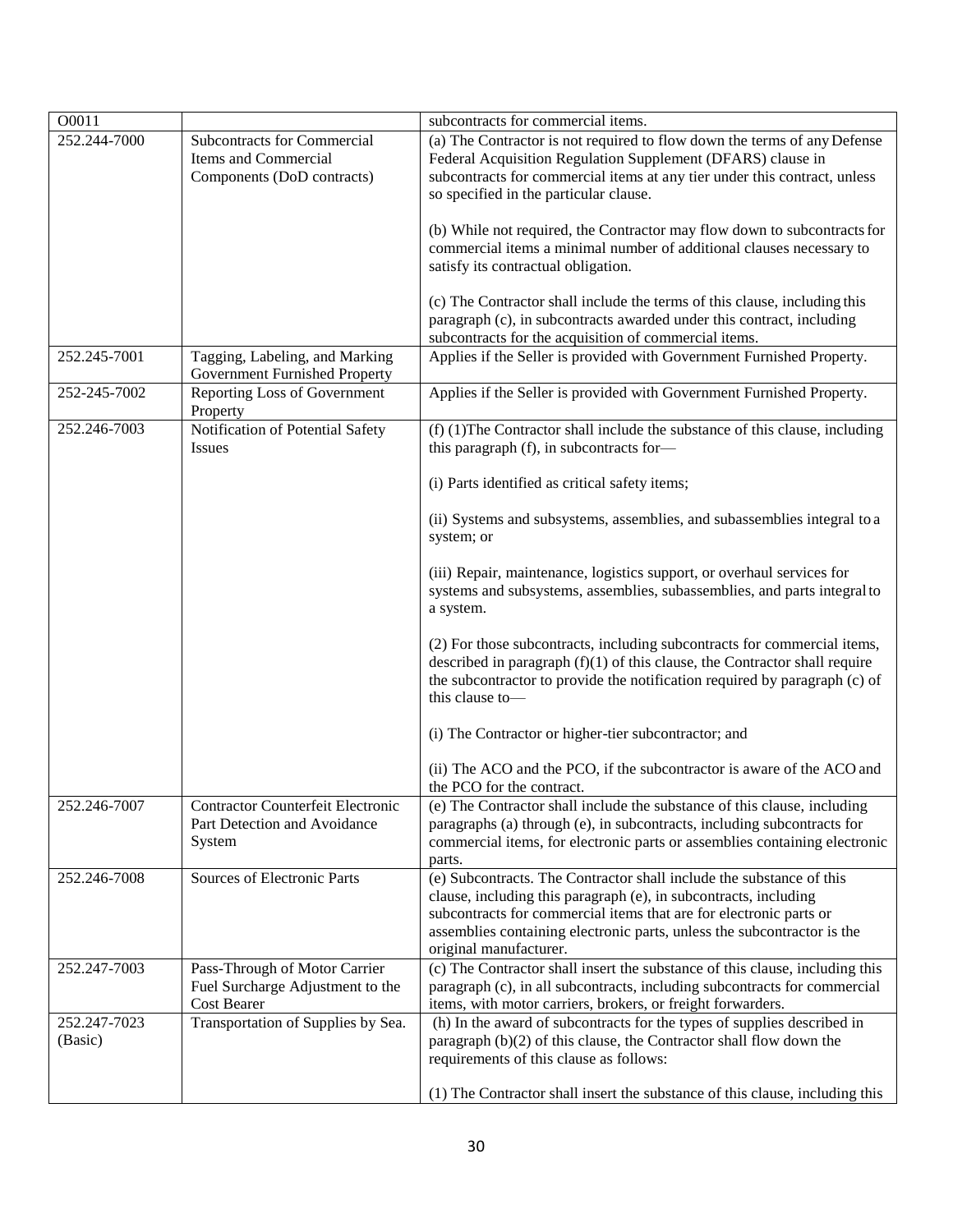|                              |                                    | paragraph (h), in subcontracts that exceed the simplified acquisition<br>threshold in Part 2 of the Federal Acquisition Regulation (\$150,000.00).                                                                                                                     |
|------------------------------|------------------------------------|------------------------------------------------------------------------------------------------------------------------------------------------------------------------------------------------------------------------------------------------------------------------|
|                              |                                    | (2) The Contractor shall insert the substance of paragraphs (a) through (e)<br>of this clause, and this paragraph (h), in subcontracts that are at or below<br>the simplified acquisition threshold in Part 2 of the Federal Acquisition<br>Regulation (\$150,000.00). |
| 252.247-7023<br>Alternate I  | Transportation of Supplies by Sea. | Alternate I (APR 2014)                                                                                                                                                                                                                                                 |
|                              |                                    | (h) In the award of subcontracts for the types of supplies described in<br>paragraph (b)(2) of this clause, including subcontracts for commercial<br>items, the Contractor shall flow down the requirements of this clause as<br>follows:                              |
|                              |                                    | (1) The Contractor shall insert the substance of this clause, including this<br>paragraph (h), in subcontracts that exceed the simplified acquisition<br>threshold in part 2 of the Federal Acquisition Regulation.                                                    |
|                              |                                    | (2) The Contractor shall insert the substance of paragraphs (a) through (e)<br>of this clause, and this paragraph (h), in subcontracts that are at or below<br>the simplified acquisition threshold in part 2 of the Federal Acquisition<br>Regulation.                |
| 252.247-7023<br>Alternate II | Transportation of Supplies by Sea. | Alternate II (APR 2014). As prescribed in $247.574(b)(3)$ , use the<br>following clause, which uses a different paragraph (b) than the basic<br>clause.                                                                                                                |
|                              |                                    | (h) In the award of subcontracts for the types of supplies described in<br>paragraph (b)(2) of this clause, including subcontracts for commercial<br>items, the Contractor shall flow down the requirements of this clause as<br>follows:                              |
|                              |                                    | (1) The Contractor shall insert the substance of this clause, including this<br>paragraph (h), in subcontracts that exceed the simplified acquisition<br>threshold in part 2 of the Federal Acquisition Regulation.                                                    |
|                              |                                    | (2) The Contractor shall insert the substance of paragraphs (a) through (e)<br>of this clause, and this paragraph (h), in subcontracts that are at or below<br>the simplified acquisition threshold in part 2 of the Federal Acquisition<br>Regulation.                |

# **IX. Flow Down Requirements for Commercial Item Contracts:**

# **A. Applicable FAR and DFARS Clauses for Commercial Item Contracts**

If the Prime Contract is a contract with the United States Government and/or the Department of Defense, certain FAR and/or DFARS clauses must be incorporated into in the Contract as a matter of law. By entering into an agreement with Cooper Lighting Solutions, the SELLER acknowledges that it possesses or is otherwise familiar with all of the

referenced clauses incorporated herein and agrees to perform this Contract in accordance with the provisions of such referenced clauses and the other provisions of this Contract. If the date or substance of any of the clauses listed below is different from the date or substance of the clause incorporated in the Prime Contract referenced by number herein, the date or substance of the clause incorporated by said Prime Contract shall apply instead. The Contract Disputes Act, 41 U.S.C. §§ 7101, *et seq.*, shall have no application to this Subcontract. Any reference to "Disputes" or a "Disputes clause" shall mean the disputes provisions of this Subcontract.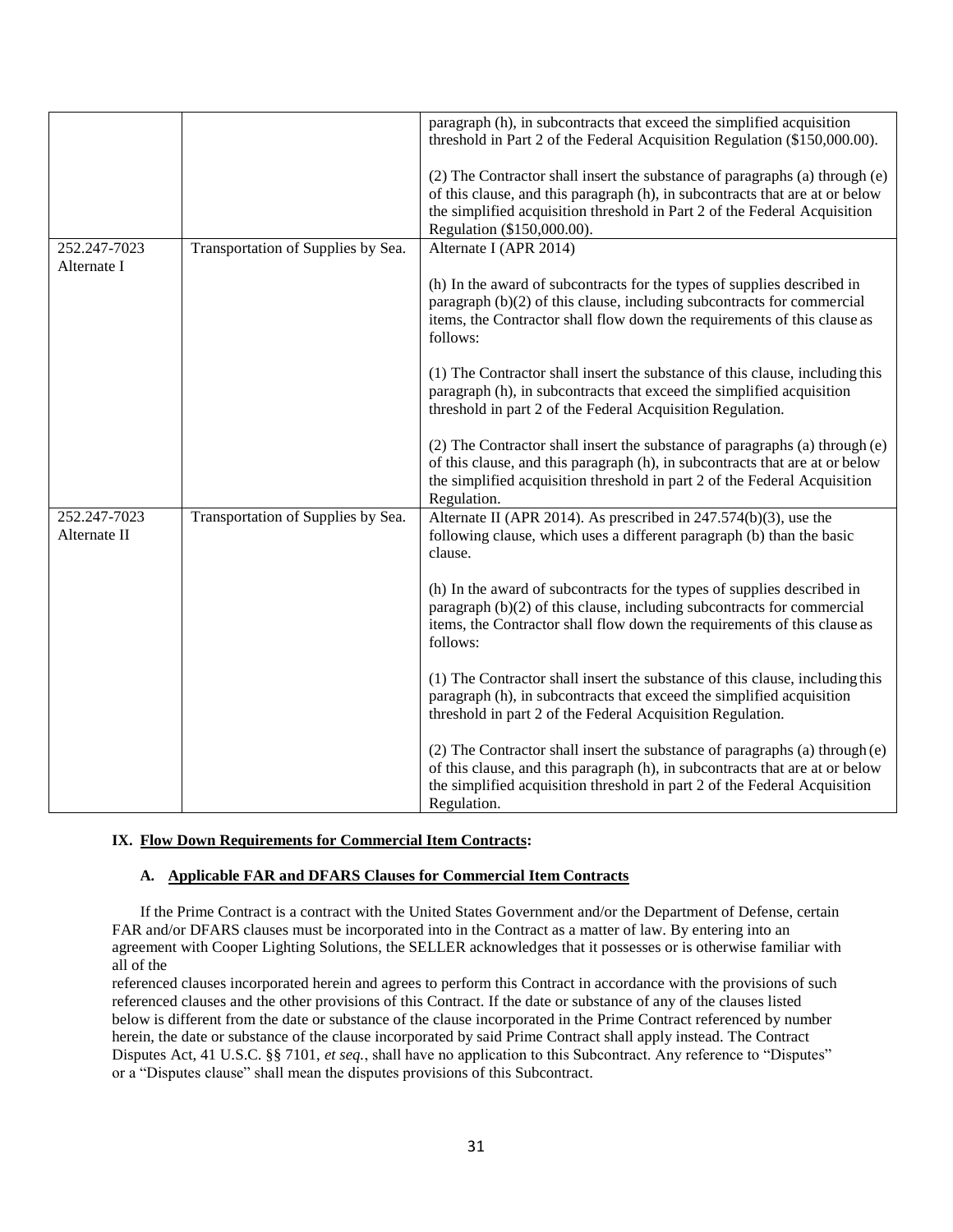### **B. Government Subcontract**

This contract is entered into by the parties in support of a U.S. Government contract. As used in the FAR clauses and other clauses incorporated by reference below and otherwise in this Contract:

- 1. "Commercial Item" means a commercial item as defined in FAR § 2.101.
- 2. "Contract" means this contract.
- 3. Contracting Officer" shall mean the U.S. Government Contracting Officer for Cooper Lighting Solutions'government prime contract under which this Contract is entered.
- 4. "Contractor" and "OFFEROR" means the SELLER, as defined in this Contract, acting asthe immediate (first tier) subcontractor to Cooper Lighting Solutions.
- 5. "Prime Contract" means the contract between Cooper Lighting Solutions and the U.S. Government or between Cooper Lighting Solutions and its higher-tier contractor who has a contract with the U.S. Government.
- 6. "Subcontract" means any contract placed by the contractor or lower-tier subcontractors underthis Contract.

## **C. Substitutions**

Whenever necessary to make the context of the clauses set forth below applicable to this subcontract:

- 1. Substitute "Cooper Lighting Solutions" for "Government" or "United States."
- 2. Substitute "Cooper Lighting Solutions Procurement Representative" for "Contracting Officer," "Administrative Contracting Officer" and "ACO."

## **D. Preservation of the Government's Rights**

If Cooper Lighting Solutions furnishes designs, drawings, special tooling, equipment, engineering data, or other technical or proprietary information (Furnished Items) which the U.S. Government owns or has the right to authorize the use of, nothing herein shall be construed to mean that Cooper Lighting Solutions, acting on its own behalf, may modify or limit any rights the Government may have to authorize the Contractor's use of such Furnished Items in support of other U.S. Government prime contracts.

| <b>FAR</b>    |                                               | <b>DFARS</b>  |                                                   |
|---------------|-----------------------------------------------|---------------|---------------------------------------------------|
| <b>Clause</b> | Title                                         | <b>Clause</b> | <b>Title</b>                                      |
| 52.203-13     | Contractor Code of Business Ethics and        | 252.203-7000  | Requirements Relating to Compensation of Former   |
|               | Conduct                                       |               | DoD Officials                                     |
| 52.203-19     | Prohibition on Requiring Certain Internal     | 252, 203-7002 | Requirements to Inform Employees of               |
|               | Confidentiality Agreements or Statements      |               | <b>Whistleblower Rights</b>                       |
| 52.203-10     | Prohibition on Contracting with Inverted      | 252, 203-7005 | Representation Relating to Compensation of Former |
|               | <b>Domestic Corporations</b>                  |               | DoD Officials                                     |
| 52.219-8      | <b>Utilization of Small Business Concerns</b> | 252.204-7009  | Limitations On The Use And Disclosure Of Third    |
|               |                                               |               | Party Contractor Reported Cyber Incident          |
|               |                                               |               | Information                                       |
| 52.222-17     | Non-displacement of Qualified Workers         | 252.204-7011  | Alternative Line Item Structure                   |
|               |                                               |               |                                                   |
| 52.222-21     | Prohibition of Segregated Facilities          | 252.204-7012  | Safeguarding Covered Defense Information and      |
|               |                                               |               | <b>Cyber Incident Reporting</b>                   |

## **E. FAR and DFARS Clauses Applicable to Commercial Item Contracting**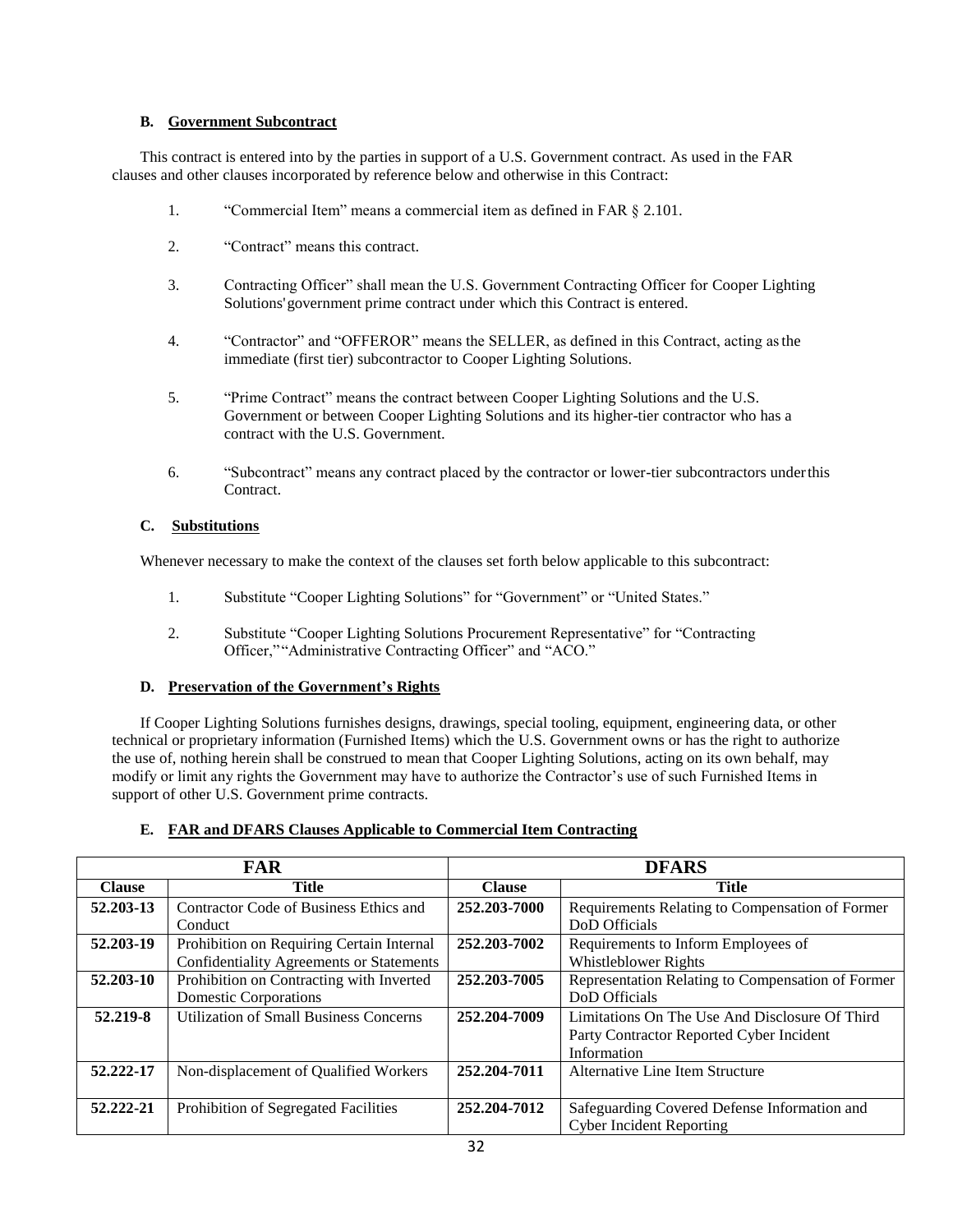| 52.222-26    | <b>Equal Opportunity</b>                                                                                                                                              | 252.204-7015  | Notice of Authorized Disclosure of Information for                                                                               |
|--------------|-----------------------------------------------------------------------------------------------------------------------------------------------------------------------|---------------|----------------------------------------------------------------------------------------------------------------------------------|
|              |                                                                                                                                                                       |               | <b>Litigation Support</b>                                                                                                        |
| 52.222-35    | <b>Equal Opportunity for Veterans</b>                                                                                                                                 | 252.211-703   | Item Unique Identification and Valuation                                                                                         |
| 52.222-36    | Equal Opportunity for Workers with<br><b>Disabilities</b>                                                                                                             | 252.223-7008  | Restriction on Acquisition of Specialty Metals                                                                                   |
| 52.222-37    | <b>Employment Reports on Veterans</b>                                                                                                                                 | 252,225-7009  | Restriction on Acquisition of Certain Articles<br><b>Containing Specialty Metals</b>                                             |
| 52.222-40    | Notification of Employee Rights Under<br>the National Labor Relations Act                                                                                             | 252.225-7039  | <b>Contractors Performing Private Security Functions</b>                                                                         |
| 52.222-41    | <b>Service Contract Labor Standards</b>                                                                                                                               | 252.225-7048  | <b>Export-Controlled Items</b>                                                                                                   |
| 52,222-50    | Combating Trafficking in Persons                                                                                                                                      | 252.226-7001  | Utilization Of Indian Organizations, Indian-Owned<br>Economic Enterprises, and Native Hawaiian Small<br><b>Business Concerns</b> |
| 52.222-51    | Exemption from Application of the<br>Service Contract Labor Standards to<br>Contracts for Maintenance, Calibration,<br>or Repair of Certain Equipment<br>Requirements | 252.227-7015  | Technical Data-Commercial Items                                                                                                  |
| 52.222-53    | Exemption from Application of the<br>Service Contract Labor Standards to<br><b>Contracts for Certain Services--</b><br>Requirements                                   | 252, 227-7037 | Validation of Restrictive Markings on Technical<br>Data                                                                          |
| 52.222-54    | <b>Employment Eligibility Verification</b>                                                                                                                            | 252.232-7010  | Levies on Contract Payments                                                                                                      |
| 52.222-55    | Minimum Wages Under Executive Order<br>13658                                                                                                                          | 252.244-7000  | <b>Subcontracts for Commercial Items</b>                                                                                         |
| 52.222-60    | Paycheck Transparency (Executive Order<br>13673)                                                                                                                      | 252.246-7003  | Notification of Potential Safety Issues                                                                                          |
| 52.222-62    | Paid Sick Leave Under Executive Order<br>13706                                                                                                                        | 252.246-7007  | <b>Contractor Counterfeit Electronic Part Detection</b><br>And Avoidance System                                                  |
| $52.224 - 3$ | <b>Privacy Training</b>                                                                                                                                               | 252.246-7008  | 252.246-7008                                                                                                                     |
| 52.225-26    | Contractors Performing Private Security<br>Functions Outside the United States                                                                                        |               |                                                                                                                                  |
| 52.226-6     | Promoting Excess Food Donation to<br>Nonprofit Organizations                                                                                                          |               |                                                                                                                                  |
| $52.233 - 3$ | Protest After Award                                                                                                                                                   |               |                                                                                                                                  |
| 52.233-4     | Applicable Law for Breach of Contract<br>Claim                                                                                                                        |               |                                                                                                                                  |
| 52.247-64    | Preference for Privately Owned U.S.-Flag<br><b>Commercial Vessels</b>                                                                                                 |               |                                                                                                                                  |

## X. **CERTIFICATIONS AND REPRESENTATIONS**:

This Subsection contains certifications and representations by Seller that are material representations offact upon which Buyer will rely. These certifications and representations shall apply whenever these terms and conditions are incorporated by reference in any Contract, agreement, other contractual document or any quotation, request for quotation (oral or written), request for proposal or solicitation (oral or written), issued by Buyer or Seller. Seller shall immediately notify Buyer of any change of status withregard to these certifications and representations.

- A. Seller represents and warrants that the work provided under this Contract constitutes a "Commercial Item" as defined in FAR 2.101.
- B. FAR 52.203-11 Certification and Disclosure Regarding Payments to Influence Certain Federal Transactions (SEP 2007) (Applicable to solicitations and contracts exceeding \$150,000).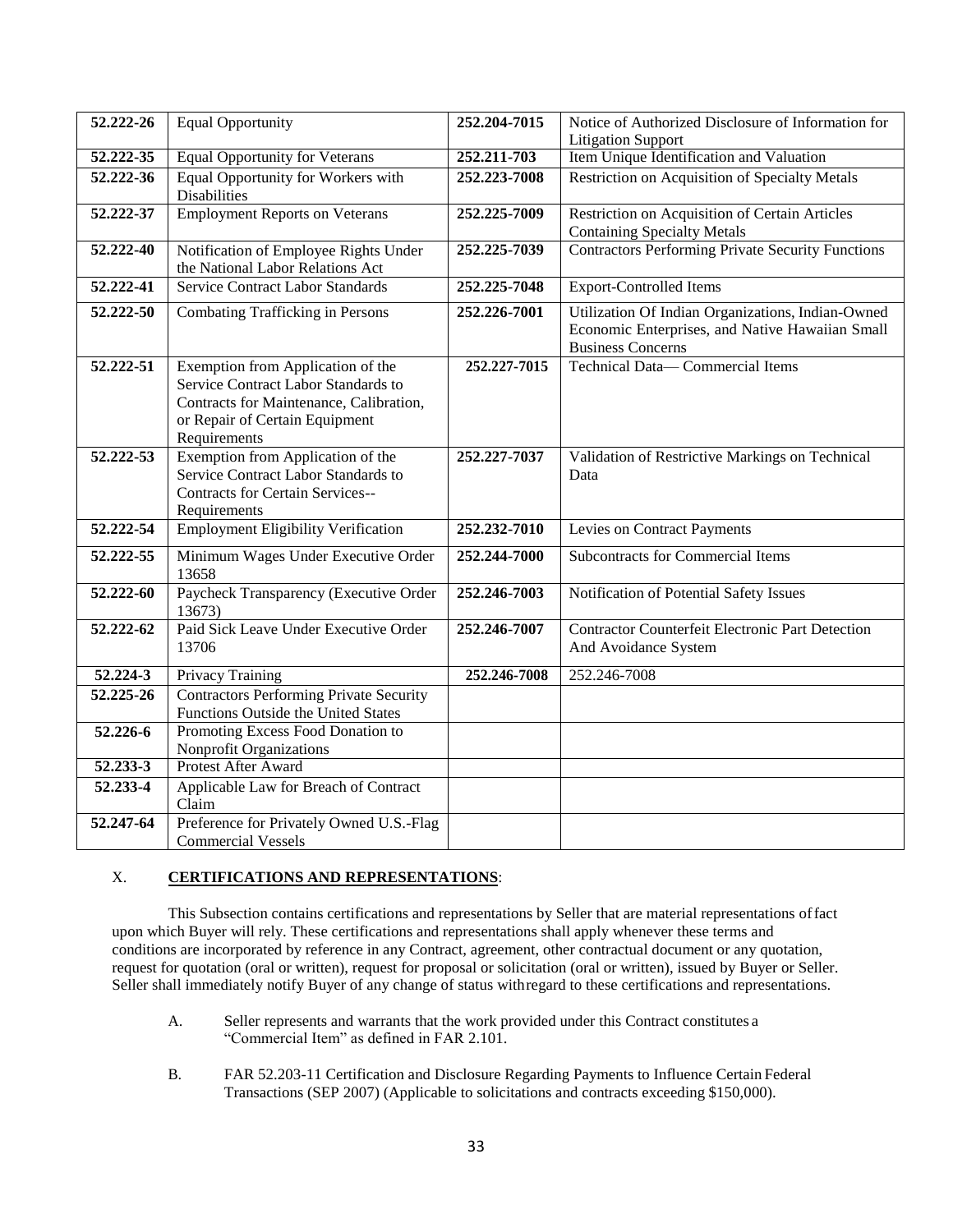1. Definitions. As used in this provision--"Lobbying contact" has the meaning provided at 2 U.S.C. 1602(8). The terms "agency," "influencing or attempting to influence," "officer or employee of an agency," "person," "reasonable compensation," and "regularly employed" are defined in the FAR clause entitled: "Limitation on Payments to Influence Certain Federal Transactions" (52.203-12).

Prohibition. The prohibition and exceptions contained in the FAR clause entitled "Limitation on Payments to Influence Certain Federal Transactions" (52.203-12) are hereby incorporated by reference in this provision.

3. Certification. Seller hereby certifies to the best of its knowledge and belief that no Federal appropriated funds have been paid or will be paid to any person for influencing or attempting to influence an officer or employee of any agency, a Member of Congress, an officeror employee of Congress, or an employee of a Member of Congress on its behalf in connection with the awarding of this contract.

4. Disclosure. If any registrants under the Lobbying Disclosure Act of 1995 have made a lobbying contact on behalf of the Seller with respect to this contract, Seller shall complete and submit, with its offer, to Buyer, OMB Standard Form LLL, Disclosure of Lobbying Activities, to provide the name of the registrants. Seller need not report regularly employed officers or employees of the offeror to whom payments of reasonable compensation were made.

5. Penalty. Submission of this certification and disclosure is a prerequisite for making or entering into this contract imposed by 31 U.S.C. 1352. Any person who makes an expenditure prohibited under this provision or who fails to file or amend the disclosure required to be filed or amended by this provision, shall be subject to a civil penalty of not less than \$10,000 for each such failure.

- C. FAR 52.209-5 -- Certification Regarding Responsibility Matters (APR 2010) (Appliesto Contracts that exceed \$150,000)
	- 1. The Seller certifies, to the best of its knowledge and belief, that it, the Seller, and/or any of its Principals:
		- (a) Are not presently debarred, suspended, proposed for debarment, or declared ineligible for the award of contracts by any Federal agency;
		- (b) Have not, within a three-year period preceding this offer, been convicted of or had a civil judgment rendered against them for: commission of fraud or a criminal offense in connection with obtaining, attempting to obtain, or performing a public (Federal, state, or local) contract or subcontract; violation of Federal or state antitrust statutes relating to the submission of offers; or commission of embezzlement, theft, forgery, bribery, falsification or destruction of records, making false statements, tax evasion, violating Federal criminal tax laws, or receiving stolen property; and
		- (c) Are not presently indicted for, or otherwise criminally or civilly charged by a governmental entity, with commission of any of the offenses enumerated in paragraph  $(a)(1)(i)(B)$  of this provision; and
		- (d) Have not within a three-year period preceding this offer, been notified of any delinquent Federal taxes in an amount that exceeds \$3,000 for which the liability remains unsatisfied.